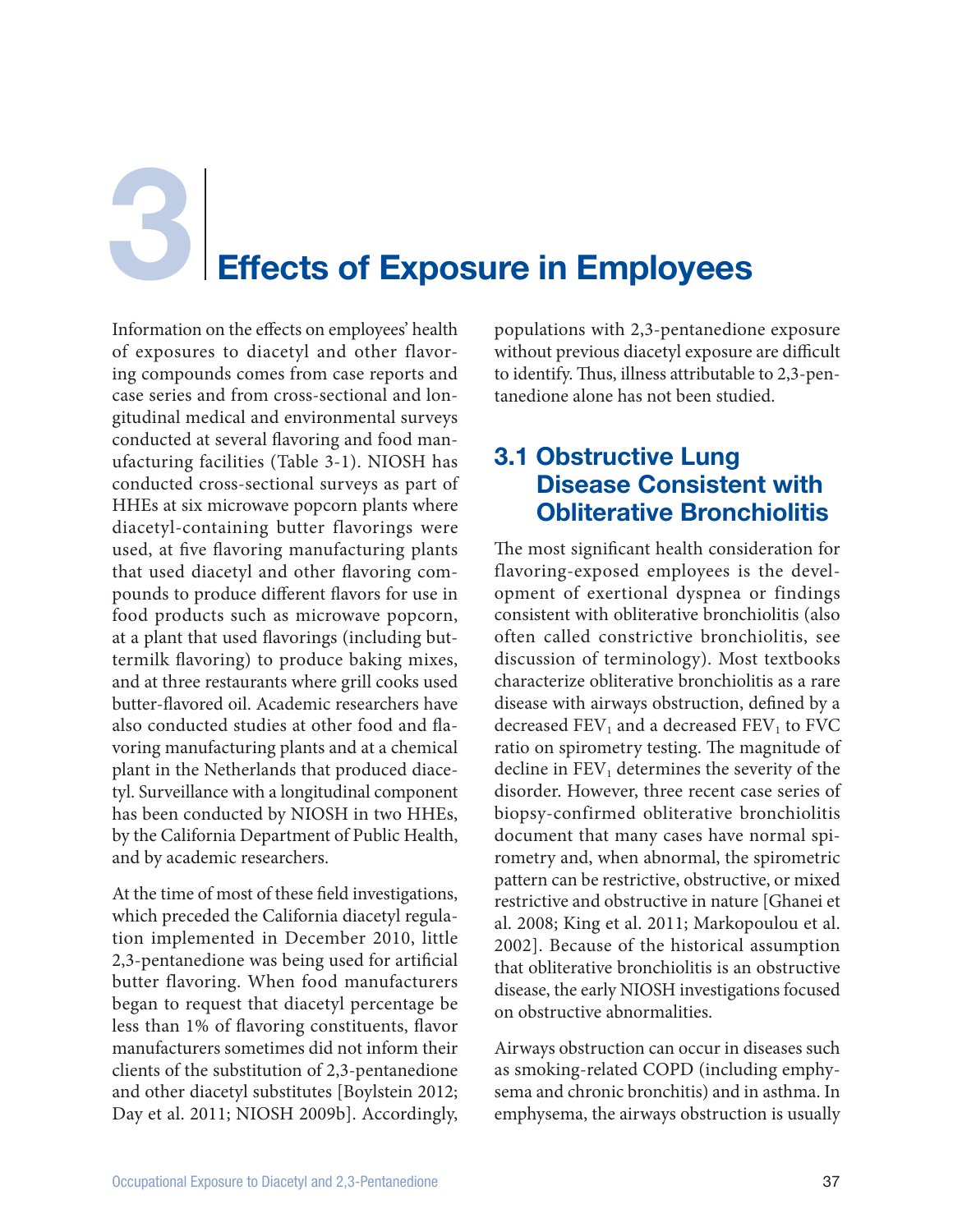|                                                            |                             | Table 5-1; Therature perthistic to havoring nearm enects                   |                                                                                                                                                                                                                                                                                                                                                                                                 |
|------------------------------------------------------------|-----------------------------|----------------------------------------------------------------------------|-------------------------------------------------------------------------------------------------------------------------------------------------------------------------------------------------------------------------------------------------------------------------------------------------------------------------------------------------------------------------------------------------|
| Reference                                                  | NIOSH evaluated<br>Facility | Study type(s), industry                                                    | Contribution <sup>*</sup>                                                                                                                                                                                                                                                                                                                                                                       |
| Akpinar-Elci et al. [2004]                                 | $\circ$                     | MICROWAVE POPCORN<br>MANUFACTURING<br>Case report,                         | Nine former employees at the index plant exhibited moderate to very<br>severe fixed airways obstruction; five of the cases were on lung<br>transplant lists.                                                                                                                                                                                                                                    |
| Bailey et al. [2015]                                       | $\approx$                   | Public health investigation,<br>FOOD PRODUCTION                            | dicted mid-expiratory flow than employees without such exposure.<br>Coffee processing employees had excess shortness of breath and 2.7-<br>flavoring room) had lower mean FEV <sub>1</sub> /FVC ratio and percent pre-<br>fold risk of obstructive abnormalities; the group working in both<br>high exposure areas (unflavored coffee grinding/packaging and                                    |
| Cavalcanti et al. [2012]                                   |                             | FOOD PRODUCTION<br>Case report,                                            | Four employees at a cookie manufacturing facility developed bronchi-<br>olitis within 1 to 3 years of employment.                                                                                                                                                                                                                                                                               |
| Centers for Disease Control and<br>Prevention (CDC) [2002] | U                           | MICROWAVE POPCORN<br>Public health investigation,<br>MANUFACTURING         | itis obliterans among former employees at the index plant resulted<br>in identification of excess risk for mixers compared to packaging<br>Eight cases of fixed obstructive lung disease resembling bronchiol-<br>employees, with no cases outside of microwave production.                                                                                                                     |
| CDC [2007]                                                 |                             | Case report and public health<br>investigation, FLAVORING<br>MANUFACTURING | additional cases of severe fixed obstruction in young, non-smoking<br>Two cases of work-related bronchiolitis obliterans from two different<br>plants resulted in a public health surveillance effort identifying five<br>employees who worked in flavor compounding or packaging                                                                                                               |
| CDC [2013]                                                 | $\approx$                   | FOOD PRODUCTION<br>Case report,                                            | Two employees in the flavoring room of a coffee roasting plant devel-<br>oped fixed airways obstructive disease and were diagnosed with<br>obliterative bronchiolitis by biopsy.                                                                                                                                                                                                                |
| Halldin et al. [2013]                                      | $\circ$                     | MICROWAVE POPCORN<br>Cohort mortality follow-up,<br>MANUFACTURING          | 4-fold increase in mortality coded as chronic obstructive pulmonary<br>Current and former employees studied by NIOSH in 2000-2003 had a<br>disease in an 11-year follow-up through late 2011.                                                                                                                                                                                                   |
| Kanwal et al. [2006]                                       | $\circ$<br>G, J, K, L, N,   | surveys, MICROWAVE<br>MANUFACTURING<br>Summary of six plant<br>POPCORN     | Synthesis of six cross-sectional NIOSH surveys identified an industry-<br>had mixing-area diacetyl exposures as low as 0.02 ppm. Mixers with<br>wide risk of fixed airways obstruction in five plants, one of which<br>longer work histories and packaging employees near nonisolated<br>tanks of oil and flavorings had higher prevalences of respiratory<br>symptoms and airways obstruction. |
| See footnotes at end of table.                             |                             |                                                                            | (Continued)                                                                                                                                                                                                                                                                                                                                                                                     |

38 Occupational Exposure to Diacetyl and 2,3-Pentanedione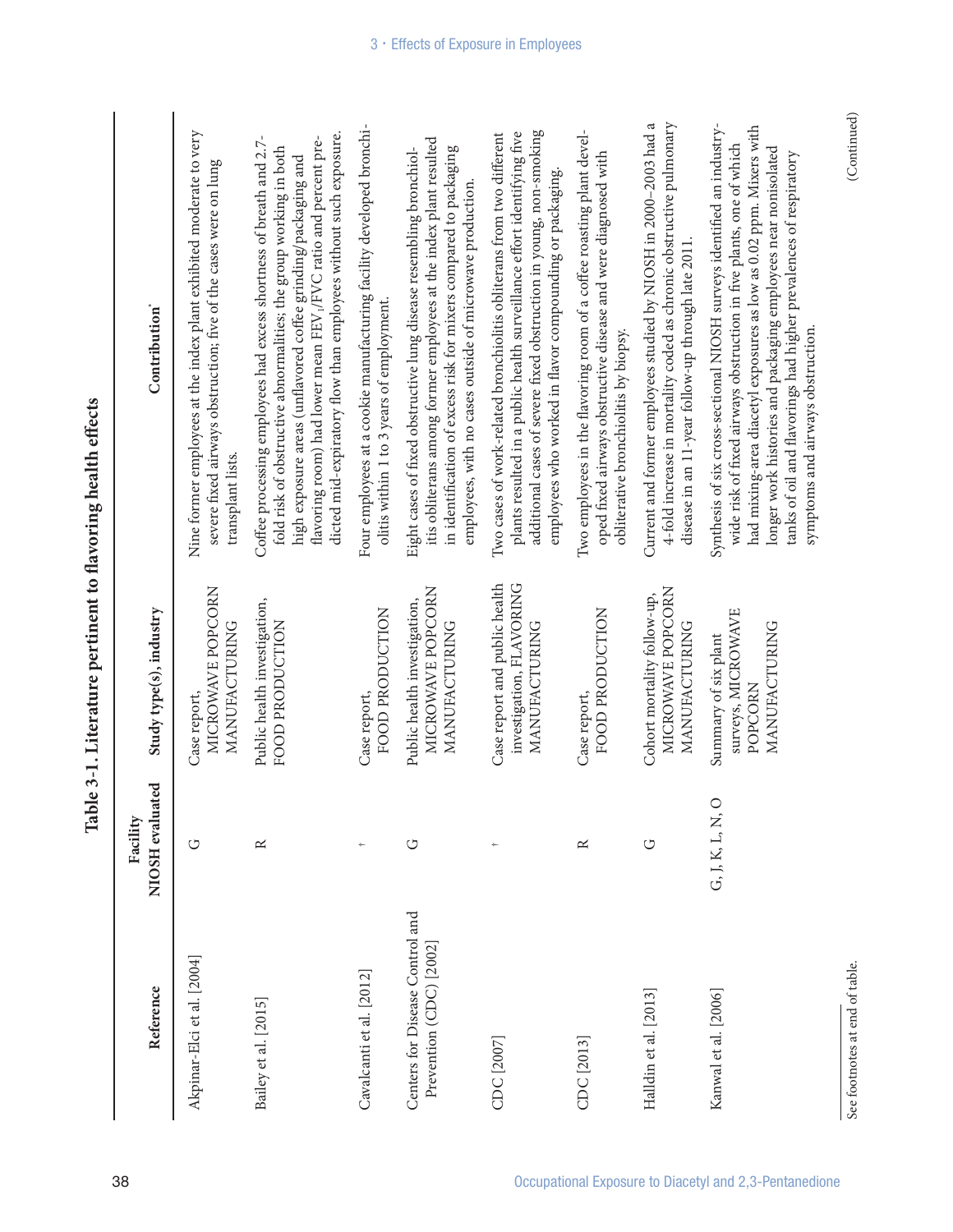| Reference            | NIOSH evaluated<br>Facility | Study type(s), industry                                                                        | Contribution <sup>*</sup>                                                                                                                                                                                                                                                                                                                                                                                                                                                                                                                                                            |
|----------------------|-----------------------------|------------------------------------------------------------------------------------------------|--------------------------------------------------------------------------------------------------------------------------------------------------------------------------------------------------------------------------------------------------------------------------------------------------------------------------------------------------------------------------------------------------------------------------------------------------------------------------------------------------------------------------------------------------------------------------------------|
| Kanwal et al. [2011] | U                           | MICROWAVE POPCORN<br>MANUFACTURING<br>Intervention study,                                      | had stable chest symptoms, decreased mucous membrane and skin<br>centrations in different areas. Employees with high past exposures<br>Ventilation and isolation of flavor mixing at the index plant resulted<br>tion, demonstrating that intervention resulted in improved health<br>employees had lower symptom prevalences and higher lung func-<br>in one to three orders of magnitude reduction in diacetyl air con-<br>symptoms, and higher prevalence of rapid declines in lung func-<br>tion than employees hired after interventions began. These new<br>for new employees. |
| Kim et al. [2010]    | $B, C^{\dagger}$            | wide public health inves-<br>Cross-sectional industry-<br>tigation, FLAVORING<br>MANUFACTURING | 18 cases with obstruction among 467 employees were younger age,<br>Severity of obstruction was related to tenure. At least 12 employees<br>company diacetyl usage, and having a coworker with obstruction.<br>California flavoring employees had 2.7 times more severe airways<br>Hispanic ethnicity, liquid and powder production work, greater<br>obstruction than the general population. Risk factors for the<br>had probable occupational fixed airways obstruction.                                                                                                            |
| Kreiss et al. [2002] | U                           | MICROWAVE POPCORN<br>MANUFACTURING<br>Cross-sectional survey,                                  | expected rates of respiratory symptoms and 3.3 times the expected<br>rate of airways obstruction, with never-smokers having 10.8 times<br>the expected rate. Quartile of cumulative exposure to diacetyl was<br>The 117 current employees at the index plant had 2.6 times the<br>related to the frequency and extent of airways obstruction                                                                                                                                                                                                                                         |
| Lockey et al. [2009] | $\overline{\square}$        | MICROWAVE POPCORN<br>MANUFACTURING<br>Longitudinal survey,                                     | 0.8 ppm-yr was associated with an odds ratio of 9.2 for obstruction.<br>showed significant FEV1 declines in mixers, who also had an 8-fold<br>risk of obstructive abnormality. Cumulative diacetyl exposure of<br>Study of 765 employees at four plants at two 6-month intervals                                                                                                                                                                                                                                                                                                     |
| NIOSH [1986]         | $\prec$                     | MANUFACTURING<br>Cross-sectional survey,<br><b>FLAVORING</b>                                   | fixed obstructive lung disease suggestive of bronchiolitis obliterans<br>Two young employees with no known risk factors developed severe,<br>within 1 year of employment.                                                                                                                                                                                                                                                                                                                                                                                                            |
| NIOSH [2003a]        | $\mathsf{z}$                | MICROWAVE POPCORN<br>MANUFACTURING<br>Cross-sectional survey,                                  | Elevated prevalence of airways obstruction when compared to<br>national rates; all observed obstruction was fixed.                                                                                                                                                                                                                                                                                                                                                                                                                                                                   |

See footnotes at end of table. (Continued) See footnotes at end of table.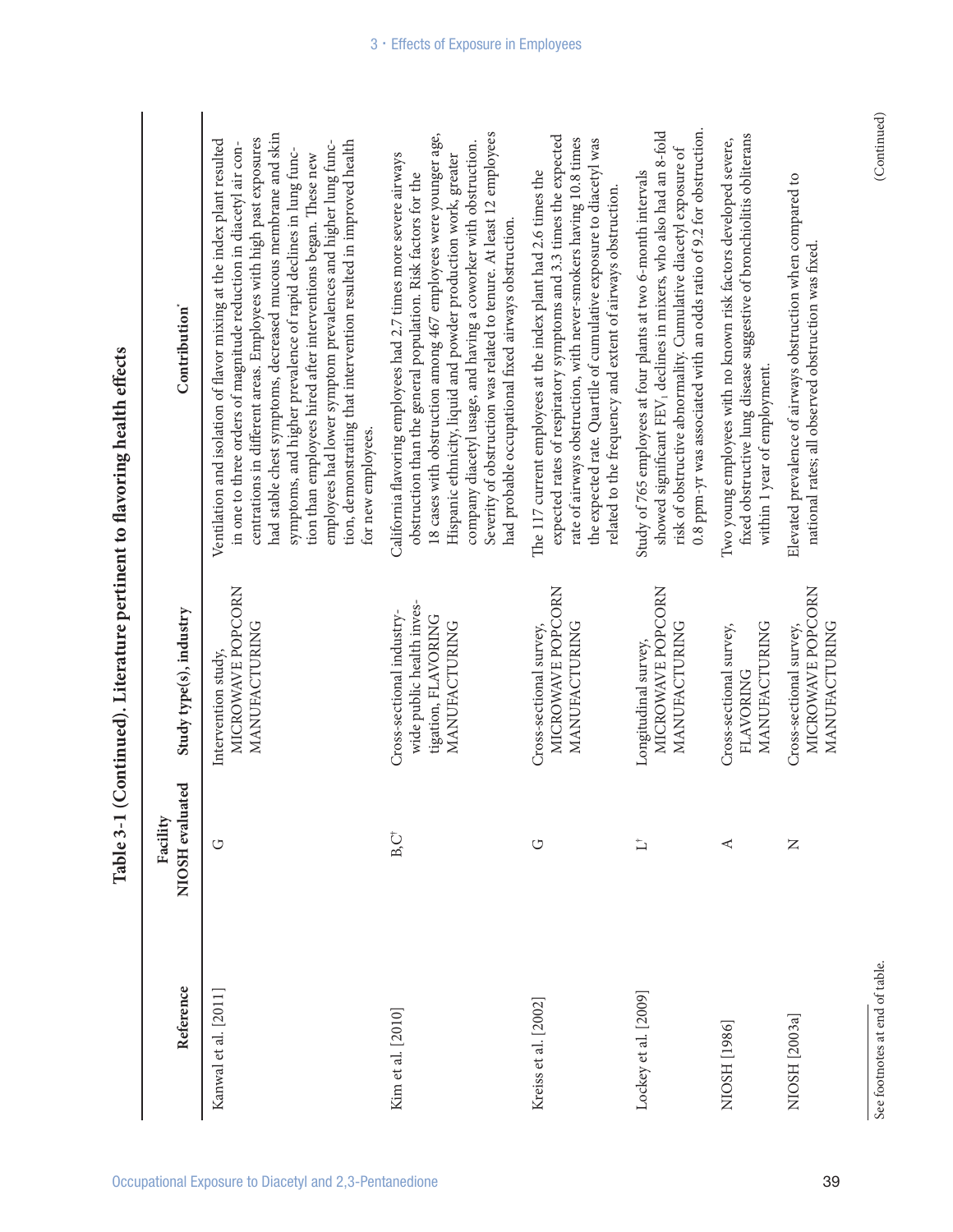| Reference     | NIOSH evaluated<br>Facility | Study type(s), industry                                              | Contribution <sup>*</sup>                                                                                                                                                                                                                                                                                                                                                                                                                                                            |
|---------------|-----------------------------|----------------------------------------------------------------------|--------------------------------------------------------------------------------------------------------------------------------------------------------------------------------------------------------------------------------------------------------------------------------------------------------------------------------------------------------------------------------------------------------------------------------------------------------------------------------------|
| NIOSH [2004a] | K                           | MICROWAVE POPCORN<br>MANUFACTURING<br>Cross-sectional survey,        | previously diagnosed with fixed obstructive lung disease consistent<br>with bronchiolitis obliterans found abnormal lung function in 6 of<br>A study of 157 employees in a plant having a mixing room employee<br>13 mixers: 3 had fixed airways obstruction, and 3 had spiromet-<br>ric restriction.                                                                                                                                                                                |
| NIOSH [2004b] | $\overline{\phantom{0}}$    | MICROWAVE POPCORN<br>MANUFACTURING<br>Cross-sectional survey,        | packaging employees with fixed airways obstruction and normal<br>A survey of 205 employees at a plant with a mixer previously diag-<br>nosed with severe fixed obstructive lung disease consistent with<br>bronchiolitis obliterans, identified 3 of 12 mixers and 5 of 110<br>diffusing capacity.                                                                                                                                                                                   |
| NIOSH [2006]  | U                           | Eight cross-sectional surveys,<br>MICROWAVE POPCORN<br>MANUFACTURING | and after implementation of exposure controls document declines in<br>the prevalence of eye, nose, and throat irritation. Large decreases in<br>FEV <sub>1</sub> (> 300 mL or 10%) were observed in 4 of 9 mixers; one young<br>determined that inhalation of butter flavoring compounds is a risk<br>for occupational disease. Comparisons of employees hired before<br>Studies of 373 current employees over 2.75 years at the index plant<br>mixer lost 2,800 mL over 2.75 years. |
| NIOSH [2007a] | $\mathbf{\Xi}$              | Two cross-sectional surveys,<br>MANUFACTURING<br>FLAVORING           | these employees was diagnosed with bronchiolitis obliterans follow-<br>with bronchiolitis obliterans. Within months of the survey, one of<br>Two former employees and one current employee who made pow-<br>experience) had severe fixed obstructive lung disease consistent<br>dered flavorings (of 18 with current or previous production<br>ing biopsy.                                                                                                                           |
| NIOSH [2007b] | $\geq$                      | FOOD PRODUCTION<br>Cross-sectional survey,                           | nonsmokers. One of the employees had significant reversible airways<br>obstruction with some clinical evidence suggesting possible bronchi-<br>symptoms of airways disease during their tenure; all were lifetime<br>All three employees in a popcorn popping business developed<br>olitis obliterans in addition to asthma.                                                                                                                                                         |

 $(\rm {Continued})$ 

See footnotes at end of table. (Continued) See footnotes at end of table.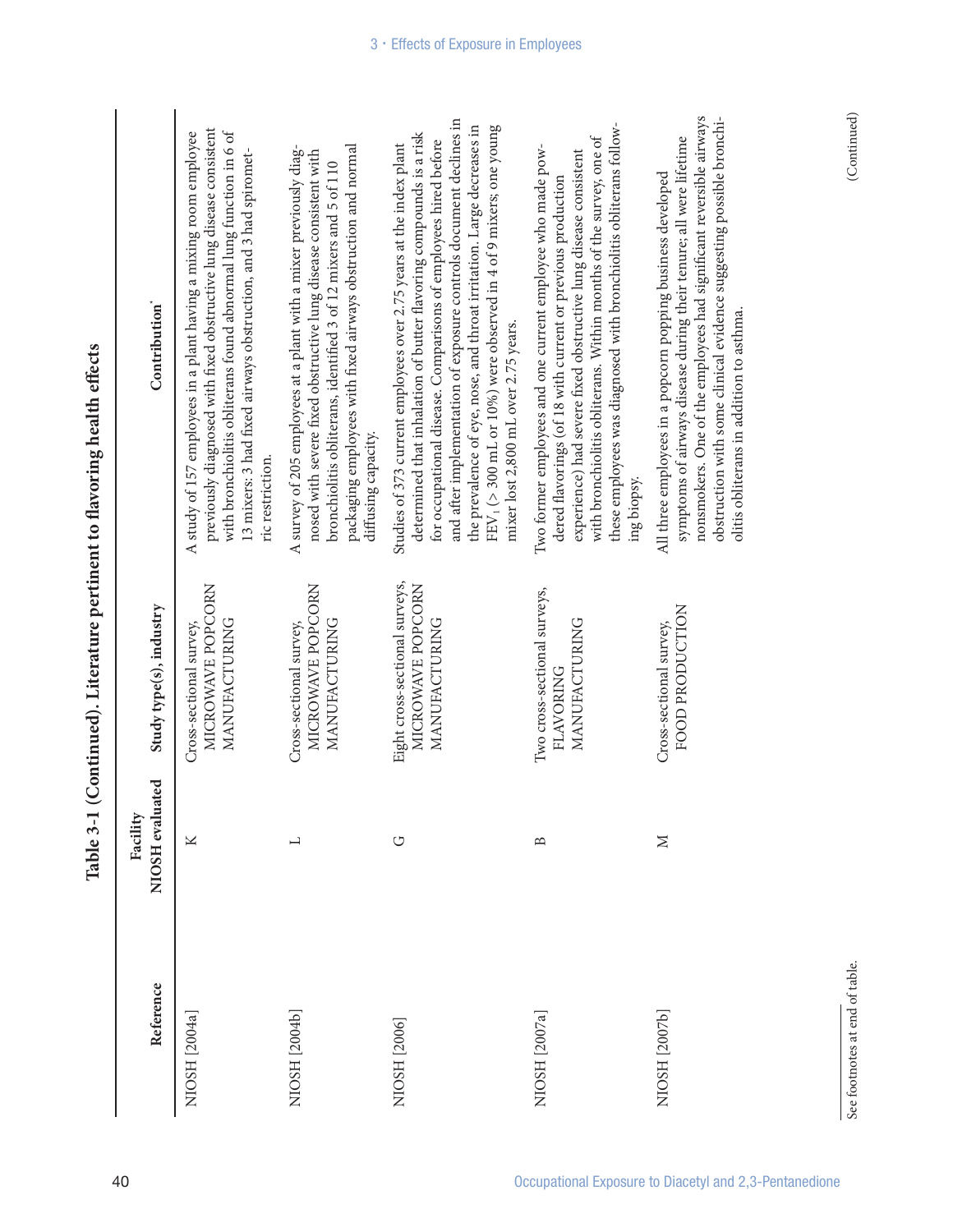|               |                             | ŗ                                                                 | 0<br> <br>                                                                                                                                                                                                                                                                                                                                                                                                                                            |
|---------------|-----------------------------|-------------------------------------------------------------------|-------------------------------------------------------------------------------------------------------------------------------------------------------------------------------------------------------------------------------------------------------------------------------------------------------------------------------------------------------------------------------------------------------------------------------------------------------|
| Reference     | NIOSH evaluated<br>Facility | Study type(s), industry                                           | Contribution <sup>*</sup>                                                                                                                                                                                                                                                                                                                                                                                                                             |
| NIOSH [2008]  | $\cup$                      | Two cross-sectional surveys,<br>MANUFACTURING<br><b>FLAVORING</b> | erans), and an additional production employee developed mild fixed<br>obstruction following the loss of 1 liter in FEV <sub>1</sub> during a 4.5-month<br>airways obstruction (subsequently confirmed as bronchiolitis oblit-<br>One of 14 employees with production experience had severe fixed<br>screening interval.                                                                                                                               |
| NIOSH [2009b] | $\mathbf{r}$                | FOOD PRODUCTION<br>Cross-sectional survey,                        | physician-diagnosed asthma, and a restrictive pattern on spirometry<br>At a plant using a newly reformulated flavoring that included 2,3-pen-<br>tanedione, no obstruction was identified in the 22 employees tested.<br>Participants had higher than expected rates of shortness of breath,<br>(four cases ranging from mild to moderately severe), compared to<br>U.S. adults. Some participants reported symptoms with a work-<br>related pattern. |
| NIOSH [2009c] | щ                           | Three cross-sectional surveys,<br>FOOD PREPARATION                | Cooks were 3-4 times more likely to report work-related respiratory<br>symptoms. Fixed airways obstruction identified in two employees<br>Studies of employees at three sites found higher prevalences of spi-<br>rometric restriction, wheeze, dyspnea on exertion, nasal and eye<br>irritation, and nasal allergies when compared to national rates.<br>did not appear to be work-related.                                                          |
| NIOSH [2009d] | $\Box$                      | MANUFACTURING<br>Cross-sectional survey,<br><b>FLAVORING</b>      | at work. One employee was identified with fixed airways obstruction<br>hire skin problems than flavoring employees; both groups reported<br>lower respiratory symptoms related to the substances they handled<br>This study of 34 employees found that bacterial products employees<br>had higher prevalences of work-related eye symptoms and post-<br>and two employees with restriction on spirometry.                                             |

Table 3-1 (Continued). Literature pertinent to flavoring health effects **Table 3-1 (Continued). Literature pertinent to flavoring health effects**

See footnotes at end of table. (Continued) See footnotes at end of table.

 $(\rm {Continued})$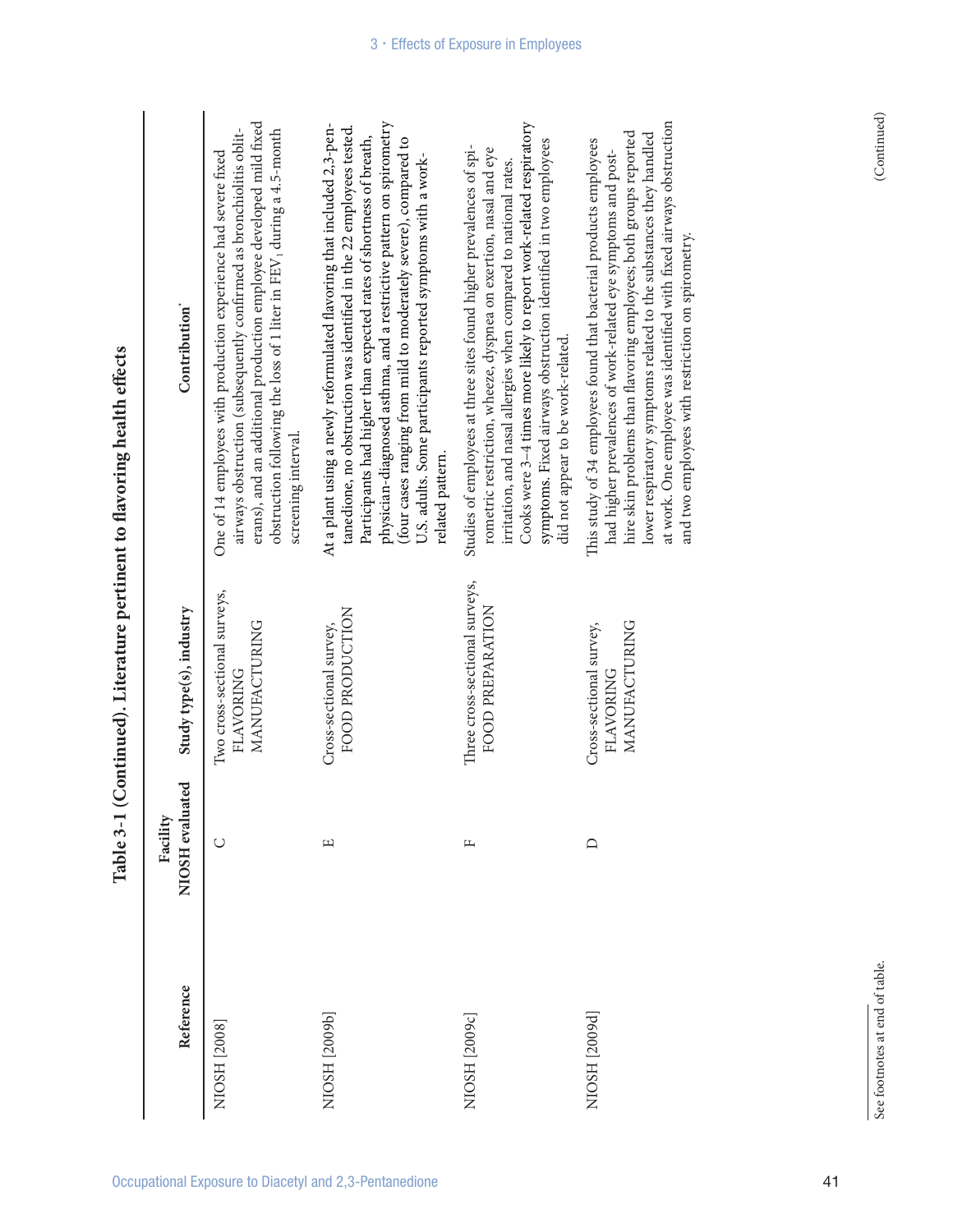| Reference                                                                                                                     | NIOSH evaluated<br>Facility | Study type(s), industry                                               | Contribution <sup>*</sup>                                                                                                                                                                                                                                                                                                                                                                                                                                                                                                              |
|-------------------------------------------------------------------------------------------------------------------------------|-----------------------------|-----------------------------------------------------------------------|----------------------------------------------------------------------------------------------------------------------------------------------------------------------------------------------------------------------------------------------------------------------------------------------------------------------------------------------------------------------------------------------------------------------------------------------------------------------------------------------------------------------------------------|
| NIOSH [2011]<br>Kreiss [2014]                                                                                                 |                             | Public health investigation,<br>MANUFACTURING<br>FLAVORING            | recent spirometry test showed restriction or obstruction; and/or lon-<br>gitudinal spirometry showed excessive decline over time, with most<br>recent spirometry values still within the normal range). Employees<br>were 5.8 times more likely to have abnormal declines in FEV <sub>1</sub> than<br>Review of company-supplied spirometry tests identified 39 (37%)<br>employees with evidence of some abnormality (either the most<br>currently in areas with higher potential for flavorings exposure<br>employees in other areas. |
| Cummings et al. [2014]<br>NIOSH [2013]                                                                                        |                             | MANUFACTURING<br>Cross-sectional survey,<br>FLAVORING                 | A survey of 367 employees at a plant that used thousands of chemicals<br>found that employees that spent 1 hour or more daily in the produc-<br>had lower mean values of percent predicted FEV1, FVC, and diffus-<br>tion area had higher prevalences of spirometric abnormalities and<br>low diffusing capacity. Employees with 7 or more years of tenure<br>ing capacity.                                                                                                                                                            |
| van Rooy et al. [2007]                                                                                                        |                             | MANUFACTURING<br>Case report, Cross-<br>sectional survey,<br>DIACETYL | asthma) were identified in screening of 103 process operators in a<br>Four cases of bronchiolitis obliterans syndrome ([BOS] previously<br>attributed to chronic obstructive pulmonary disease [COPD] or<br>retrospective cohort of production plant employees.                                                                                                                                                                                                                                                                        |
| van Rooy et al. [2009]                                                                                                        |                             | MANUFACTURING<br>survey, DIACETYI<br>Cross-sectional                  | 175 production plant employees compared to an internal reference<br>group and a general population sample, with evidence of diacetyl<br>Excess respiratory symptoms and asthma indices occurred among<br>exposure-response for FEV <sub>1</sub> .                                                                                                                                                                                                                                                                                      |
| $^{\star}$ The health effects listed use the terminology stated i<br>t Referenced publication includes site(s) that NIOSH di- | d not visit.                |                                                                       | in the original report or publication (e.g., fixed obstruction, bronchiolitis obliterans, bronchiolitis obliterans syndrome).                                                                                                                                                                                                                                                                                                                                                                                                          |

| i<br>S<br>Ş<br>ة<br>م           |
|---------------------------------|
|                                 |
| )<br>i<br>)<br>;<br>$-100$      |
| í                               |
| うく ミューティー りょう じょうしゅ<br>4        |
| $\blacksquare$<br>$\frac{1}{2}$ |
|                                 |
| 1月1日 1月1日 1月1日                  |
|                                 |
| Î,<br>Į<br>$\frac{1}{1}$        |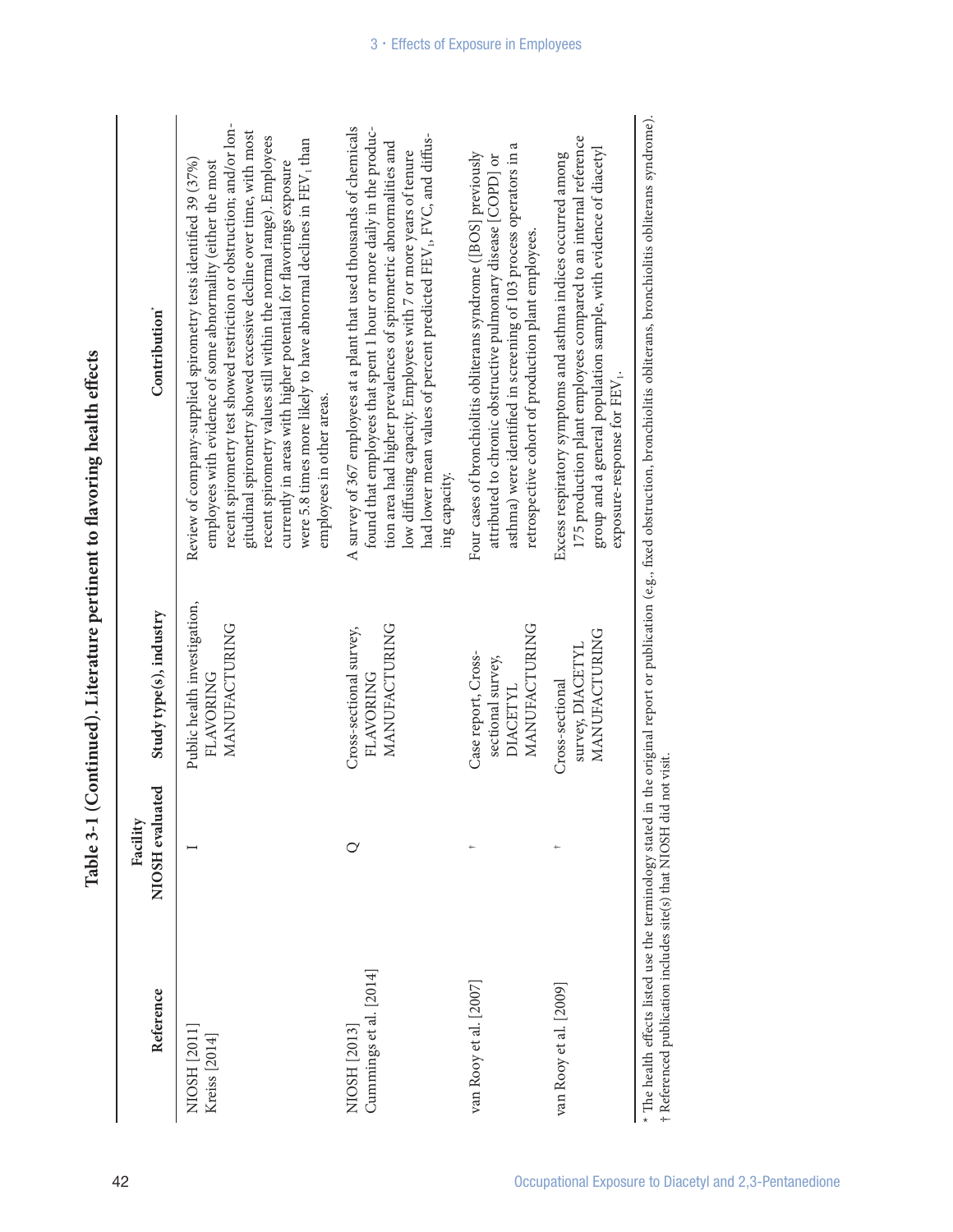fixed (i.e., does not respond to bronchodilator medications), whereas in asthma, the airways obstruction is at least partially responsive to bronchodilators (reversible airways obstruction). Most employees who have developed obstructive lung disease while exposed to diacetyl and other flavoring compounds have had fixed airways obstruction. Additional medical tests in severely affected employees have generally revealed findings consistent with the irreversible obstructive lung disease obliterative bronchiolitis (discussed in detail in section 3.1.2). Serial lung function testing with spirometry indicates that affected employees can experience very rapid lung function declines.

Obstructive lung disease in employees exposed to diacetyl and other flavoring compounds was first reported in employees in the microwave popcorn industry. Scientific publications that have reported on the occurrence and natural history of the illness have used different diagnostic terms including fixed obstructive lung disease [CDC 2002], popcorn worker's lung [Schachter 2002], flavorings-related lung disease [Kanwal et al. 2006; NIOSH 2009a], clinical bronchiolitis obliterans [Kreiss et al. 2002], bronchiolitis obliterans syndrome [Akpinar-Elci et al. 2004], and flavoring-related bronchiolitis obliterans [Kreiss 2007]. Of the few surgical lung biopsies that have been performed in affected employees, some have been interpreted as showing evidence of "constrictive bronchiolitis" or "obliterative bronchiolitis" [Akpinar-Elci et al. 2004; Kanwal 2008]. The term *fixed obstructive lung disease* is the least specific of the terms. The term *popcorn worker's lung* refers to the population of employees in which the disease was first identified. The term *flavorings-related lung disease* refers to the full spectrum of lung diseases that may be related to flavorings exposure and is not necessarily limited to obstructive conditions. The terms *flavoring-related bronchiolitis obliterans*, *constrictive bronchiolitis*, and *obliterative* 

*bronchiolitis* refer to pathologic findings of inflammation and fibrosis primarily involving the bronchioles, leading to irreversible airflow limitation. Terminology is complicated by the fact that, historically, researchers have applied the term "bronchiolitis obliterans" to different distinct disorders that involve the bronchioles [King 2003; King and Kinder 2008]. The terms clinical bronchiolitis obliterans and bronchiolitis obliterans syndrome refer to those who are thought to suffer from this pathologic condition based on clinical findings, but have not undergone lung biopsy for pathological confirmation. Additional discussion regarding diagnostic terminology in relation to the different recognized forms of bronchiolitis is included in section 3.1.1.

### 3.1.1 Bronchiolar Disease and Terminology

Bronchiolitis obliterans refers to disease processes that show some degree of inflammation, narrowing, or obliteration of small airways (bronchioles) in the lung [King 2003; King and Kinder 2008]. Historically, bronchiolitis obliterans has been classified into two groups: *proliferative* bronchiolitis obliterans and *constrictive* bronchiolitis obliterans [King 2003; King and Kinder 2008]. The disorder known as bronchiolitis obliterans organizing pneumonia (BOOP) is included in the proliferative group. BOOP is characterized pathologically by intraluminal polyps in the respiratory bronchioles, alveolar ducts, and alveolar spaces accompanied by organizing pneumonia in the more distal parenchyma. Clinically it is usually associated with diffuse alveolar opacities on chest x-ray and computed tomography scan; pulmonary function testing may show a restrictive defect [King 2003; King and Kinder 2008]. BOOP was first described in 1985. Prior to this, many cases that matched the description for BOOP were classified as idiopathic bronchiolitis obliterans [King 2003; King and Kinder 2008]. The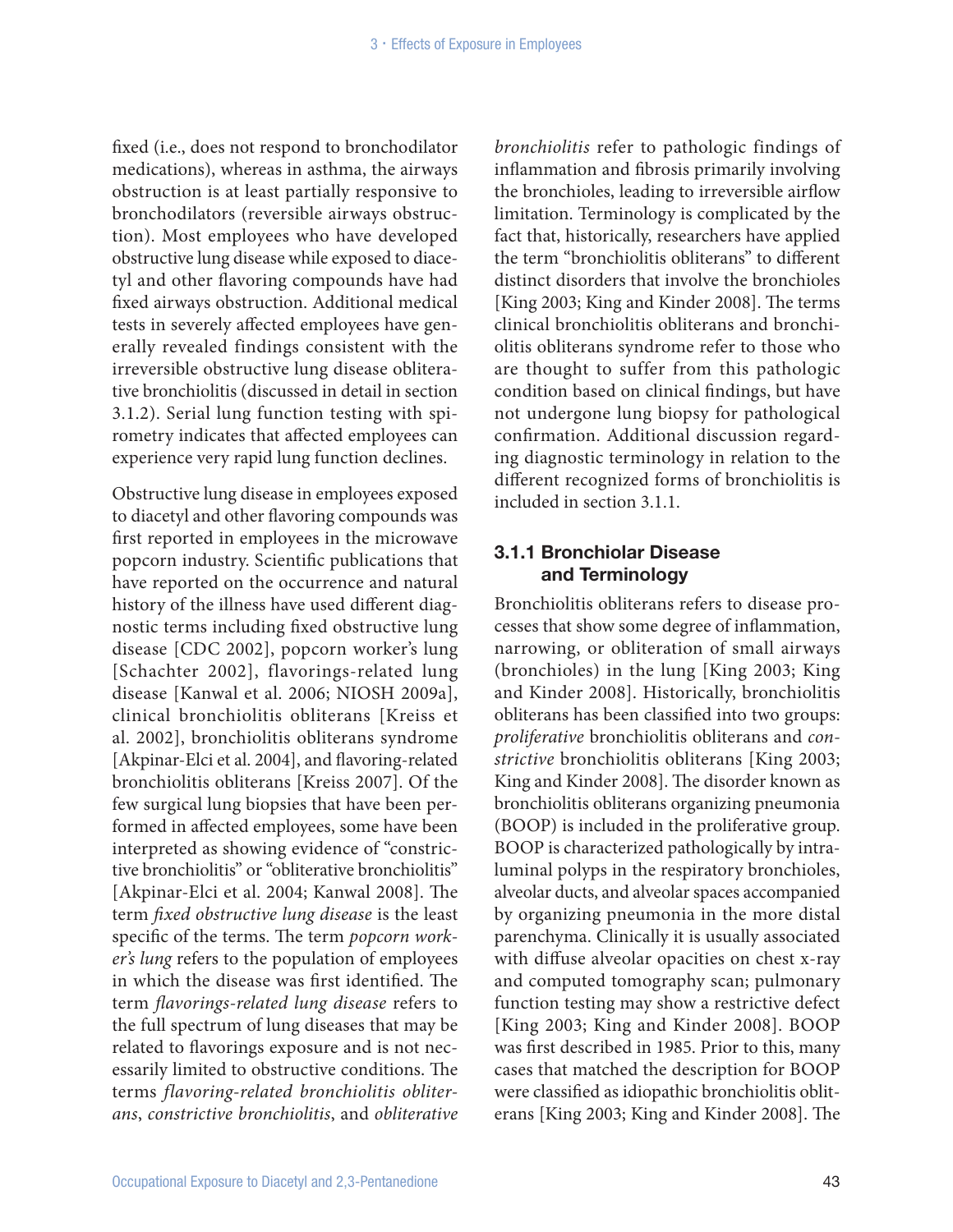American Thoracic Society and the European Respiratory Society have recommended the use of the term cryptogenic organizing pneumonitis (COP) instead of BOOP to avoid confusion with the disease constrictive bronchiolitis obliterans [ATS and ERS 2002]. While proliferative bronchiolitis can be idiopathic (e.g., COP), known associations include collagen vascular diseases (e.g., systemic lupus erythematosus), acute infections (e.g., influenza, mycoplasma), organ transplantation, and aspiration pneumonitis. Proliferative bronchiolitis is generally responsive to corticosteroid medications and is usually reversible [King and Kinder 2008].

Obliterative bronchiolitis (also referred to as constrictive bronchiolitis obliterans [ATS and ERS 2002], constrictive bronchiolitis [Schlesinger et al. 1998; Visscher and Myers 2006], and bronchiolitis obliterans [King 2003; King and Kinder 2008]) is a rare disorder characterized by alterations in the walls of respiratory and membranous bronchioles that cause concentric narrowing or complete obliteration of the airway lumen, without involvement of the distal lung parenchyma by inflammation or organizing pneumonia [King 2003; King and Kinder 2008]. In affected individuals, pulmonary function tests usually show airways obstruction and hyperinflation [King and Kinder 2008], but biopsy-confirmed cases may have normal or restrictive spirometry [Ghanei et al. 2008; King et al. 2011; Markopoulou et al. 2002]. Chest x-rays may be normal or show hyperinflation, peripheral attenuation of the vascular markings, and nodular or reticular opacities [King 2003]. The predominant finding of obliterative bronchiolitis on high-resolution computed tomography (HRCT) scan is heterogeneity of lung density due to mosaic perfusion and air trapping [King 2003; King and Kinder 2008]. Other findings of bronchiolitis on HRCT scan include centrilobular thickening, bronchial wall thickening, bronchiolar dilatation, and the tree-in-bud

pattern. Cylindrical bronchiectasis is frequently associated with obliterative bronchiolitis; scans with both inspiratory and expiratory views are helpful because expiratory views are important in assessing air trapping [King 2003]. Identification of the obliterative bronchiolitis lesion on lung biopsy may be difficult because of its patchy distribution [Estenne et al. 2002; Schlesinger et al. 1998; Visscher and Myers 2006], often requiring step-sectioning and special staining to identify airway walls [King 2003; King and Kinder 2008]. The diagnosis is a multidisciplinary one involving a team with clinical, radiologic, and histopathologic expertise; HRCT evidence often replaces the need for surgical lung biopsy [King and Kinder 2008]. In comparison to proliferative bronchiolitis, obliterative bronchiolitis is generally unresponsive to corticosteroid medications and often progresses to more severe disease [King and Kinder 2008], although progression after exposure cessation is not characteristic of flavoring-related disease consistent with obliterative bronchiolitis [Akpinar-Elci et al. 2004].

As mentioned previously and discussed in detail in the next section (3.1.2), the medical evaluations of employees who have developed lung disease during exposure to diacetyl and other flavoring compounds have generally revealed findings consistent with obliterative bronchiolitis. Because of concerns for patient welfare and the invasive nature and imperfect sensitivity of lung biopsy for diagnosing obliterative bronchiolitis, most patients have been diagnosed based upon clinical findings. Despite the small number of lung biopsies conducted, findings consistent with obliterative bronchiolitis have been identified in multiple flavorings-exposed patients [Akpinar-Elci et al. 2004; NIOSH 2007a]. Patients exposed to sulfur mustard gas are another patient population where obliterative bronchiolitis has been diagnosed in a small subfraction of the patients while other patients are diagnosed using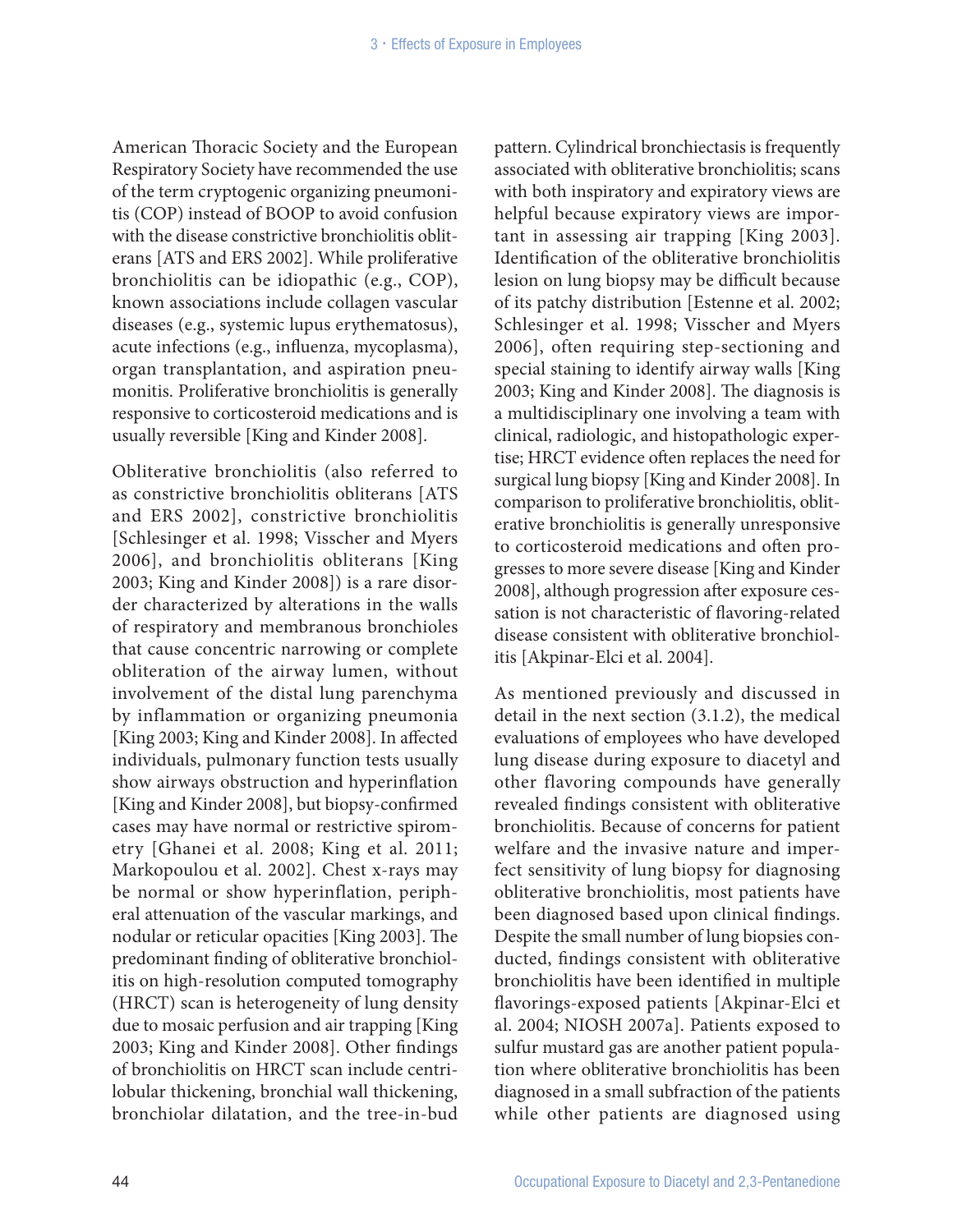contemporary clinical criteria, including HRCT scans [Ghanei et al. 2004a; Ghanei et al. 2004b; Ghanei et al. 2008; Rowell et al. 2009]. Other known causes of obliterative bronchiolitis include uncontrolled inhalation exposures to ammonia, chlorine, phosgene, nitrogen dioxide and sulfur dioxide, collagen vascular diseases (especially rheumatoid arthritis), infections, and organ transplantation (bone marrow, heart-lung, lung) [King and Kinder 2008].

Because of the difficulty of identifying the lesions of obliterative bronchiolitis on lung biopsy, and because the disease occurs commonly after heart-lung and lung transplants, in 1993 a committee sponsored by the International Society for Heart and Lung Transplantation proposed a clinical description for the disease termed bronchiolitis obliterans syndrome. The syndrome refers to graft deterioration secondary to persistent airflow obstruction as defined by pulmonary function changes with or without histolopathologic confirmation. Probable risk factors for BOS include acute graft rejection and cytomegalovirus pneumonitis [Estenne et al. 2002]. The term BOS has also been used in cases of obliterative bronchiolitis resulting from chemical injury and diagnosed using clinical criteria with or without biopsy [Akpinar-Elci et al. 2004; Ghanei et al. 2004a; van Rooy et al. 2007].

Because the terminology used in the peerreviewed literature of flavorings-exposed employees has included several different accepted and frequently interchanged diagnostic terms, and indeed may have been influenced by the peer-review process itself, this criteria document sometimes provides the terms used in the cited papers and includes the criteria used in the patient evaluations.

#### 3.1.2 Evidence from Field Studies

NIOSH first learned of the potential risk of obliterative bronchiolitis in microwave popcorn employees exposed to butter flavorings in August 2000 when they were asked by the Missouri Department of Health and Senior Services for technical assistance in investigating the occurrence of this illness in eight former employees (index cases) of a microwave popcorn plant (index Facility G)[CDC 2002]. NIOSH reviewed medical records for these employees and in November 2000 conducted a medical survey of current and former employees of this plant. Survey results and medical records review for the eight index cases and a current employee with lung disease showed several findings consistent with obliterative bronchiolitis. All cases had moderate to very severe airways obstruction  $(FEV<sub>1</sub>s)$ between 14.9% and 58.4% predicted), fixed in most cases; six of seven cases tested had increased residual volume consistent with air trapping. Diffusing capacity for carbon monoxide  $(DL_{CO})$  was normal initially in five of seven cases tested. All cases had chest x-rays that were normal or showed hyperinflation. All eight cases that had HRCT scans showed marked bronchial wall thickening and mosaic attenuation with air trapping; five cases also showed mild cylindrical bronchiectasis. In two of three cases that underwent lung biopsy, the reviewing pathologist reported findings that supported or were consistent with a diagnosis of bronchiolitis obliterans [Akpinar-Elci et al. 2004]. These nine employees had developed a dry persistent cough, shortness of breath on exertion, and wheezing after a median of 1.5 years of employment. At the time of symptom onset, five of the employees had been working in the room where butter flavorings, salt, and colorings were combined with heated soybean oil. The other four employees had been working in the adjacent room where the oil and flavoring mixture was combined with kernel popcorn in microwavable bags (packaging area). None of these employees were initially diagnosed by their personal physicians as having obliterative bronchiolitis.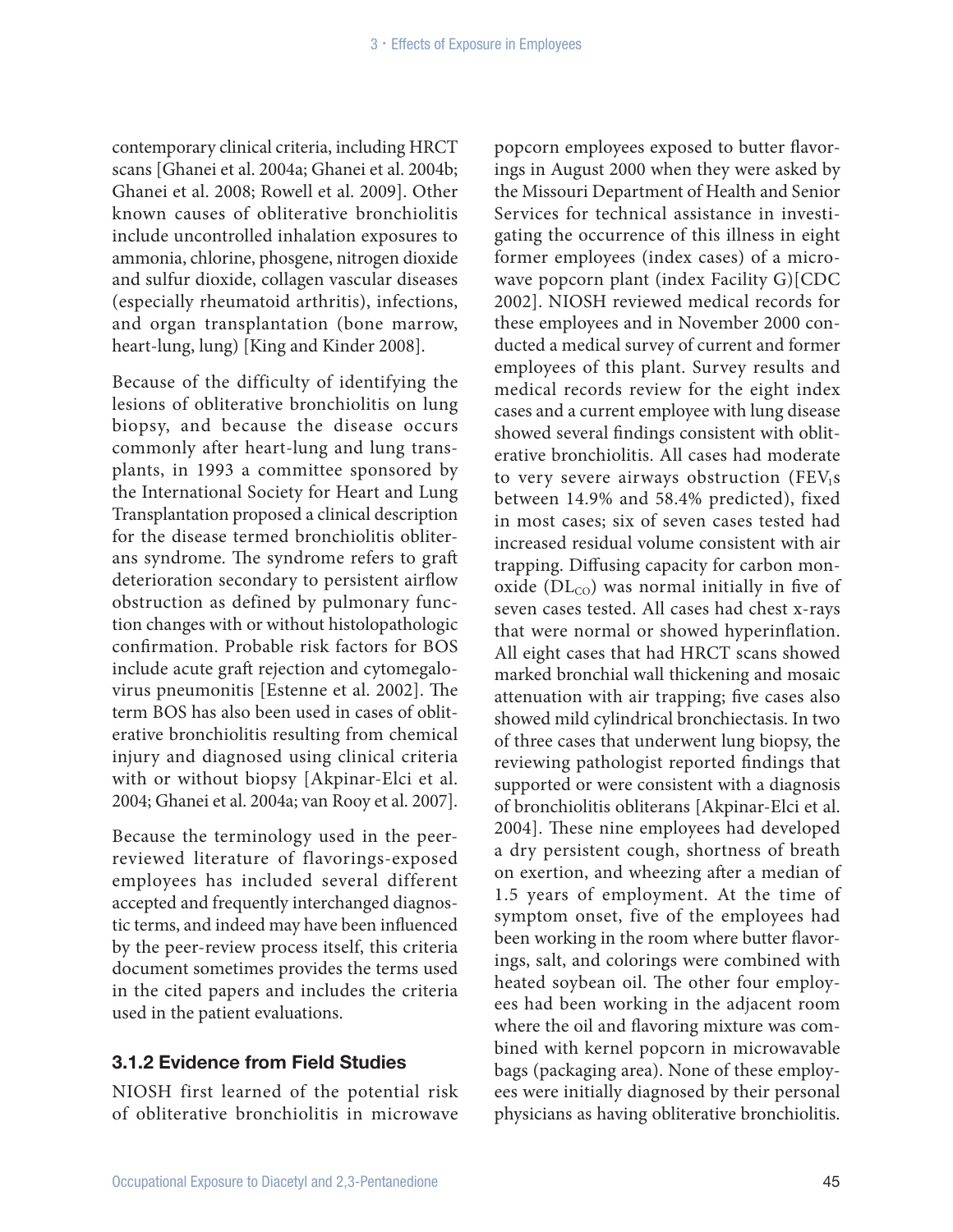Initial diagnoses received by these employees included pneumonia, asthma, emphysema, bronchitis, COPD, hay fever, and sinusitis. Five of the employees had minimal smoking history. All nine employees had been prescribed oral corticosteroids, but none had improvement in lung function. Five of the employees had been placed on lung transplant waiting lists by their personal physicians [Akpinar-Elci et al. 2004].

#### *3.1.2.1 Index plant lung function testing*

The NIOSH medical survey at the index microwave popcorn plant (Facility G) in November 2000 included lung function testing with spirometry and  $DL_{CO}$ , chest x-rays, and a questionnaire [Kreiss et al. 2002; NIOSH 2006]. NIOSH compared the prevalences of respiratory symptoms, self-reported physiciandiagnosed asthma and chronic bronchitis, and airways obstruction on spirometry to data from the Third National Health and Nutrition Examination Survey (NHANES III) [CDC 1996]. Of 135 current employees, 117 (87%) completed the questionnaire, and 97 (83%) of the survey participants worked in the microwave popcorn production areas of the plant. The remaining 20 survey participants worked in areas where butter flavorings were not used such as plain kernel popcorn packaging, offices, warehouse, and outside receiving. The prevalences of respiratory and systemic symptoms, mucous membrane irritation, and skin irritation were higher among employees in microwave popcorn production areas than in other areas. Among all survey participants, the prevalences of chronic cough and shortness of breath when hurrying on level ground or walking up a slight hill were 2.6 times higher than expected; the prevalence of wheezing was three times higher than expected. The prevalences of self-reported physician-diagnosed asthma and chronic bronchitis were 1.8 and 2.1 times higher than expected, respectively. Of the 116 employees who underwent spirometry, 21 had airways obstruction, 3.3 times higher than

expected. Airways obstruction in nonsmokers was 10.8 times higher than expected, and only two employees with airways obstruction had a significant response to administered bronchodilator. Five of six employees in the quality control (QC) laboratory had airways obstruction; these employees popped up to 100 bags of microwave popcorn in microwave ovens per employee per 8-hour work shift. Of the 115 survey participants who had an x-ray, 111 had no abnormalities, two had evidence of emphysema, one had saber-sheath tracheal narrowing attributable to COPD or tracheal stenosis, and one had focal upper-zone scarring and atelectasis at the left lung base.  $DL_{CO}$  was normal in 96 of 103 employees tested, including all but one of those with airways obstruction.

#### *3.1.2.2 Index plant environmental survey*

In addition to the cross-sectional medical survey, NIOSH conducted a detailed environmental survey at the index microwave popcorn plant (Facility G) in November 2000 [Kanwal et al. 2011; NIOSH 2006]. The predominant VOC in the air of the plant was the butter flavoring compound diacetyl. All measurements above detectable limits (except where noted otherwise below) were subsequently corrected for underestimation inherent to NIOSH Method 2557 related to absolute humidity and days to extraction [Cox-Ganser et al. 2011]. The relative humidity and temperature measurements used for correction were available from in-facility area-specific and shift-specific measurements during all sampling, and sample-specific days to extraction were supplied by the laboratory. The mixing room had the highest mean air concentration of diacetyl (57.2 ppm); the next highest mean air concentration of diacetyl was in the packaging area for machine operators (2.8 ppm). The mean air concentration of diacetyl in the QC laboratory was 0.8 ppm, and for maintenance it was 0.9 ppm. The much higher prevalence of airways obstruction in QC employees, despite much lower average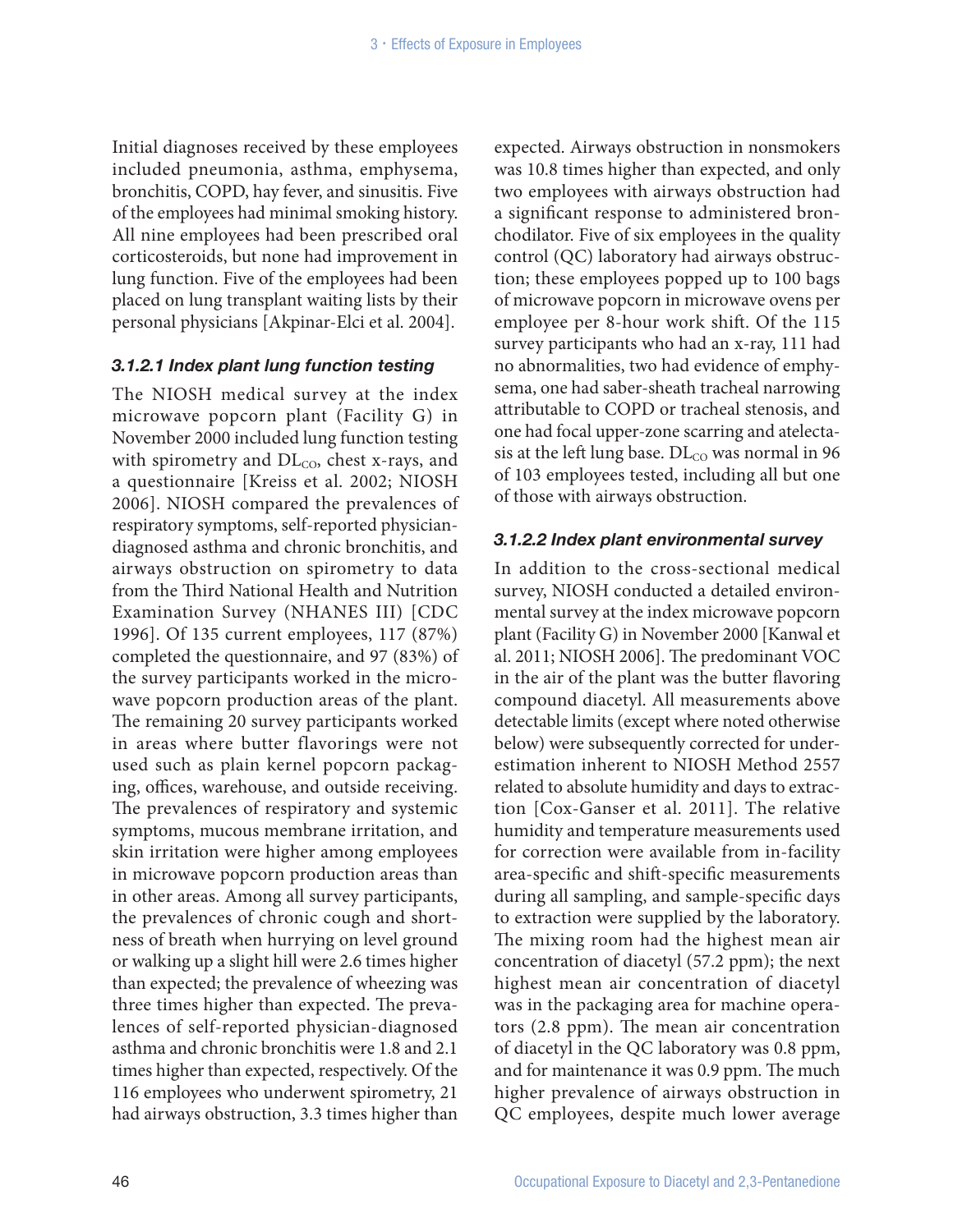air concentrations of diacetyl, may reflect an enhanced risk of peak flavoring exposures when microwaved bags of popcorn product were opened; peak exposures were also likely present in maintenance employees and mixers. Mean diacetyl air concentrations in other plant areas were less than 0.15 ppm.

These area-specific diacetyl concentrations and work history data provided by employees on the medical survey questionnaire were used to calculate estimated cumulative exposure to diacetyl for each survey participant. When survey participants were grouped into quartiles of increasing estimated cumulative exposure to diacetyl (corrected for underestimation by NIOSH Method 2557), the prevalence of any airways obstruction on spirometry was 14.3% in the lowest exposure quartile, 6.7% in the next lowest quartile, and 27.6% in the highest two exposure quartiles (statistically significant; *P*  for trend  $= 0.04$ ). The prevalences of abnormal spirometry, whether obstructed or restricted or mixed, by quartile were 21.4% for cumulative exposures < 0.82 ppm-yr; 16.7% for cumulative exposures between 0.82 and < 6.4 ppm-yr; 34.5% for cumulative exposures between 6.4 and < 19.2 ppm-yr; and 37.9% for cumulative exposures > 19.2 ppm-yr (statistically significant;  $P$  for trend = 0.04). Lung function as indicated by the average percent of predicted  $FEV<sub>1</sub>$  on spirometry was 93.5%, 95.8%, 86.5% and 84.3% in the lowest to highest quartiles (*P* for trend = 0.03) [Kreiss et al. 2002].

### *3.1.2.3 Findings of index plant follow-up surveys*

NIOSH conducted seven follow-up medical and eight follow-up environmental surveys at the index microwave popcorn plant (Facility G) from 2001 to 2003 [Kanwal et al. 2011; NIOSH 2006]. These surveys were conducted to follow employee symptoms and lung function over time as exposures decreased with the implementation of engineering controls.

NIOSH recommended a respiratory protection program for mixing room employees to minimize their exposures while engineering controls were being implemented; this program was initiated at the time of the November 2000 NIOSH survey. Starting in February 2001, the company began implementing several engineering controls to decrease air concentrations of flavoring compounds in the mixing room, the main source of air contaminants in the plant. An exhaust fan was installed in an outer wall of the mixing room to move contaminated air from this room to the outdoors and to maintain this room under negative air pressure relative to the rest of the plant. An air lock was installed at the entrance to the mixing room to further isolate the room from the rest of the plant. Local exhaust ventilation of the air space (headspace) above the contents of the heated flavoring tanks and the mixing tank in which flavorings are mixed into heated soybean oil was accomplished via ducts connecting the tank lids to the wall exhaust fan. A pump was installed to facilitate closed transfer of heated butter flavorings into the mixing tank. In 2002, the company constructed and began using a new mixing room that was more isolated from the packaging area than the original mixing room. In the packaging area, additional general dilution ventilation was implemented in 2001 along with local exhaust ventilation for seven heated holding tanks located on a mezzanine above the packaging lines that contained soybean oil and butter flavoring mixtures transferred via pipes from the mixing room. The entire mezzanine was walled off from the packaging area in 2003. Additional general dilution ventilation was also implemented in the QC laboratory in 2001. In 2003, all microwave ovens were eventually moved into a separate "popping room" adjacent to the QC laboratory with additional exhaust ventilation.

Compared to the mean diacetyl air concentrations NIOSH measured in November 2000,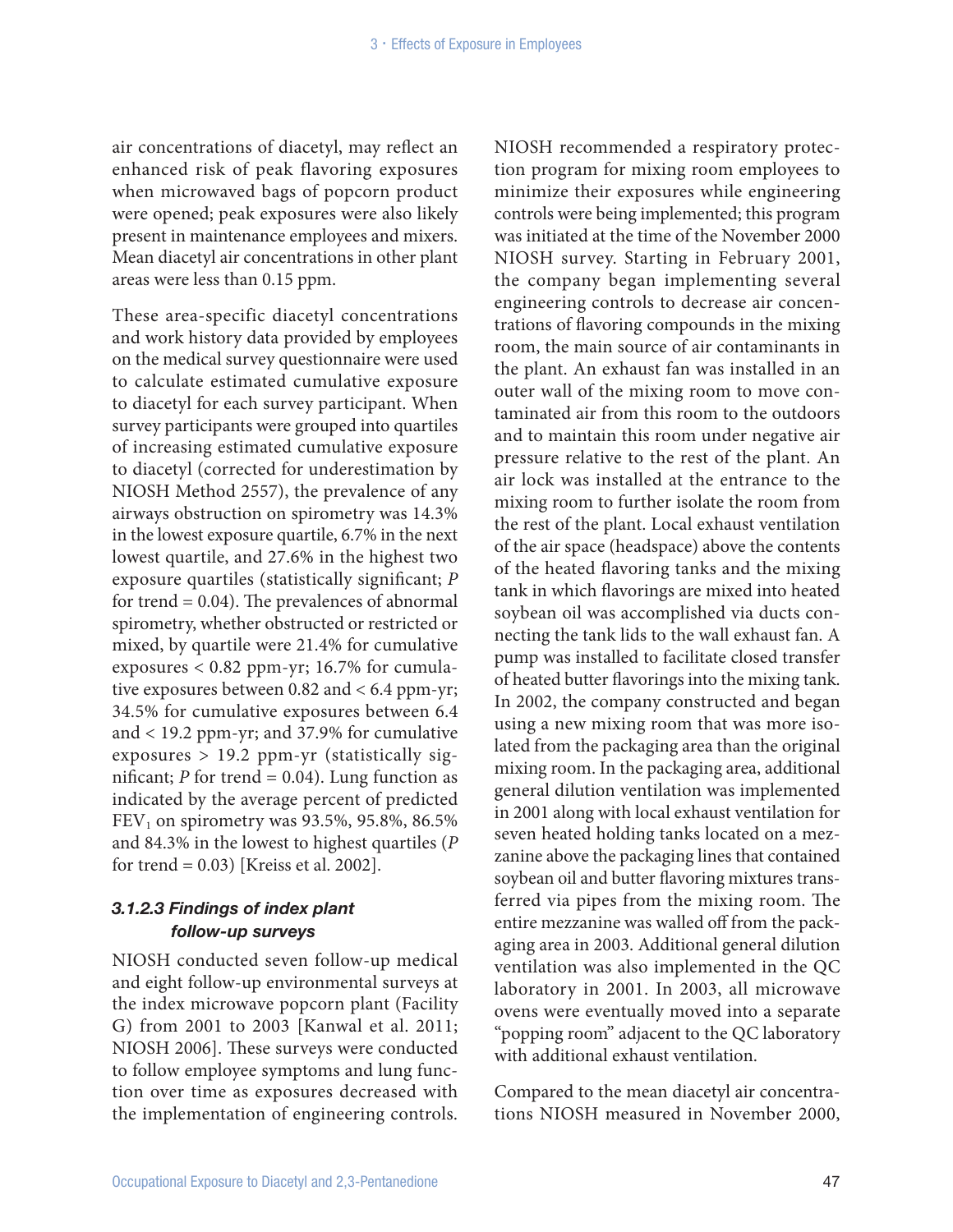concentrations measured in November 2001 were approximately 96% lower in the mixing room, 85% lower in the microwave popcorn packaging machine operator area, and 51% lower in the QC laboratory. After the implementation of a new, more isolated mixing room in fall 2002, mean diacetyl air concentrations in the microwave popcorn packaging machine operator area further declined to less than quantifiable limits (~0.004 ppm) in January 2003 [Kanwal et al. 2011].

In their analyses of data from the eight NIOSH medical surveys at Facility G from November 2000 to August 2003, NIOSH compared health outcomes in microwave popcorn production employees hired after the implementation of exposure controls to health outcomes in employees who had been working at the plant prior to the implementation of controls [Kanwal et al. 2011]. For these analyses, investigators classified employees according to their hire date as follows: "Group 1" consisted of employees who were already working at the plant at the time of the November 2000 survey (i.e., before exposure controls were implemented), and "Group 2" consisted of employees who started work at the plant after the November 2000 survey (i.e., after exposure controls were implemented and exposures had declined). Because of a high turnover rate among employees hired after the November 2000 survey, participation in more than one medical survey was much higher in Group 1 (100 of 146 [68%] Group 1 survey participants) than in Group 2 (86 of 227 [38%] Group 2 survey participants). Mean length of employment for Group 1 survey participants was approximately 6 years, compared to 6 months for Group 2 survey participants. For all Group 1 microwave popcorn production employees who participated in one of the last two surveys in February 2003 and August 2003 and in an earlier survey, NIOSH compared symptoms and lung function on their first survey to their last survey results. Most

Group 2 employees who participated in more than one survey worked in the packaging area. Therefore, for all Group 2 packaging area employees who participated in more than one survey, investigators compared symptoms and lung function on their first survey to their last survey results. In Group 1, the only statistically significant change in symptom prevalence over time was a decline in reported eye, nose, or throat irritation. There were no statistically significant changes in the prevalence of airways obstruction or in mean percent predicted FEV<sub>1</sub>. Based on data from employees' first surveys, packaging area employees in Group 2 had lower prevalences of respiratory symptoms and airways obstruction on spirometry, and mean percent predicted  $FEV<sub>1</sub>$  was significantly higher compared to packaging area employees in Group 1. All these differences were statistically significant except for usual cough. There were no statistically significant changes in the prevalences of symptoms, airways obstruction, or mean percent predicted  $FEV<sub>1</sub>$  from first to last survey in Group 2 packaging area employees [Kanwal et al. 2011]. Of interest is that 47% of all employees with abnormal spirometry tested by NIOSH (in Groups 1 and 2) were asymptomatic.

NIOSH conducted a mortality study on Facility G employees based on Social Security Administration vital status determination as of November 30, 2011 [Halldin et al. 2013]. The cohort consisted of employees with potential flavoring exposure: 356 current employees who had participated in any of the eight NIOSH cross-sectional medical surveys from November 2000 through August 2003 and 155 former employees tested by NIOSH at the county health department during that time period. There were 15 decedents altogether, not significantly different from the 17.39 expected. However, there were five COPD-associated multiple causes of death (International Classification of Diseases [ICD]-10 codes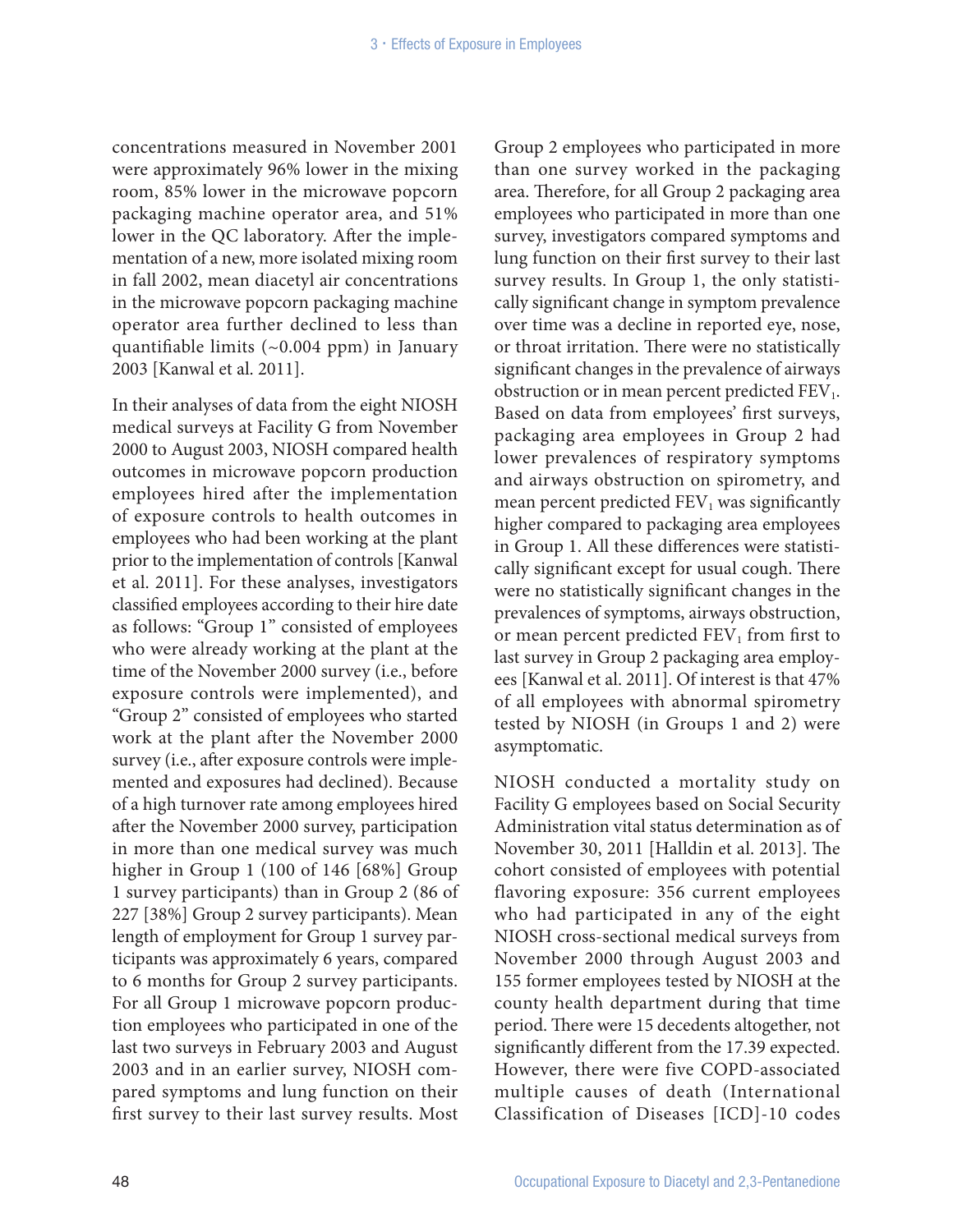J40-J44) coded among four decedents, for a standardized mortality ratio (SMR) of 4.3 (95% confidence interval [CI] 1.40–10.04). There is no specific ICD-10 code for obliterative bronchiolitis, so it is likely that death from the condition would be coded using a COPD classification code. Consistent with this, the specific code J44 "other COPD" was assigned as a multiple cause of death for the four decedents (0.98 expected; SMR = 4.10, 95% CI 1.12–10.49). Three of the four COPD-coded deaths occurred among former employees and employees employed before the company began to implement interventions to reduce diacetyl exposure (Group 1 above).

### *3.1.2.4 Other NIOSH microwave popcorn health hazard evaluations*

NIOSH conducted HHEs that included crosssectional medical and environmental surveys at five other microwave popcorn plants (Facilities J, K, L, N, and O) from 2001 to 2003 [NIOSH 2003a, b, c, 2004a, b]. These plants and the index plant (Facility G) were similar with regard to some production and exposure characteristics; however, there were some important differences as well [Kanwal et al. 2006]. The similarities in production and exposure characteristics at the six microwave popcorn plants evaluated by NIOSH were as follows:

- (1) At each plant, one to three employees per work shift (i.e., mixers) measured butter flavorings (liquids, pastes, and powders) in open containers such as 5-gallon buckets and poured the flavoring into heated soybean oil in large (e.g., 500-gallon) heated mixing tanks, most of which had loose-fitting lids.
- (2) Most mixers did not use respirators. Only one mixer at one plant reported consistent use of a respirator with organic vapor cartridges during mixing tasks.
- (3) Mixers added salt and coloring to the oil and flavoring mixture, which was then transferred by pipes to nearby packaging lines to be combined with kernel popcorn in microwaveable bags.
- (4) Employees on the packaging lines operated the packaging machines and facilitated the placement of the finished product into cartons and boxes.

In most plants, QC employees popped product in microwave ovens that were usually located in a separate QC laboratory. Other employees were located in warehouse and office areas. In separate areas of some plants, employees also packaged plain kernel popcorn in plastic bags without oil or flavorings. The six microwave popcorn plants differed in size as follows:

- (1) Two small plants (Facilities J and O) had fewer than 15 employees, one or two mixing tanks, and one packaging line.
- (2) One medium-sized plant (Facility N) had approximately 50 employees, one mixing tank, three holding tanks for heated oil and butter flavoring mixtures, and three packaging lines.
- (3) The three largest plants (Facilities G, K, and L) had more than 100 employees, five or more tanks, and seven or more packaging lines.

In some plants, flavoring-mixing activities and tanks were in a separate room adjacent to the packaging area. In other plants, some or all tanks of heated oil and flavoring were adjacent to or were inadequately isolated from the packaging lines [Kanwal et al. 2006].

In addition to the employees with findings consistent with bronchiolitis obliterans at the index microwave popcorn plant, employees with fixed airways obstruction and air trapping on HRCT scans consistent with obliterative bronchiolitis were identified at four of the other five microwave popcorn plants where NIOSH conducted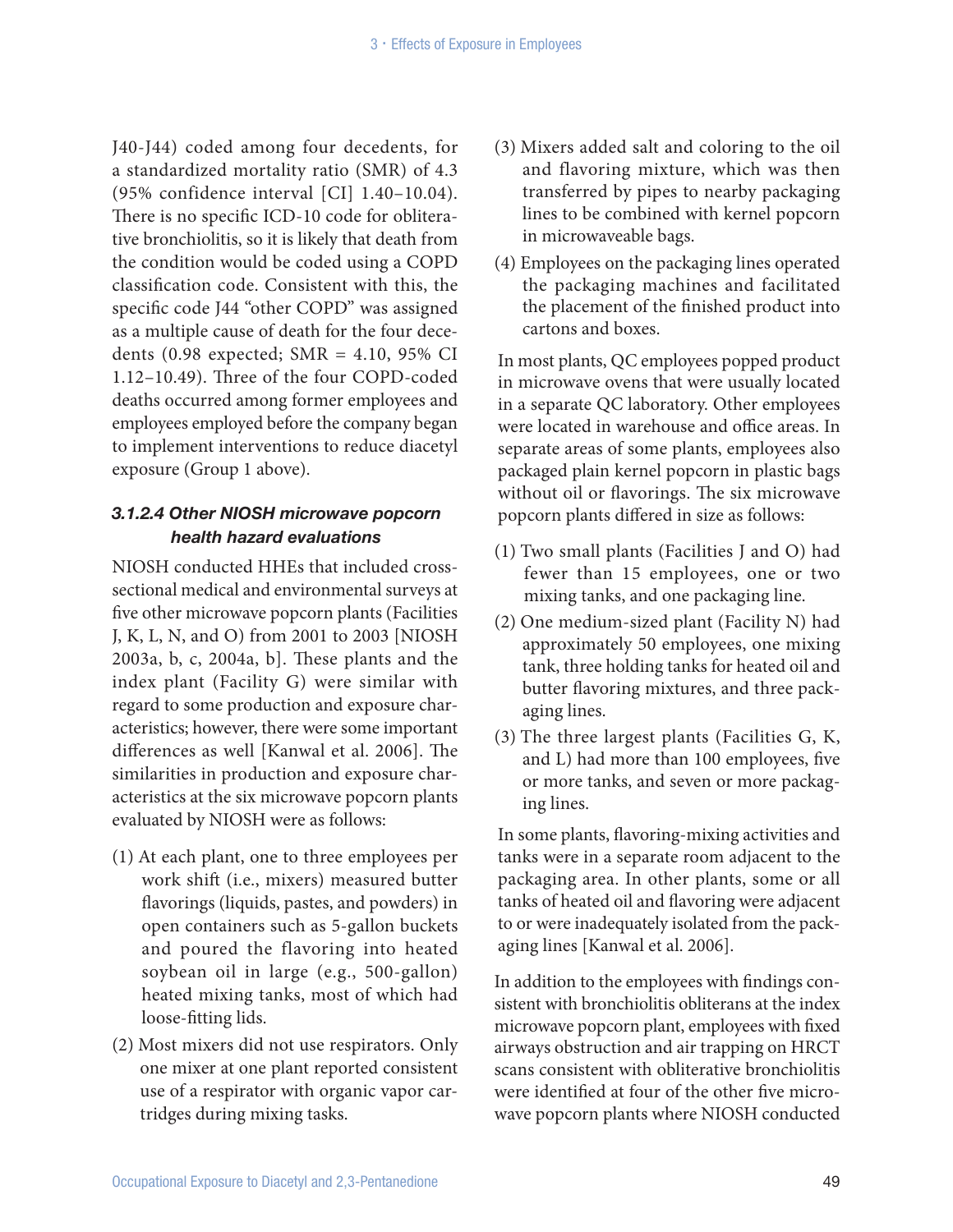HHEs [Kanwal et al. 2006]. Including the index plant, the three largest plants and one of the small plants had affected mixers [Akpinar-Elci et al. 2004; NIOSH 2003b, 2004a, b]. Like the index plant, the medium-sized plant had affected packaging area employees. At both of these plants, packaging area employees worked near tanks of heated oil and butter flavorings [NIOSH 2003a, 2006]. The biopsies of three of the six employees who underwent lung biopsy at the medium-sized plant were reported by the reviewing pathologists as having findings consistent with bronchiolitis obliterans [Kanwal et al. 2006; NIOSH 2003a]. Compared to mean diacetyl air concentrations measured at the index microwave popcorn plant, mean corrected diacetyl air concentrations at the other five microwave popcorn plants were lower: 0.02 to 0.83 ppm in the packaging areas and 0.63 to 1.54 ppm in the mixing rooms/areas [Kanwal et al. 2006].

NIOSH conducted analyses of aggregated data from the medical surveys conducted at the six microwave popcorn plants [Kanwal et al. 2006]. Only the data from the first survey at the index microwave popcorn plant were aggregated with the data from the surveys at the other plants. Compared to employees who had never worked as mixers, employees who had at least one day of experience mixing butter flavorings into heated soybean oil had statistically significant (*P* < 0.05) higher prevalences of respiratory symptoms and a statistically significant lower mean percent predicted  $FEV<sub>1</sub>$ . Compared to mixers with 12 months or less experience, mixers with more than 12 months experience had higher prevalences of respiratory symptoms (shortness of breath was statistically significant) and airways obstruction on spirometry. Mean percent predicted  $FEV<sub>1</sub>$  was 82% in mixers with more than 12 months experience compared to 95% in mixers with 12 months or less experience  $(P = 0.004)$ . The same pattern of higher prevalences of respiratory symptoms

and worse lung function in ever mixers (who had ever worked at least one day mixing flavorings in oil) and in mixers with more than 12 months experience was still evident after index plant data were excluded from the analyses [Kanwal et al. 2006]. Compared to packaging area employees at plants where tanks of heated oil and butter flavorings were isolated from the packaging lines, packaging area employees at plants where tanks were adjacent to or inadequately isolated from the packaging lines had higher prevalences of respiratory symptoms and airways obstruction on spirometry and lower mean percent predicted  $FEV<sub>1</sub>$ (29% vs. 10% for wheezing, *P* = 0.001; 14% vs. 5% for airways obstruction,  $P = 0.06; P >$ 0.05 for all other comparisons). Of 27 packaging area employees with airways obstruction at plants where tanks were adjacent to or inadequately isolated from the packaging lines, 21 of 23 who were administered a bronchodilator had fixed airways obstruction. After excluding index plant data from the analyses, packaging area employees in plants where tanks were adjacent to or inadequately isolated from the packaging lines still had higher prevalences of airways obstruction (11.5% vs 5.5%; not statistically significant) and wheezing (25% vs 10.7%,  $P = 0.01$ ) compared to packaging area employees at plants where tanks were isolated. The prevalences of other respiratory symptoms were similar in both groups. The findings across the six plants suggested that those employee groups with peak exposures, sometimes with relatively low average exposures, had higher prevalences of chest symptoms or pulmonary function abnormalities than those employees without intermittent high exposures [Kanwal et al. 2006].

### *3.1.2.5 Results of private surveys*

A large food company hired private consultants to conduct medical and environmental surveys at the company's four microwave popcorn plants [Lockey et al. 2009; White et al. 2010].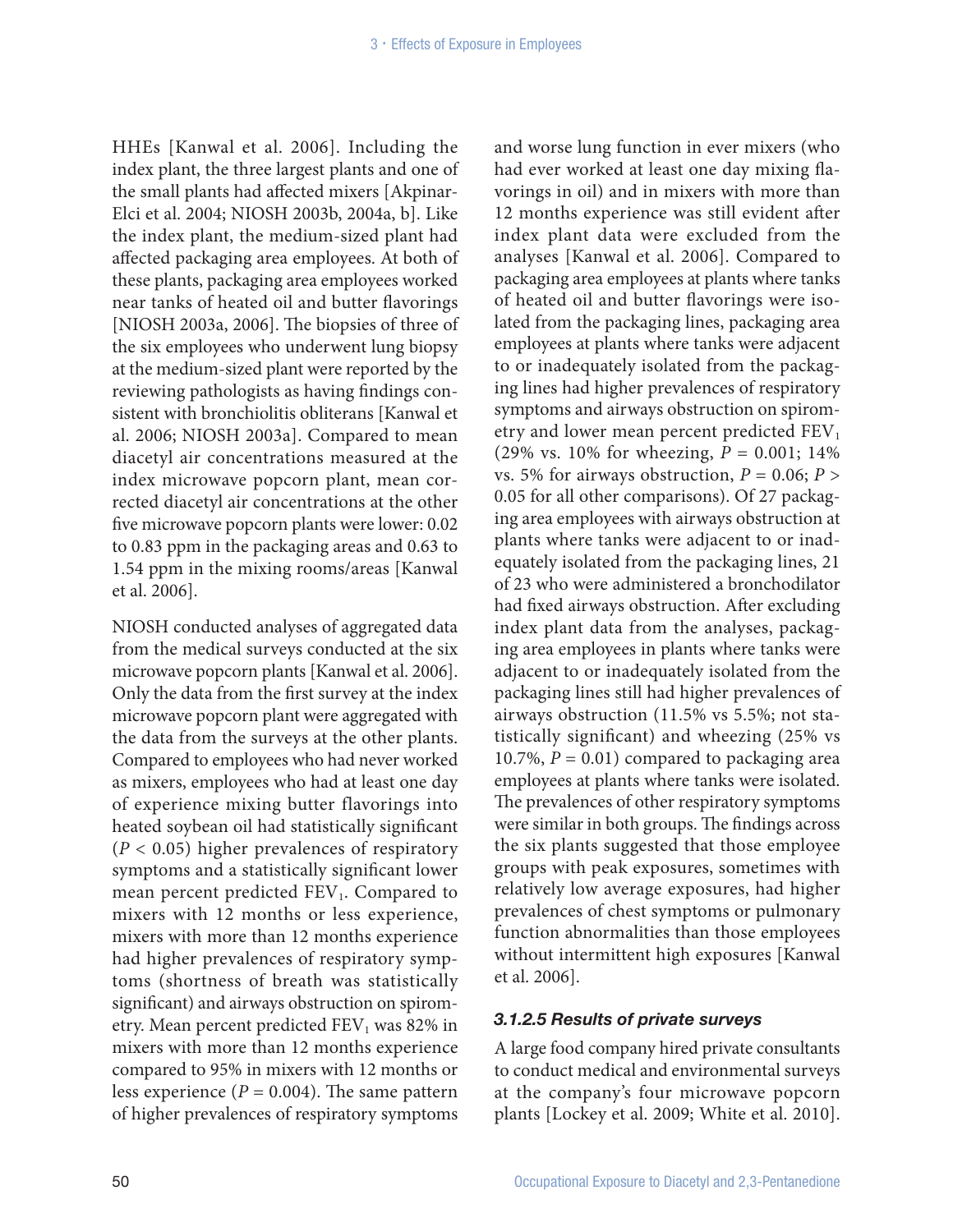One of the company's plants, Facility L, was among the six microwave popcorn plants evaluated by NIOSH. A mixer at this plant had developed severe airways obstruction and other findings consistent with obliterative bronchiolitis. The investigators conducted spirometry tests three times at each plant from February 2005 through January 2006. During this time, 765 full-time employees worked at the four plants. Four employees were not tested because of significant cardiovascular disease or pneumonia, and four had unusable tests. The investigators excluded from subsequent analyses the test results of 11 office employees and 21 employees with a history of asthma that began prior to employment and who were taking asthma medications. The investigators classified employees into five groups for data analyses: (1) non-mixers (i.e., employees in the packaging line area, warehouse, or shipping/receiving areas), (2) mixers with mixing experience before the company implemented mandatory use of powered air-purifying respirators (PAPRs) with an assigned protection factor of 25 for mixers in April 2003, (3) mixers who only had mixing experience after implementation of mandatory use of PAPRs, (4) mechanics and supervisors who spent more than 30 minutes per month in the mixing room, and (5) quality assurance employees who popped approximately 50 bags of microwave popcorn per day. The investigators identified the following statistically significant associations from their data analyses:

- (1) Work as a mixer before the implementation of mandatory PAPR use was associated with a decrease in the  $FEV<sub>1</sub>$  percent of predicted of 6.1% for non-Asian males and 11.8% for Asian males, in comparison to employees with no mixing room or quality assurance employment ( $P = 0.03$  and  $P =$ 0.02, respectively).
- (2) Having a cumulative diacetyl exposure greater than or equal to 0.8 ppm-yrs was

associated with a decrease in the  $FEV<sub>1</sub>$ percent of predicted of 10.3% for non-Asian and 12.7% for Asian males, compared to having a cumulative diacetyl exposure less than 0.8 ppm-years.

- (3) Among non-Asian males, work as a mixer before the implementation of mandatory PAPR use was associated with an 8-fold increased risk of airways obstruction (95% CI 2.26–29.24), and work as a mixer after the implementation of mandatory PAPR use was associated with a 5.7-fold increased risk of airways obstruction (95% CI 1.23–26.24).
- (4) Having a cumulative diacetyl exposure greater than or equal to 0.8 ppm-yrs was associated with airways obstruction (odds ratio 9.2, 95% CI 2.29–36.75).

To assess for evidence of rapid lung function decline, the investigators identified employees with a progressive increase or decrease in  $FEV<sub>1</sub>$ of greater than 8% or 330 mL over 12 months among employees who participated in all three spirometry tests [Lockey et al. 2009]. They found no association between current diacetyl exposure (less than 0.05 ppm or greater than/ equal to 0.05 ppm) and a short-term persistent increase or decrease in  $FEV<sub>1</sub>$ , adjusted for pack-years of smoking and body mass index. Of 39 mixers with mixing experience before the implementation of mandatory PAPR use, five had airways obstruction. Three of the five had bronchodilator administered, and all three had a bronchodilator response. Three of the five had HRCT scans; two of the scans showed air trapping on the expiratory view. The investigators concluded that, "The contribution of exposure to butter flavouring with diacetyl to these clinical findings is uncertain." Three mixers who began mixing after the implementation of mandatory PAPR use were found to have airways obstruction. Preplacement spirometry was not available for these individuals. One of the three employees had pre-existing asthma, and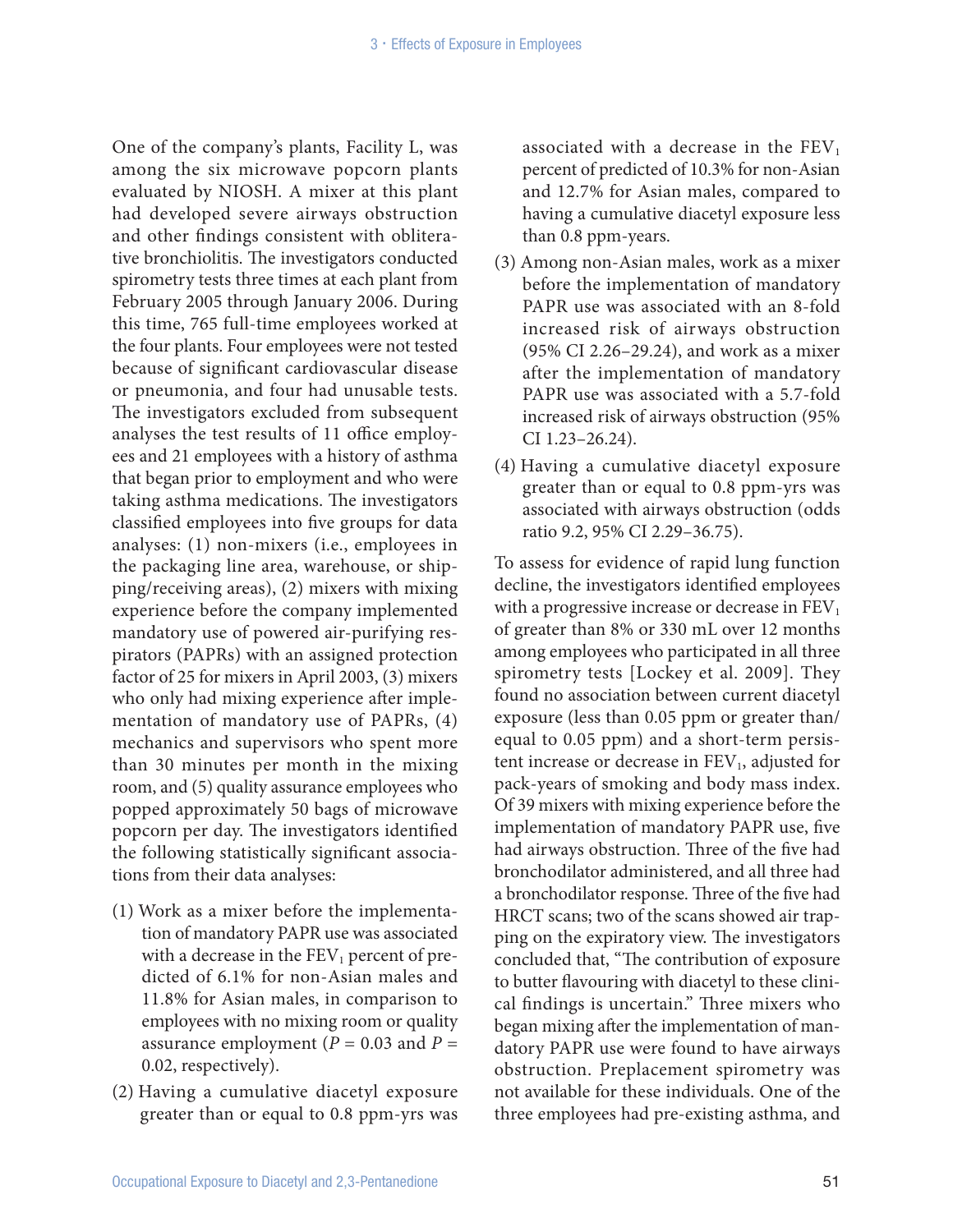the other two had long smoking histories (24 and 63 pack-years, respectively). The investigators concluded that the airways obstruction in these three individuals was likely due to asthma and smoking but could not rule out the possibility that short-term exposure to diacetyl contributed to the airways obstruction when respirators had not been used 100% of the time. Analyses of 6 years of spirometric follow-up of these four plant cohorts are pending.

#### *3.1.2.6 Field studies at flavoring manufacturing plants*

Employees at several flavoring manufacturing plants have developed severe fixed airways obstruction and other findings consistent with obliterative bronchiolitis [Kanwal 2008]. The first known publicly available report of bronchiolitis obliterans in flavoring manufacturing employees is a 1986 report of a NIOSH HHE at Facility A that manufactured flavors for the baking industry [NIOSH 1986]. At this plant, two young previously healthy male employees (28 and 30 years old; nonsmokers) who prepared batches of flavorings developed severe fixed obstructive lung disease within 7 months of employment. Each employee developed progressive shortness of breath on exertion and nonproductive cough 4 to 5 months after starting work. Pulmonary function testing within 1 to 2 months of symptom onset revealed an  $FEV<sub>1</sub>$  of 1.2 and 0.7 liters, respectively, in the two employees. NIOSH reported that one employee had a "mild" response to bronchodilators and the other had a "minimal" response. Neither employee showed significant improvement in lung function within 1 to 2 years after they stopped working at the plant. Diffusing capacity was initially normal in both employees, and chest x-rays were normal or showed hyperinflation. NIOSH concluded that, even without pathological confirmation, the clinical picture was more compatible with bronchiolitis obliterans than with emphysema. One of the two employees was relocated to work in

the loading dock but eventually left the job 11 months after starting work at the plant because of shortness of breath. The other employee left the job when he was identified with severe fixed airways obstruction 5 months after starting work at the plant in the same job. Two current mixers with 5 to 6 years of experience were asymptomatic and had normal lung function on spirometry. Two other former mixers (36 and 38 years old) had asymptomatic airways obstruction on spirometry. One had moderately severe airways obstruction and a normal chest x-ray; the other had mild airways obstruction, normal DL<sub>CO</sub>, and a normal chest x-ray. Both were former smokers.

At the time of the NIOSH HHE at Facility A, mixers produced flavors by mixing liquid flavor compounds into dextrose and corn starch powder in large blenders. This included using both 300-pound and 500-pound capacity "day mixers" (ribbon blenders), and a 1,500-pound capacity Littleford Mixer [NIOSH 1986]. Employees used approximately 200 Food and Drug Administration (FDA)-approved flavor compounds to produce different flavors. A list of commonly used ingredients at this plant included diacetyl. A supplied-air respirator system had been installed several months before the first employee to develop severe fixed airways obstruction had started work. Management had required employees to wear respirators when weighing or adding the flavors or base ingredients to the mixers. However, employees did not always wear respirators during clean-up activities where exposure to powdered flavors was possible. NIOSH concluded that it was probable that some agent in the mixing room produced severe fixed obstructive lung disease in two employees. They did not identify a specific etiologic agent, but suspected an airborne agent because the lung was the only affected organ and because air sampling by the Indiana Division of Labor had revealed high dust exposures. The Indiana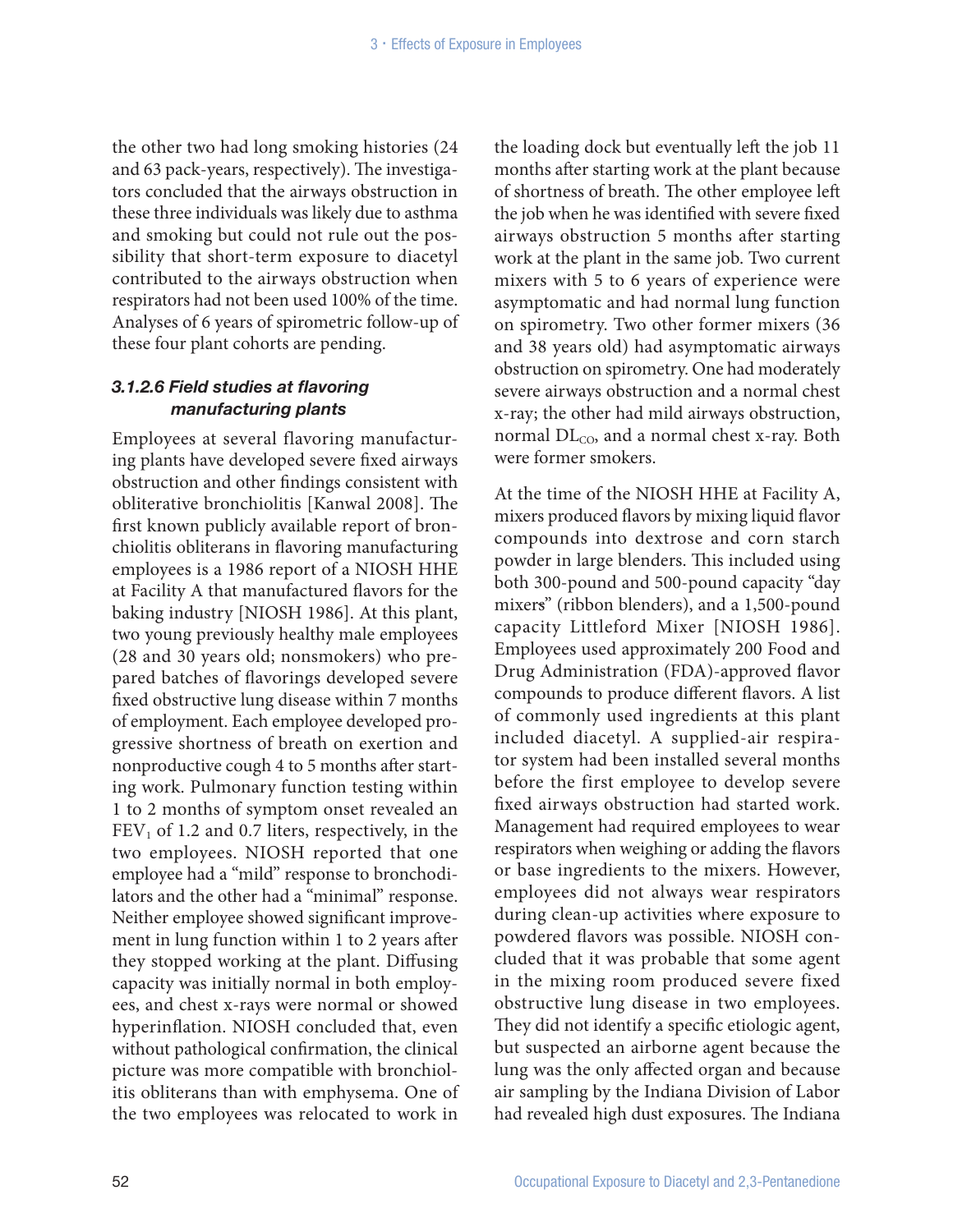Division of Labor collected 20-minute air samples that showed dust air concentrations of 20 mg/m<sup>3</sup> in an employee's breathing zone and  $2.5 \text{ mg/m}^3$  inside the hood of an employee's supplied-air respirator. NIOSH analyzed bulk ingredient samples for levels of proteolytic enzymes and endotoxin. They did not identify proteolytic activity in any of the samples; endotoxin levels were "below levels seen in other workplaces where endotoxin has been associated with large decrements in  $FEV<sub>1</sub>$ " [NIOSH 1986]. Air sampling for specific flavoring compounds was not conducted.

A cluster of cases consistent with obliterative bronchiolitis among production employees at a flavoring manufacturing company was reported by Dr. James Lockey at the 2002 American Thoracic Society International Conference [Lockey et al. 2009]. After identification of an index case of biopsy-documented bronchiolitis obliterans at this plant, a survey of the workforce identified an additional four employees with clinical findings consistent with obliterative bronchiolitis. All five employees with these findings had normal spirometry tests at the start of employment. These employees went on to develop moderate to severe fixed airways obstruction. For 4 to 5 years after cessation of exposure to flavoring compounds, the affected employees had no further declines in their lung function.

In 2007, the California Department of Public Health reported that seven flavoring manufacturing employees from four California plants had severe fixed airways obstruction [CDC 2007]. NIOSH conducted HHEs that included cross-sectional medical and environmental surveys at two of these plants (Facilities B and C) [NIOSH 2007a, 2008]. Facility B produced liquid and powdered flavorings; powdered flavorings were produced by combining liquid flavoring compounds such as diacetyl with powder ingredients in ribbon blenders. Out of a workforce of 36 at the time of the NIOSH

survey, 12 worked in the flavoring production room. Before July 2006, management provided production employees with 3M® N95 filteringfacepiece respirators for voluntary use. In 2005, a 42-year-old production employee who had worked for 7 years primarily making powdered flavorings developed cough and progressive shortness of breath. Medical tests conducted by this employee's personal physicians revealed the following: fixed airways obstruction with an  $FEV<sub>1</sub>$  of 0.55 liters (18% of predicted) on spirometry, an HRCT scan of the chest that showed small areas of patchy ground-glass opacities in the lungs, a follow-up computed tomography (CT) scan that revealed a small amount of scarring in the right lower lobe and lingula (part of the left lung) and resolution of the ground-glass opacities, and an open lung biopsy that was interpreted as showing peribronchial fibrosis and some granulomas. An occupational pulmonary medicine physician who evaluated this employee favored a diagnosis of bronchiolitis obliterans over hypersensitivity pneumonitis. This employee stopped working at the plant in December 2005 because of severe cough and shortness of breath on exertion. In the July 2006 NIOSH medical survey, spirometry testing in this employee again showed severe fixed airways obstruction  $(FEV<sub>1</sub>$  of 0.54 liters; 21% of predicted). Another former employee and a current employee who had worked in powdered flavoring production also had severe fixed airways obstruction on NIOSH spirometry tests. The  $FEV<sub>1</sub>$  was 1.11 liters (32% of predicted) for the former employee and 0.78 liters (23% of predicted) for the current employee. The current employee with severe airways obstruction reported a past history of asthma but said that he was asymptomatic when he began working at the plant. He reported the onset of difficulty breathing within 2 weeks of starting work in powdered flavoring production. He had been relocated to the warehouse just before the NIOSH survey because of severe shortness of breath on exertion.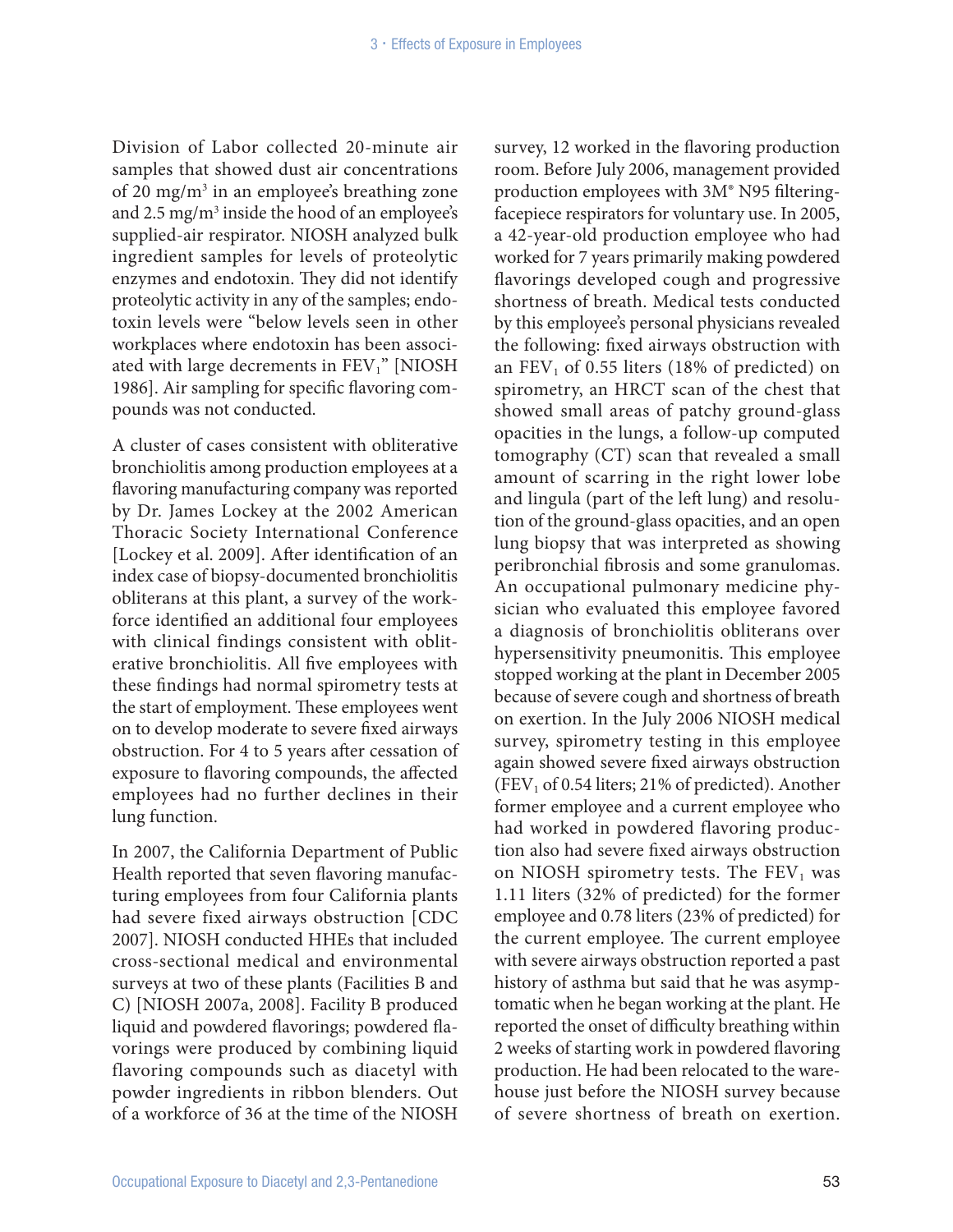An open lung biopsy was interpreted by the reviewing pathologist as showing bronchiolitis obliterans. An additional current production employee was found to have mild restriction on spirometry; the rest of the medical survey participants (31 of 36 current employees and three former employees) had normal spirometry tests [NIOSH 2007a].

NIOSH conducted an HHE at a second flavoring manufacturer (Facility C) over several visits to the plant from October 2006 to July 2007 [NIOSH 2008]. This plant produced liquid and powdered flavorings (encapsulated and nonencapsulated powders) and colors. Nonencapsulated powdered flavorings were produced by combining liquid flavoring compounds such as diacetyl with powder ingredients in ribbon blenders. Encapsulated powdered flavorings were produced by drying a slurry (a mixture of powdered and liquid ingredients) in a spray dryer. With encapsulated powder flavors, volatile flavor ingredients such as diacetyl are enclosed within an encapsulant material to decrease volatility. Out of a workforce of 47 at the time of the NIOSH survey, 12 were production employees. Forty-one employees participated in the first NIOSH medical survey conducted from October 30, 2006, to November 1, 2006. Of 41 employees tested, 3 had abnormal spirometry: a laboratory/QC employee had mild restriction, a flavoring production employee had borderline obstruction, and an employee in the warehouse with several years of experience in flavoring production had severe fixed airways obstruction. This last employee had started working at the plant in powdered flavoring production in 1995 at age 26. He used an N95 filtering facepiece respirator from 1995 to 1999 and then started using a full-face, negative-pressure, air-purifying respirator; he was not fit-tested for either respirator. Because of respiratory symptoms, he was reassigned to liquid flavoring production in 2000. In April 2006, he was reassigned to the

warehouse. His personal physician diagnosed chronic rhinitis in 2003 and acute bronchitis in 2004. A spirometry test in March 2005 showed severe fixed airways obstruction  $(FEV<sub>1</sub> 20\%)$ of predicted). In May 2005, a pulmonologist diagnosed bronchiectasis of unknown etiology based on HRCT scan of the chest. The employee was hospitalized twice for his lung condition. NIOSH spirometry testing in October 2006 showed severe fixed airways obstruction (FEV<sub>1</sub> 17.9% of predicted). On follow-up spirometry testing by NIOSH at the plant in March 2007 his  $FEV<sub>1</sub>$  was 20.7% of predicted. The flavoring employee who had borderline airways obstruction on NIOSH testing in October 2006 was found to have mild fixed airways obstruction in March 2007; his  $FEV<sub>1</sub>$  had dropped approximately one liter (percent predicted  $FEV<sub>1</sub>$ declined from 86% to 64%).

NIOSH performed an HHE in 2007 that included a medical and environmental survey at a flavoring manufacturer (Facility D) in Wisconsin [NIOSH 2009d]. At the time of the HHE, this plant manufactured flavors, colors, and bacterial blends used as silage inoculants and probiotics. One of the flavor products produced at this plant is starter distillate, a diacetyl-containing distillate of a milk stock produced from fermented dairy cultures. The diacetyl concentration in this distillate was 4.5%. Other flavor products made at this plant included powdered encapsulated starter distillates and other butter flavors produced by spray drying, and other liquid flavors. The NIOSH medical survey included a questionnaire, spirometry testing, and methacholine challenge testing (to identify airways hyperresponsiveness as occurs in asthma). Of 40 employees in production areas, the quality control laboratory, the warehouse, and in maintenance who were invited to participate in the medical survey, 34 agreed to participate. Of these 34 employees, 15 worked in jobs where they could potentially be exposed to flavoring-related compounds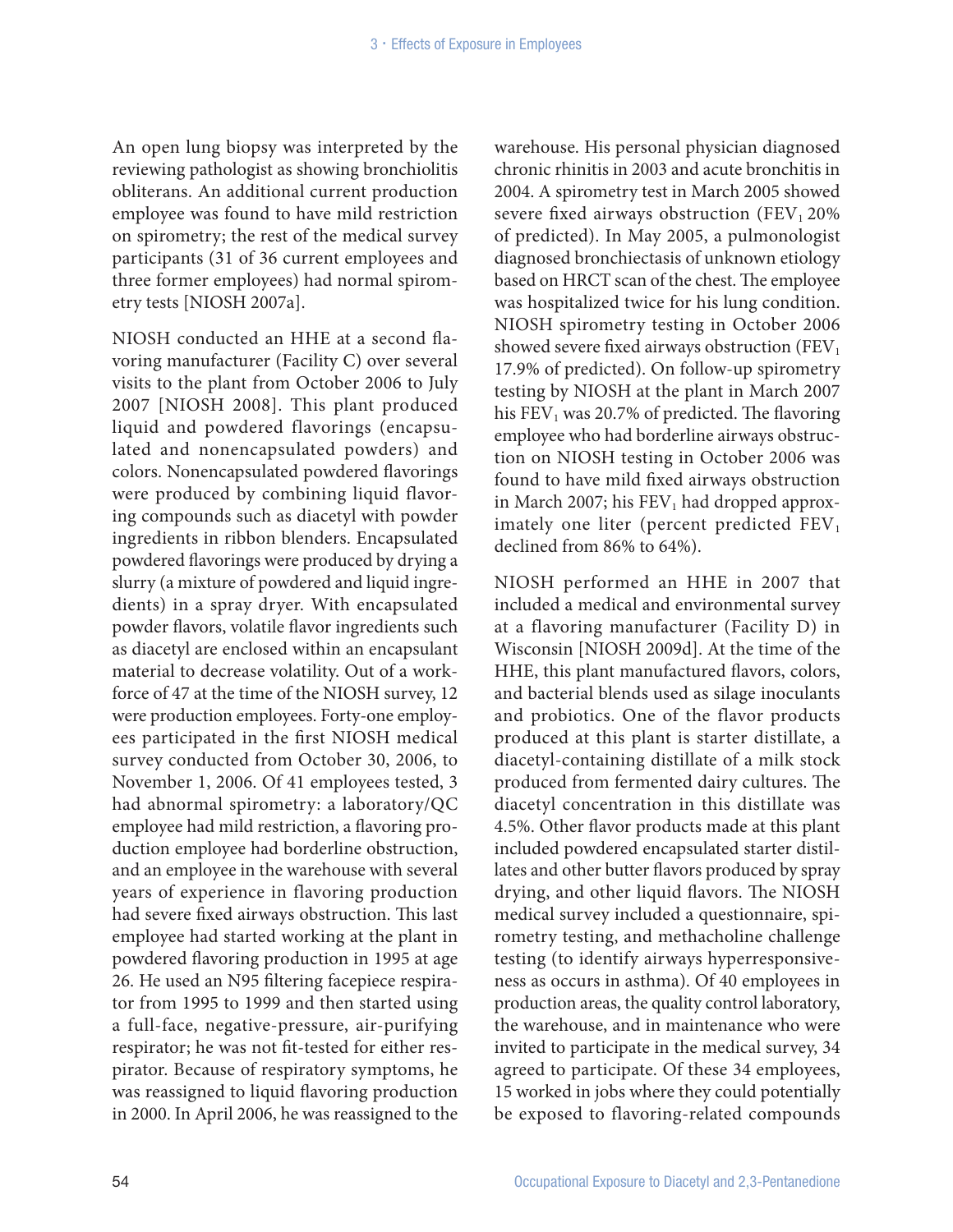including diacetyl. Of 10 former employees who had worked in flavoring production areas and were invited to participate in the medical survey, three agreed to participate. Of the 15 current employees with jobs in which they could potentially be exposed to flavoringrelated compounds including diacetyl, one employee with a pre-employment history of asthma was found to have mild fixed airways obstruction mixed with restriction. NIOSH recommended that this employee pursue additional medical evaluation to look for further evidence of obliterative bronchiolitis or another illness; follow-up results were not available to NIOSH. In addition to the employee with mild fixed airways obstruction (mixed with restriction), two employees had restrictive abnormalities. Of the 15 employees with potential exposures to flavoring-related compounds, five reported having currently active physiciandiagnosed asthma. All five were diagnosed with asthma before starting work at the plant; no employees reported recurrence after hire of pre-existing asthma that had been inactive for 2 or more years prior to hire. Two of 11 employees with normal spirometry who underwent methacholine challenge testing were found to have airways hyperreactivity. Both of these employees had physician-diagnosed asthma before coming to work at the plant.

In 2012, NIOSH conducted a cross-sectional medical survey at a flavoring company (Facility Q) in Kentucky in which two former employees had received physician diagnoses of obliterative bronchiolitis [Cummings et al. 2014; NIOSH 2013]. Of 357 employees with spirometry, 13 had obstruction (of whom 2 of 10 responded to bronchodilator), 15 had restriction, and 2 had mixed obstruction and restriction. The prevalences of abnormal spirometry were not elevated in relation to NHANES III expected rates, adjusted for age, sex, race/ ethnicity, smoking status, and body mass index. However, participating employees had

statistically significant excesses of wheeze in the last 12 months, sinusitis or sinus problems in the last 12 months, phlegm on most days for three consecutive months during the year, a diagnosis of hay fever, a lifetime diagnosis of asthma, and current asthma, when compared to the U.S. adult population. Shortness of breath was twice as common in those with 7 or more year's tenure, and remained significant in a model adjusted for age and smoking status. Work-related breathing trouble, wheeze, nasal symptoms, sinusitis, eye symptoms, and cough were all statistically significantly increased in employees currently using flavoring compounds compared to remaining employees, and these work-related symptoms remained significantly associated with flavoring compound use in models adjusted for age and smoking status. Participating employees who spent an hour or more daily in production areas had twice the prevalence of any spirometric abnormality and three times the prevalence of low diffusing capacity than other participants. Mean lung function parameters (expressed as percent predicted) were significantly lower in participants with tenure of 7 or more years and those who spent one or more hours daily in production areas. Differences in lung function could not be explained by age, smoking status, or employment at another flavoring plant, and persisted in analyses stratified by ever having been in production. The association of symptoms and lung function parameters with exposure indices suggested that they resulted from workplace exposures. Diacetyl was not used in the plant during the NIOSH air sampling, but 2,3-pentanedione was detected in two air samples collected with evacuated canisters in a liquid compounding room where fruit and cheese flavor recipes were being prepared.

### *3.1.2.7 Lung disease in flavoring manufacturing employees*

The California Department of Public Health provided information on a flavoring production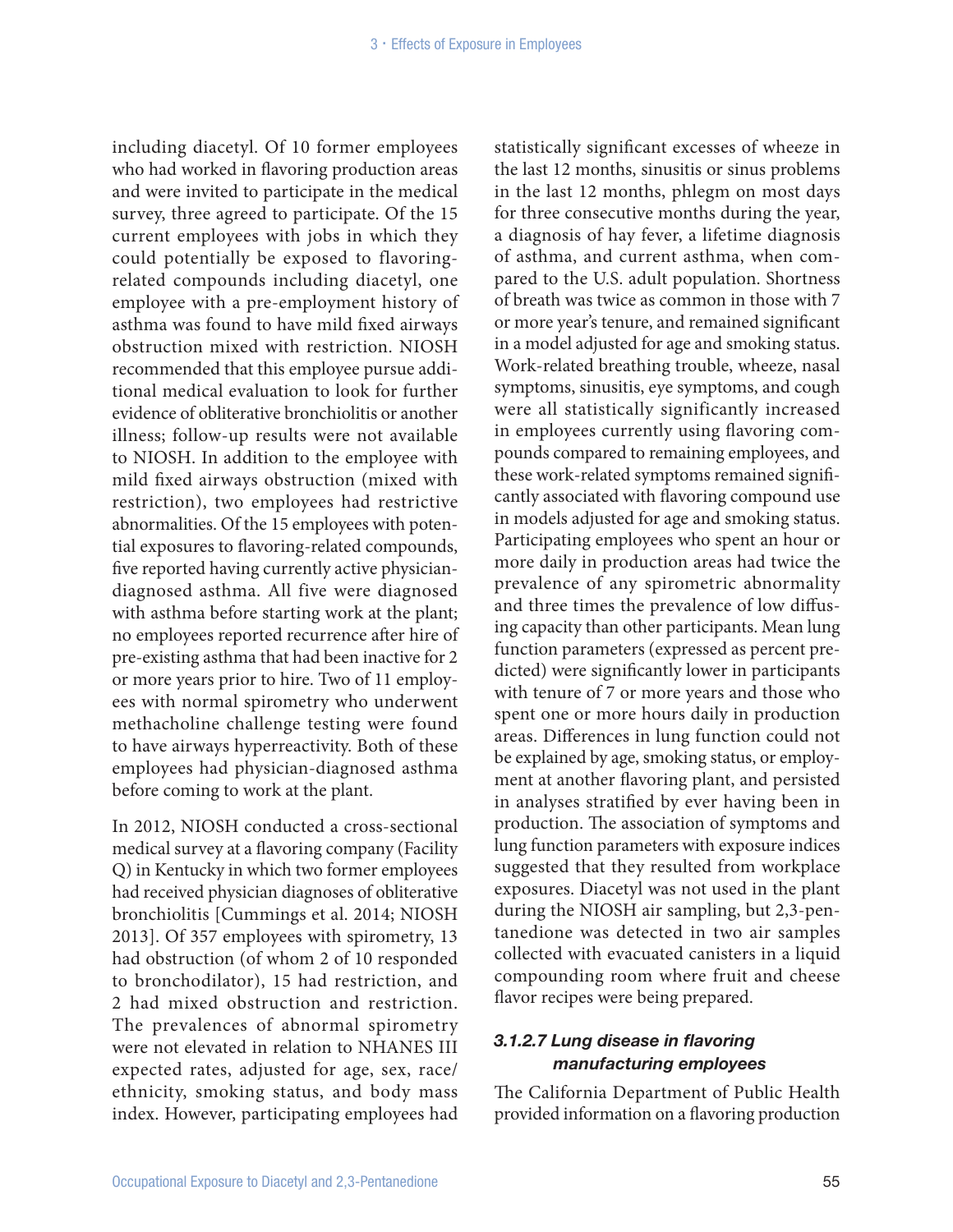employee who developed bronchiolitis obliterans while working at another California flavoring plant [California Department of Public Health 2007; CDC 2007]. This employee primarily prepared powdered flavorings by pouring "diacetyl and other liquid ingredients through a hole on the blender lid." He started working at the plant in October 2001 at the age of 27. Two years later he developed progressive shortness of breath on exertion, decreased exercise tolerance, intermittent wheezing, left-sided chest pain, and a productive cough. In November 2003, his physician prescribed antibiotics and bronchodilators for suspected bronchitis and allergic rhinitis. He stopped working in January 2004, but his shortness of breath continued to worsen. An HRCT scan of his chest showed cylindrical bronchiectasis in the lower lobes, with scattered peribronchial ground-glass opacities. Spirometry in April 2004 showed severe fixed airways obstruction (FEV<sub>1</sub> 28% of predicted). Lung volume measurements showed severe air trapping. Diffusing capacity was normal. A follow-up HRCT with inspiratory and expiratory views in October 2004 showed central peribronchiolar thickening with central airway dilatation and subtle areas of mosaic attenuation scattered throughout the lungs, predominantly in the right lower lobe [CDC 2007].

In 2006, Cal/OSHA and the California Department of Public Health developed a lung disease prevention program for employees of California flavoring manufacturing plants. In analyses of aggregated medical surveillance data (questionnaire and spirometry results) from 467 employees at 16 companies who had usable questionnaires and acceptable spirometry tests, 18 employees (3.9%) from six companies with 315 participating employees had airways obstruction [Kim et al. 2010]. This prevalence was similar to that expected in comparison to national data from NHANES III [CDC 1996]. However, the distribution by

severity of obstruction was highly skewed, with six mild cases, seven moderate, one severe, and the remaining four very severe. The prevalence of severe and very severe obstruction combined was 2.7 times higher than expected overall (95% CI 1.2–6.4) and 15 times higher than expected in employees less than 40 years old (95% CI 5.1–44.1). Sixteen obstructed cases worked in four companies using  $\geq 800$  pounds of diacetyl annually compared to two obstructed cases in companies using less diacetyl (prevalence of 5.3% versus 1.2%), for an odds ratio (OR) of 4.5 (95% CI 1.03–19.9). The prevalence of obstruction in employees currently doing any production task was 4.5% compared to 2.0% in production support employees (laboratory technicians/scientists, quality control technicians, maintenance/repair employees, warehouse employees, and truck drivers) and 2.3% in office employees. Of the 18 employees with obstruction, 14 currently worked in production, two worked in production support (one had just moved from production because of dyspnea), one with previous production experience currently worked in the office, and one could not be classified. Tenure was statistically significantly higher in employees with moderate or worse obstruction than in employees with mild obstruction (1.5 versus 9.0 years;  $P = 0.02$ ). Half of the 18 employees with obstruction reported no chest symptoms (five of six employees with mild obstruction and four of seven with moderate obstruction). Of the 13 with documented postbronchodilator spirometry, 12 had fixed obstruction (including all four with severe or very severe obstruction). Of the 12 of 18 with obstruction who had medical evaluation results submitted to the California Department of Public Health, eight were diagnosed by their physicians to have either bronchiolitis obliterans (one biopsy-confirmed) or fixed obstruction related to flavorings; all eight had moderate to very severe disease [Kim et al. 2010]. Some of the cases included in this analysis of California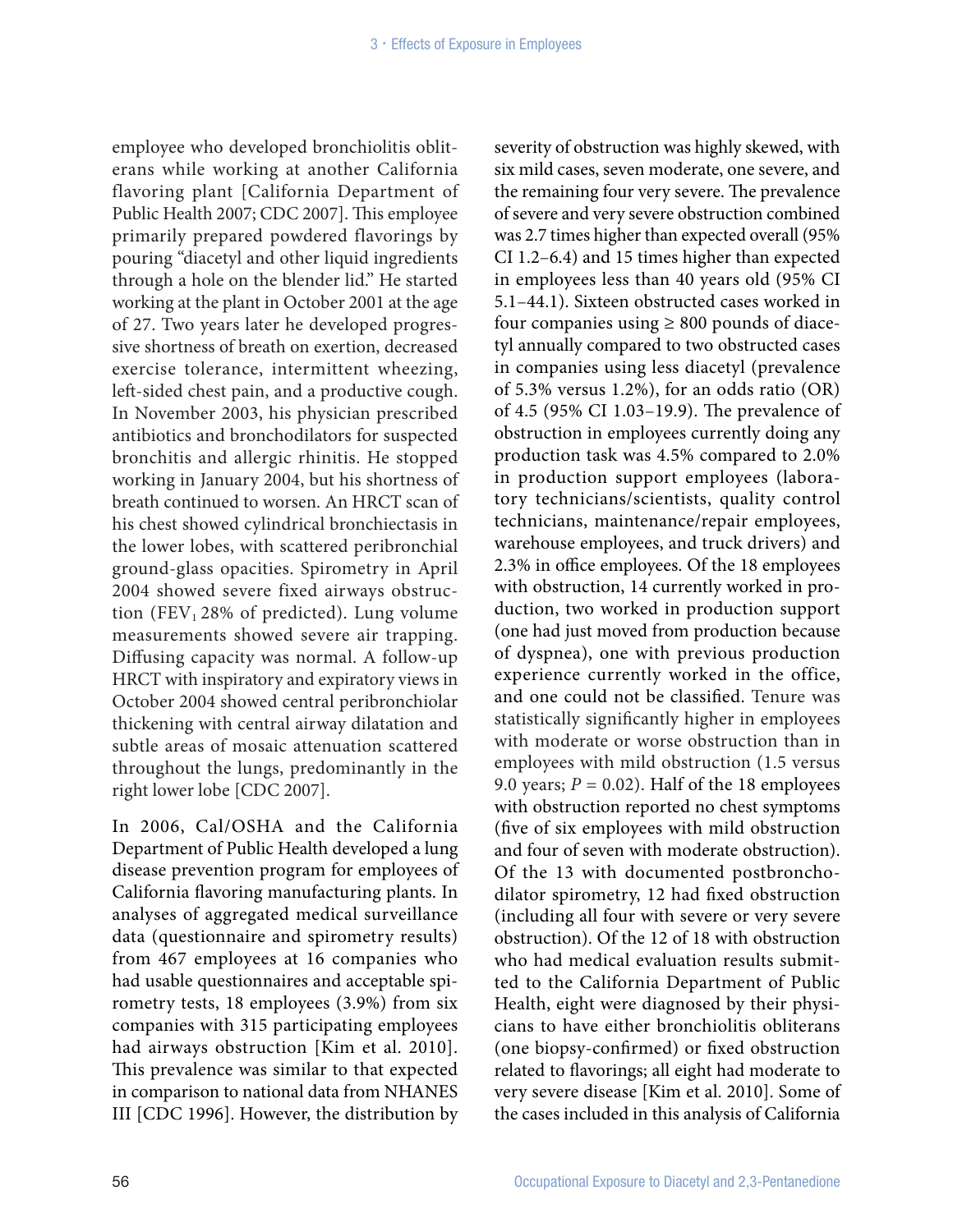flavoring employee surveillance data were presented above in the descriptions of two NIOSH HHEs at California flavoring plants (Facilities B and C).

#### *3.1.2.8 Lung disease in diacetyl production employees*

Lung disease consistent with obliterative bronchiolitis was reported among employees of a plant in the Netherlands that produced diacetyl [van Rooy et al. 2007]. From 1960 through 2003 when diacetyl production ceased, 206 employees had potentially been exposed to diacetyl at this plant. Of 196 employees still alive, 175 consented to participate in a medical survey conducted by Dutch investigators. The survey included a questionnaire, spirometry, and review of medical files of the Occupational Health Service. Employees with possible airways obstruction on screening spirometry were referred for additional medical evaluation including an HRCT scan with inspiratory and expiratory views. Of the 175 survey participants, 102 worked as "process operators." The other participants worked in other jobs such as the quality control laboratory, "technical service," management, research and development, and logistics. Four employees were found to have fixed airways obstruction. One of these four employees (with a predicted  $FEV<sub>1</sub>$  of 72%) refused further evaluation.  $FEV<sub>1</sub>$ percent predicted in the other three employees, all process operators, ranged from 35% to 42%. All three employees had evidence of air trapping on HRCT scan expiratory views. One of these three employees underwent a thoracoscopic lung biopsy that did not show evidence of obliterative bronchiolitis. Two of these three employees were nonsmokers who had initially been diagnosed with COPD; the third employee (with a 14 pack-year smoking history) had initially been diagnosed with COPD and asthma. Two of these three employees developed shortness of breath on exertion within a year or two of starting work at the plant at ages 45

and 39 years. The other employee developed shortness of breath at age 52, 14 years after starting work. A fourth employee (process operator; nonsmoker) with severe fixed airways obstruction and findings compatible with obliterative bronchiolitis on HRCT scan was identified among survey nonparticipants after the survey. During production of diacetyl, employees were also potentially exposed to acetoin, acetaldehyde, and acetic acid. The diacetyl plant was one of several in operation at the production site; all process employees also worked at other chemical plants at the production site. The investigators noted that "Among the gaseous chemicals identified in the plants, only ammonia and chlorine were of potential concern for bronchiolitis obliterans, but none of the cases reported having had significant exposure to these agents" [van Rooy et al. 2007]. Regarding diacetyl exposures, 26 area samples (82–219 minutes) and 4 personal task-based samples (33–90 minutes) were taken between 1995 and 2003. Many jobs were not sampled. These data were insufficient for quantitative risk assessment over the period of plant operation from 1960 to 2003.

The investigators who evaluated the workforce of the diacetyl-producing plant in the Netherlands compared respiratory symptom and asthma prevalence among male employees to data from the Dutch section of the European Community Respiratory Health Survey [van Rooy et al. 2009]. Compared to the Dutch European Community Respiratory Health Survey population, the diacetyl plant workforce had significantly higher prevalences of continuous trouble with breathing, daily cough, and asthma attacks. Compared to a minimally exposed internal comparison group, process operators (including the three with severe fixed airways obstruction and evidence of air trapping on HRCT scan expiratory views who were identified in the medical survey [van Rooy et al. 2007]) and quality control laboratory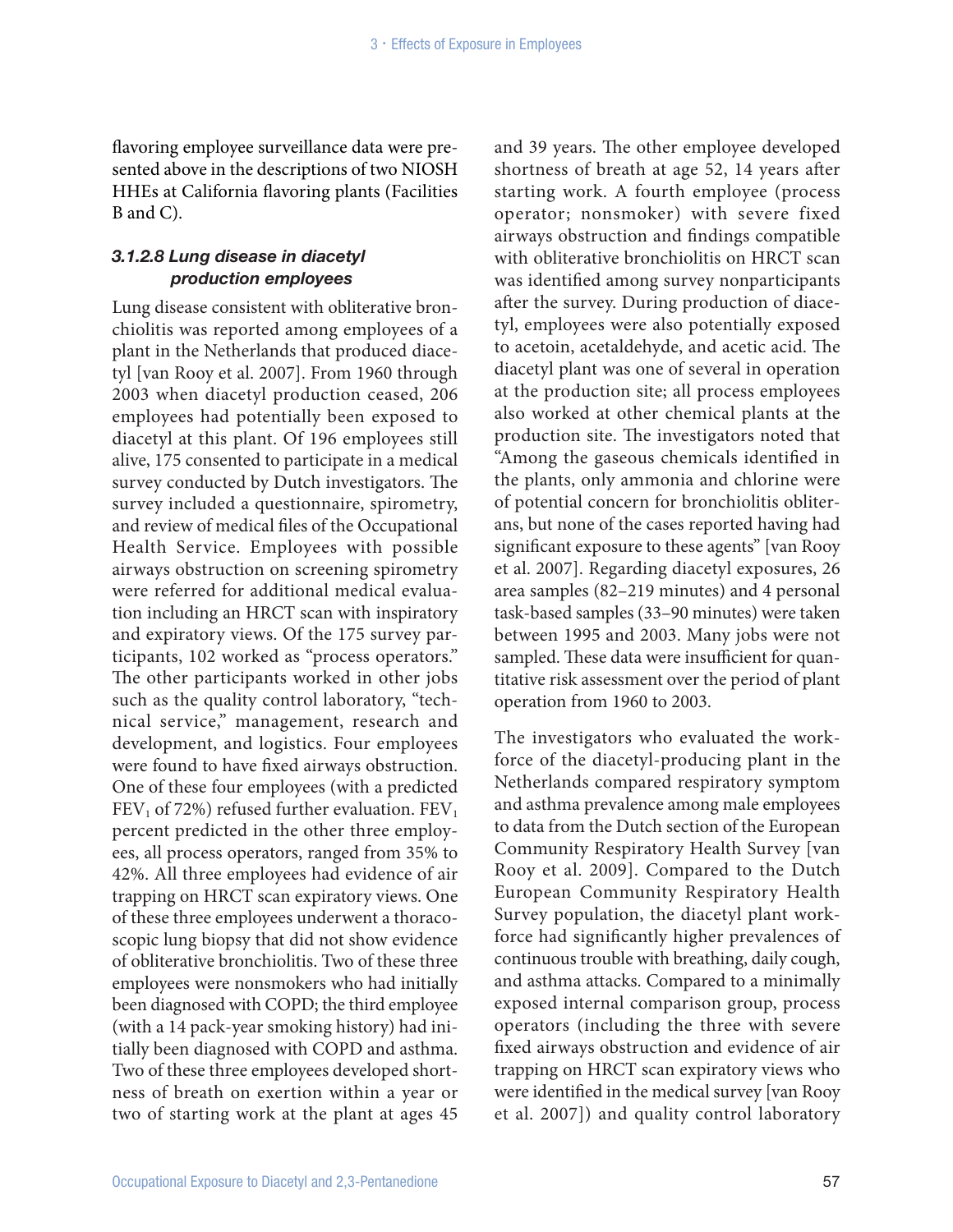employees reported ever trouble with breathing significantly more often. Operators also reported significantly more shortness of breath in the last year. Spirometry test results for the 149 white male diacetyl plant employees did not differ significantly from the Dutch European Community Respiratory Health Survey population after adjusting for smoking history. The investigators were not able to demonstrate an exposure-response relationship between relative cumulative exposure to diacetyl and  $FEV<sub>1</sub>$ . However, they had previously demonstrated an average 292 mL decrement in  $FEV<sub>1</sub>$  in process operators in comparison to a minimally exposed internal reference group [van Rooy et al. 2007].

Available information on TWA and peak exposures to diacetyl in flavoring and diacetyl manufacturing plants where employees have developed findings consistent with obliterative bronchiolitis indicates that employees' exposures in these plants may have been similar to employees' exposures at microwave popcorn plants. At one flavoring plant [NIOSH 2007a], the mean TWA diacetyl exposure from fullshift air sampling in the powdered flavoring production area was 2.73 ppm. Measurements made with partial-shift air sampling during the production of butter and vanilla powdered flavorings showed a diacetyl exposure of 25.9 ppm. Employees' real-time diacetyl exposures during the packaging of these powders were as high as 204 ppm. At a second flavoring plant [NIOSH 2008], mean TWA diacetyl air concentrations from full-shift air sampling in November 2006 (area and personal samples combined) were 0.46 ppm in liquid flavoring production and 0.34 ppm in powdered flavoring production. A task-based personal air sample measured a diacetyl air concentration of 11 ppm when an employee poured diacetyl from a 55-gallon drum into multiple 5-gallon containers over a 10-minute period. At the diacetyl production plant in the Netherlands

where Dutch investigators identified four former employees with severe fixed airways obstruction and evidence of air trapping on HRCT scan expiratory views, task-specific diacetyl exposures ranged from 3 to 396 mg/ m3 (0.6 ppm to 83 ppm) during discharge of diacetyl from a reactor vessel into containers [van Rooy et al. 2007]. The measured diacetyl exposures at these three plants are comparable to exposures (corrected for absolute humidity and days to extraction) measured at the six microwave popcorn plants evaluated by NIOSH. In the mixing room at the index microwave popcorn plant (Facility G), the mean TWA diacetyl air concentration from area samples in November 2000 was 57.2 ppm. At the three other microwave popcorn plants where mixers developed findings consistent with obliterative bronchiolitis, TWA diacetyl exposures from personal samples were 0.31 ppm, 0.69 ppm, and 1.33 ppm [NIOSH 2003b, 2004a, b]. Real-time measurements at one of these plants showed that a mixer's diacetyl exposures increased up to 80 ppm to 120 ppm when he added liquid butter flavorings to a mixing tank [NIOSH 2004a].

### *3.1.2.9 Other food production case reports*

In addition to cases consistent with obliterative bronchiolitis in flavoring manufacture, diacetyl manufacture, and microwave popcorn production, case reports have surfaced in other food production industries in which flavorings are introduced into food products. In cookie manufacture with artificial butter flavoring in Brazil, four cases of bronchiolitis were described in young men, aged 24 to 27 years, who had worked between 1 and 3 years handling flavorings in preparation of cookie dough [Cavalcanti et al. 2012]. One of the four had confirmation of bronchiolitis obliterans on open lung biopsy, and the remaining three were diagnosed on the basis of consistent chest symptoms (cough, progressive dyspnea,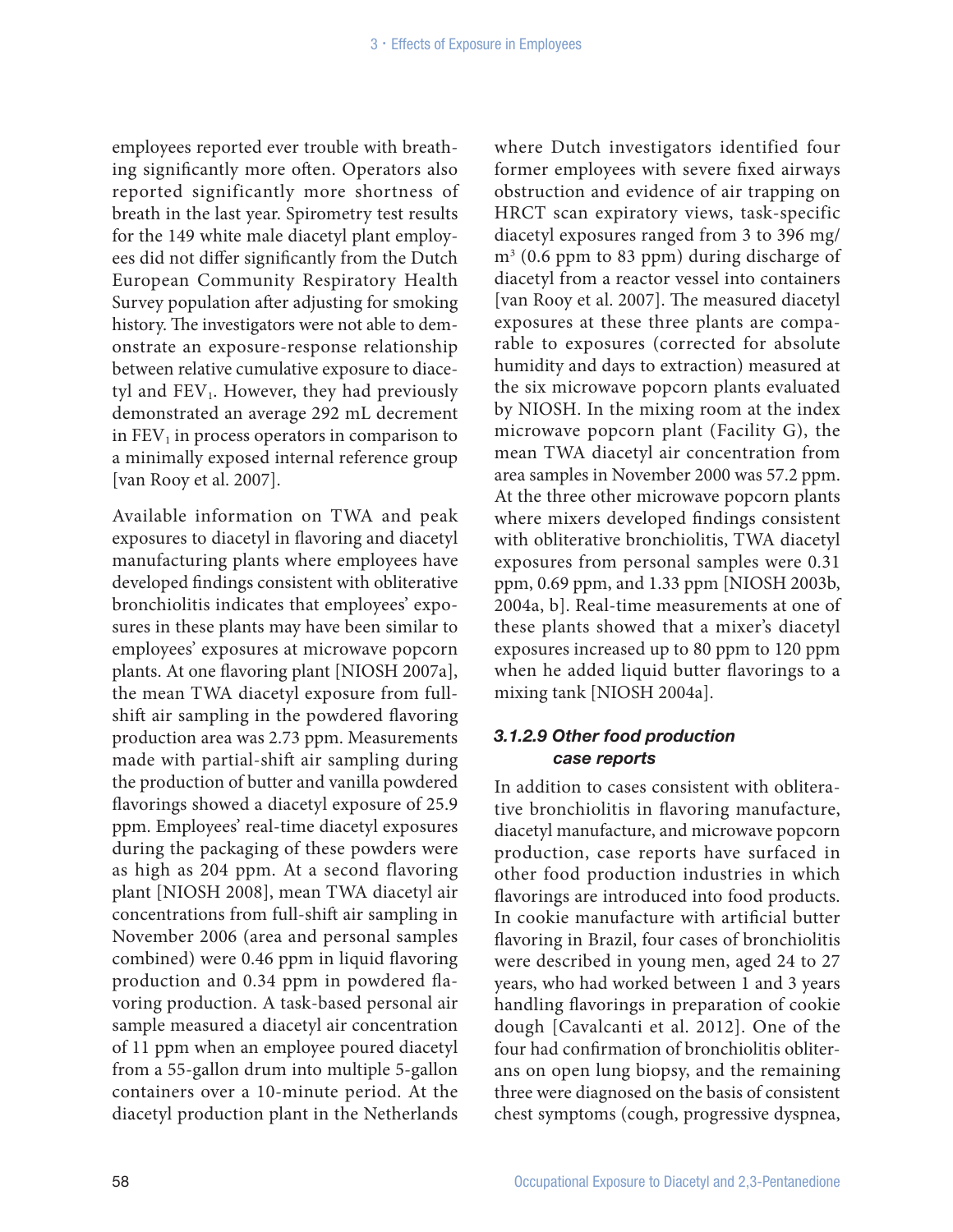and wheezing); moderate to severe mixed obstructive and restrictive spirometry; abnormal chest CT findings of lung hyperinflation, air trapping, bronchial thickening, and mosaic perfusion; and persistence of spirometric findings in 4 years of follow up. Two cases had partial response to bronchodilators and one case had ground-glass opacity.

In a coffee production plant, two cases have biopsy confirmation of obliterative bronchiolitis among employees with artificial flavorings exposure in the production of roasted coffee beans and ground coffee [CDC 2013]. An additional three cases from the same plant were reported by Dr. Jeffrey Levin in an abstract at the 2013 American Thoracic Society International Conference. In 2012, NIOSH conducted an HHE at this coffee production plant involving 75 current employees (88% participation)[Bailey et al. 2015]. Excluding the five sentinel former employees (all neversmokers under age 42), standardized morbidity ratios were elevated 1.6-fold for shortness of breath and 2.7-fold for obstructive spirometric abnormalities. The sum of diacetyl and 2,3-pentanedione air concentrations were equivalent in the flavoring room and in the grinding/packaging area of unflavored coffee. The subgroup of employees who currently worked in both coffee flavoring and grinding/packaging of unflavored coffee had significantly lower mean  $FEV<sub>1</sub>/FVC$ ratio and percent predicted mid-expiratory flow than employees without such exposure. In addition to the sentinel former employee cases, six current employees had abnormalities suggestive of obliterative bronchiolitis and five additional employees had suspect work-related asthma. NIOSH investigators could not separate risks of employees in unflavored coffee grinding/ packaging from risks of flavored coffee production because most employees' exposures were similar during their work tenure.

## 3.2 Restrictive Spirometry in Flavoring-exposed **Workforces**

NIOSH work on flavoring-related lung disease concentrated on obstructive spirometric abnormalities between 2000 and 2008 because the classic textbook description of obliterative bronchiolitis described an obstructive disease. NIOSH included employees with mixed obstructive and restrictive spirometry among the obstructed because NIOSH assumed that air trapping explained their decreases in forced vital capacity. Had NIOSH added employees with mixed obstructive and restrictive disease to those with pure spirometric restriction, NIOSH would have had excesses of restriction similar to those of obstruction in comparison to general population prevalences in some field investigations. NIOSH now has evidence from several investigators outside of the flavoring lung disease field that the clinical spectrum of biopsy-confirmed obliterative bronchiolitis includes both restrictive spirometry and normal spirometry, as well as those with fixed obstructive spirometry [Ghanei et al. 2008; King et al. 2011; Markopoulou et al. 2002]. NIOSH summarizes the evidence concerning spirometric restriction in flavoring-exposed employees in this section.

Spirometric restriction is defined as a FVC below the lower limit of normal and an  $FEV<sub>1</sub>/$ FVC ratio that is normal. Lung diseases involving scarring (fibrosis), and inflammation of the interstitium or alveolar spaces commonly are accompanied by spirometric restriction. Examples of these lung diseases are hypersensitivity pneumonitis, pneumoconioses, and BOOP in which bronchiolar changes extend into the alveolar spaces. Non-pulmonary causes of spirometric restriction are poor effort or incomplete exhalation maneuvers, obesity, and neuromuscular weakness. Low lung volumes such as total lung capacity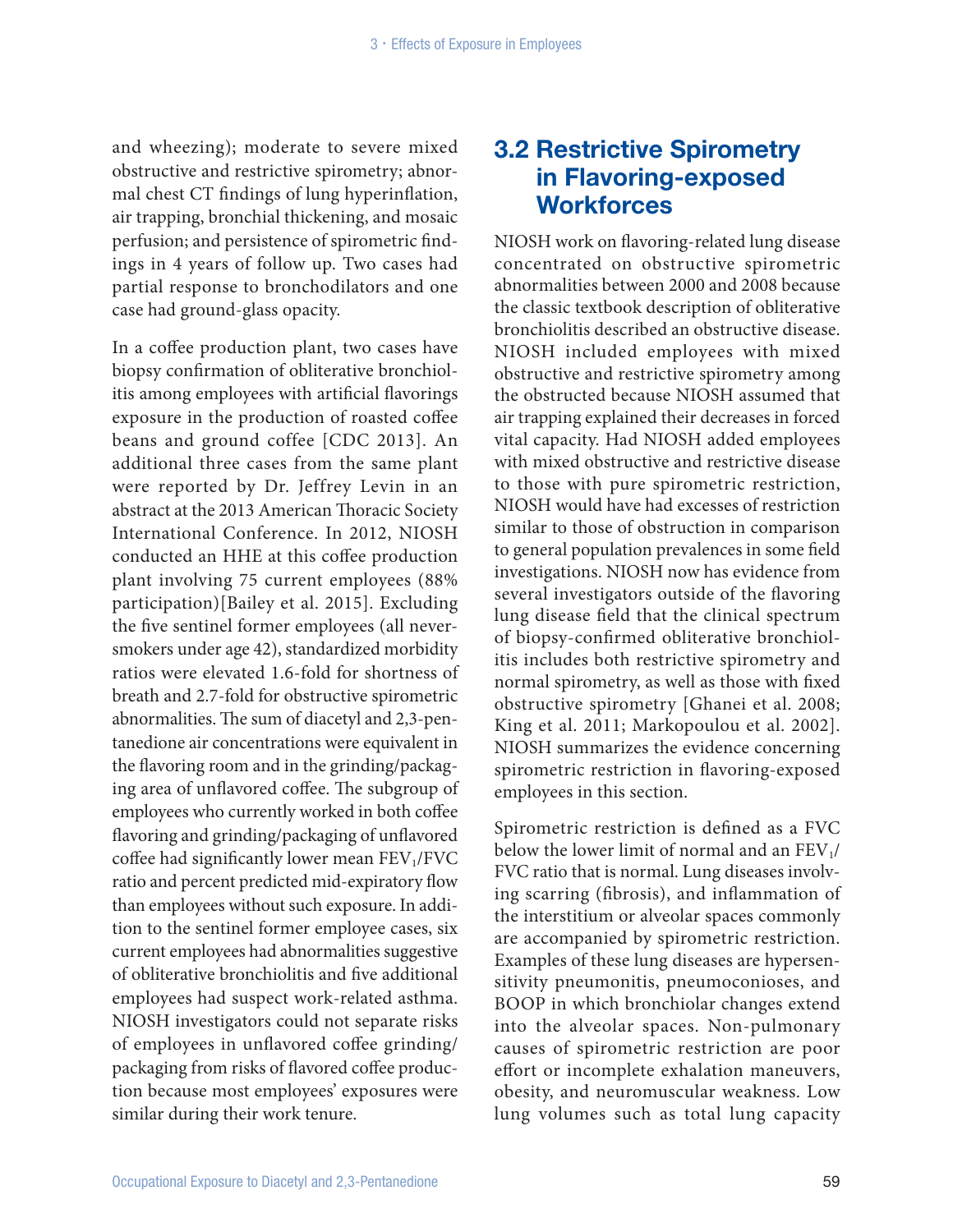and low residual volume support pulmonary causes of spirometric restriction, but normal lung volumes do not rule out lung pathology accounting for spirometric restriction [Boros et al. 2004].

The proportions of abnormal spirometry that were restrictive in the three case series of biopsy-documented constrictive bronchiolitis are instructive. In dyspneic U.S. soldiers, 3 of 38 soldiers had restriction (2 with low diffusing capacity), 2 had obstruction (1 with low diffusing capacity), and one had mixed restriction and obstruction (with low diffusing capacity). The remaining soldiers had normal spirometry and lung volumes, although 19 had low diffusing capacity [King et al. 2011]. Of 15 cases of chronic dyspnea and cough following sulfur mustard exposure 20 years previously, 13 had normal spirometry, one had restriction, and one had obstruction; all had pathologic evidence of bronchiolar disease. The cases with biopsy-documented constrictive bronchiolitis all had normal spirometry, and the two with the abnormal spirometry had chronic cellular bronchiolitis [Ghanei et al. 2008]. Of 19 cases of biopsy-documented obliterative bronchiolitis, six had normal spirometry (although 2 had isolated gas trapping), 11 had obstruction, one had restriction, and one had a mixed pattern [Markopoulou et al. 2002]. This last case series originated from a clinical referral center without common exposures. These pathologic case series suggest two conclusions. First, abnormal spirometry is insensitive to pathologic obliterative bronchiolitis that results in symptoms warranting clinical evaluation. Second, the finding of restriction in populations with cases of fixed airways obstruction consistent with obliterative bronchiolitis is likely to be part of the spectrum of obliterative bronchiolitis, although the differential diagnosis in individual employees requires investigation.

### 3.2.1 Index Plant Findings Regarding Restriction

Among the former employees who developed findings consistent with obliterative bronchiolitis while working at the index microwave popcorn plant (Facility G), lung function tests in one employee showed a reduced total lung capacity and reduced residual volume in addition to airways obstruction. These reduced lung volumes indicate that this employee had restrictive lung disease as well as airways obstruction [Akpinar-Elci et al. 2004]. This former employee also had a low carbon monoxide diffusing capacity and was unusual among the former employee cases in having some reversibility after ceasing employment at the microwave popcorn [Akpinar-Elci et al. 2004].

In the first cross-sectional survey of the index plant (Facility G), 10 of 116 employees had isolated abnormal FVC, of whom 7 had low total lung capacity; 11 employees had isolated airways obstruction. An additional 10 employees had both low FVC and airways obstruction, for a total of 21 of 116 employees having any restrictive spirometric pattern. None of those with any restriction had radiologic interstitial abnormalities. When the prevalence of any restrictive abnormality was examined by cumulative exposure quartile (using exposure estimates corrected for humidity and time to extraction), a trend for exposure response relationship was evident: From lowest to highest exposure quartile, the prevalence of any restriction was 10.7%, 13.3%, 20.7%, and 24.1%  $(P = 0.08)$ . During follow up of these plant employees, one employee with rapidly falling pulmonary functions in a restrictive pattern underwent open lung biopsy. The pathology report documented caseating lung granulomas around airways, but grossly normal areas of lung were not sampled for examination of possible obliterative bronchiolitis. Cultures and stains for microorganisms did not yield an infectious etiology, and the physician concluded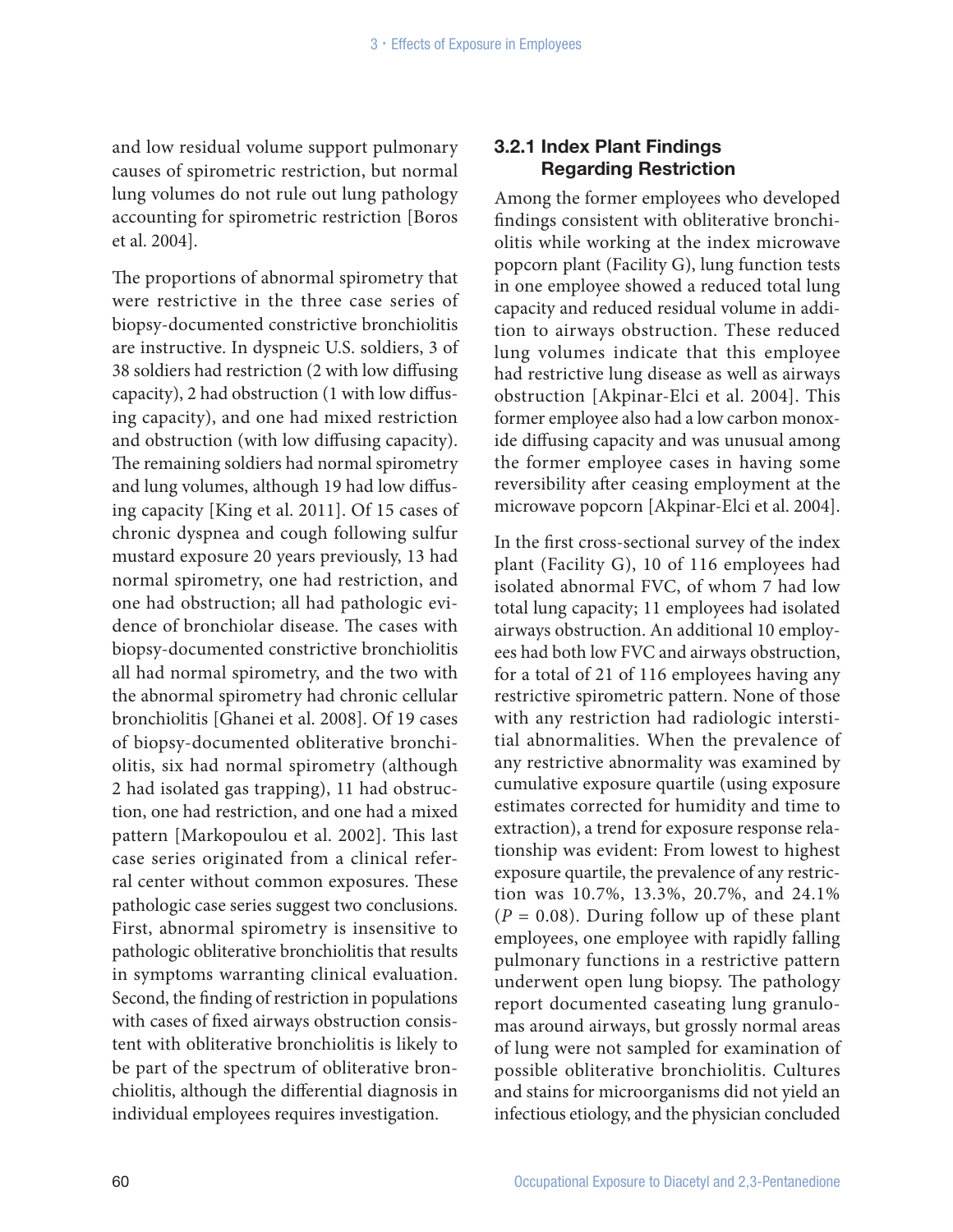|                                       |                       |                     |                                |                       | abnormalities<br>Spirometric |                 | abnormalities<br>Restrictive |                              |                                                       |
|---------------------------------------|-----------------------|---------------------|--------------------------------|-----------------------|------------------------------|-----------------|------------------------------|------------------------------|-------------------------------------------------------|
| evaluated<br>Facility<br><b>HSOIN</b> | Reference             | type<br>Facility    | employees<br>Current<br>tested | Z                     | $\%$                         | Z               | $\mathrm{S}_0^*$             | abnormalities<br>Obstructive | Mixed obstructive<br>and restrictive<br>abnormalities |
| ロ                                     | Kreiss et al. [2002]  | Microwave popcorn   | 116                            | 51                    | 26.7                         | $\subseteq$     | 32.3                         |                              | $\overline{10}$                                       |
| z                                     | NIOSH [2003a]         | Microwave popcorn   | 35                             | Ի                     | 20.0                         | $\mathcal{C}$   | 28.6                         | $\sim$                       | S                                                     |
|                                       | NIOSH [2004a]         | Microwave popcorn   | 86                             | $\mathbf{1}$          | $\overline{5}$ .             | $\overline{ }$  | 53.8                         |                              |                                                       |
|                                       | NIOSH [2004b]         | Microwave popcorn   | 205                            | 29                    | $\overline{14.1}$            | $\overline{10}$ | 34.5                         | Ń                            |                                                       |
|                                       | NIOSH [2006]          | Microwave popcorn   | 368                            | 75                    | 20.4                         | 36              | 48.0                         | 24                           | S                                                     |
|                                       | NIOSH [2007a]         | Flavor manufacturer | 34                             | $\sim$                | 5.9                          |                 | 50.0                         |                              |                                                       |
|                                       | NIOSH [2008]          | Flavor manufacturer | $\overline{+}$                 | ς                     | 7.3                          |                 | 33.3                         |                              |                                                       |
|                                       | NIOSH [2009d]         | Flavor manufacturer | 28                             | $\tilde{\phantom{0}}$ | 10.7                         |                 | 66.7                         |                              |                                                       |
| 凹                                     | NIOSH [2009b]         | Food production     | 22                             |                       | 18.2                         |                 | 100.0                        |                              |                                                       |
| щ                                     | NIOSH [2009c]         | Food preparation    | 104                            | $\overline{c}$        | 19.2                         | 15              | 75.0                         |                              |                                                       |
| $B, C^{\dagger}$                      | Kim et al. [2010]     | Flavor manufacturer | 467                            | 59                    | 12.6                         | $\overline{41}$ | 69.5                         | $\Xi$                        |                                                       |
|                                       | NIOSH [2011]          | Flavor manufacturer | 106                            | 34                    | 32.1                         | $30\,$          | 88.2                         | $\tilde{\phantom{0}}$        |                                                       |
| G                                     | Halldin et al. [2013] | Microwave popcorn   | 356                            | 57                    | 16.0                         | 27              | 47.4                         | $\geq$                       | 4                                                     |
|                                       |                       |                     | 55#                            | 50                    | 32.3                         | 23              | 46.0                         | $\overline{10}$              | Ņ                                                     |
|                                       | NIOSH [2013]          | Flavor manufacturer | 357                            | $30\,$                | 8.4                          | 15              | 50.0                         | $\tilde{\mathbf{c}}$         |                                                       |
| ≃                                     | Bailey et al [2015]   | Food production     | 69                             | ↖                     | 10.2                         | $\mathbf 2$     | 2.9                          | 5                            |                                                       |

Table 3-2. Distribution of spirometric abnormalities in flavoring-exposed employees by facility, **Table 3-2. Distribution of spirometric abnormalities in flavoring-exposed employees by facility,**  reference, facility type, and type of spirometric abnormality **reference, facility type, and type of spirometric abnormality**

Percentage of abnormal pulmonary function tests (PFTs) classified as restriction \*Percentage of abnormal pulmonary function tests (PFTs) classified as restriction 'Referenced publication includes site(s) that NIOSH did not visit †Referenced publication includes site(s) that NIOSH did not visit *\*Former employees* 

‡Former employees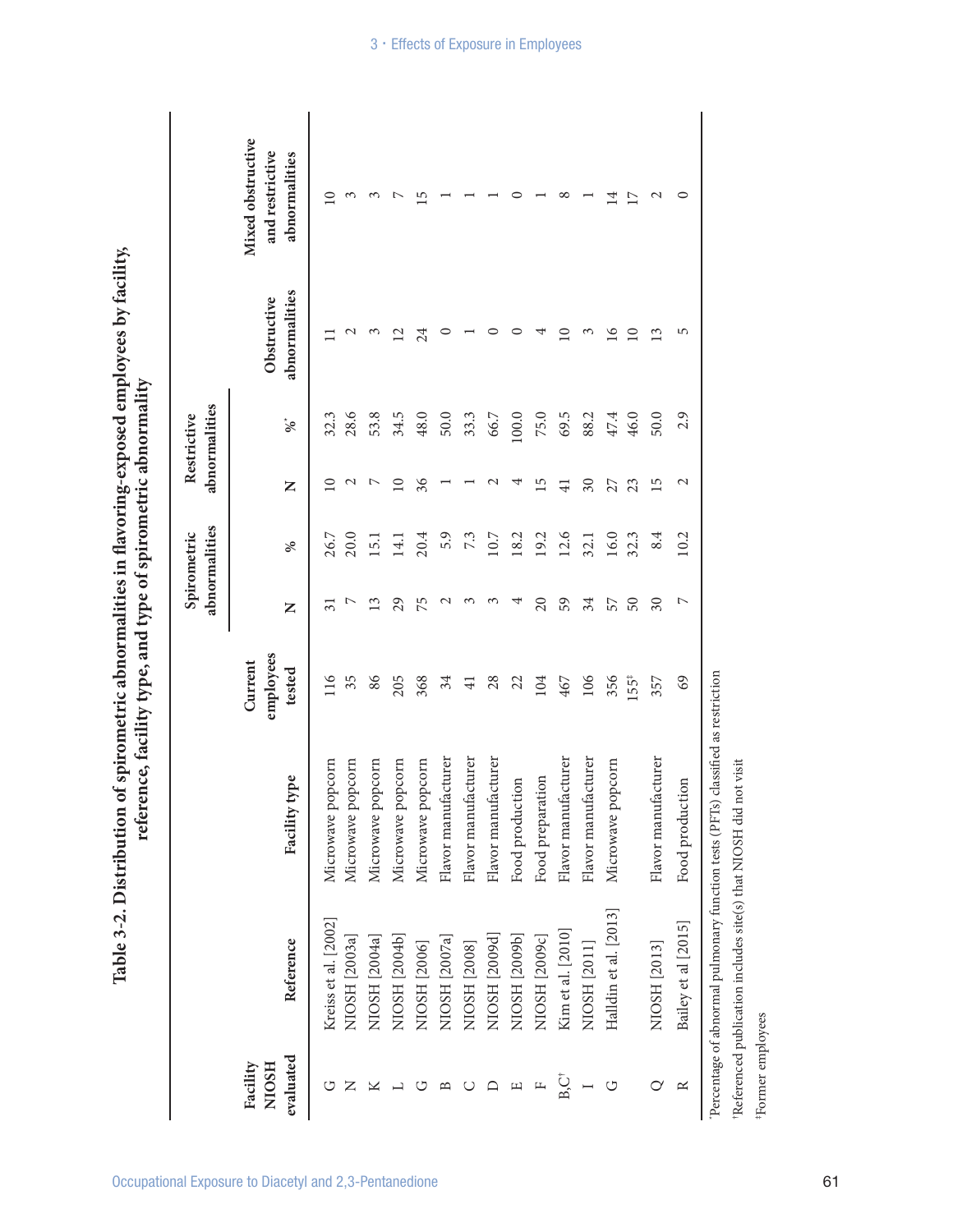that the abnormalities were related to occupational flavoring exposures [Kreiss 2012].

### 3.2.2 NIOSH Findings of Restrictive Spirometry at Other Microwave Popcorn Plants

Most microwave popcorn plant populations surveyed cross-sectionally by NIOSH had similar proportions of restrictive, obstructive, and mixed abnormalities among those employees with abnormal pulmonary functions (Table 3-2). In the three large microwave popcorn plants (Facilities G, K, and L), the restrictive proportion of abnormal spirometry ranged from 32.3% to 53.8%. These proportions are similar to those cited in two case series of biopsy-documented constrictive bronchiolitis, which were 50% in the case of U.S. soldiers in Iraq and Afghanistan [King et al. 2011] and Iranians following sulfur mustard exposure, in which the pathology included proliferative bronchiolitis [Ghanei et al. 2008]. In the three large microwave popcorn plants, the proportion of mixed restrictive and obstructive spirometry in those with abnormal spirometry was similar to the proportion with pure obstructive and pure restrictive abnormalities. In the consecutive clinical case series [Markopoulou et al. 2002], the much lower proportion of restrictive abnormalities may be explained by the prevailing understanding a decade ago that obliterative bronchiolitis is an obstructive disease.

### 3.2.3 NIOSH Findings of Restrictive Spirometry at Flavoring Manufacturing Plants

As in the microwave popcorn investigations, flavoring manufacturing workforces with cases consistent with obliterative bronchiolitis have also had employees with restrictive spirometry, with proportions of restriction among those with abnormal spirometry ranging from 28.6% to 88.2% (Table 3-2).

NIOSH found an unusually high prevalence of a restrictive spirometric pattern among production employees at a flavoring manufacturing plant (Facility I) in Indiana [NIOSH 2011]. Among the 106 employees with interpretable spirometry test results obtained by the company, 30 (28%) had a restrictive pattern (22 with a mild abnormality, six with a moderate abnormality, one with a moderately severe abnormality, and one with a severe abnormality). In addition, three employees had obstructive abnormalities, and one had a very severe mixed abnormality. Combining all spirometric abnormalities with those with only excessive decline in  $FEV<sub>1</sub>$  in the subset of employees with serial abnormalities, 39 (37%) employees had abnormal findings. In comparison to the U.S. general population, the employee prevalence of restrictive spirometric abnormalities was 3.8 times higher than expected, after adjustment for race, ethnicity, sex, age, smoking status, and body mass index. NIOSH later detected an error in abstraction of smoking information from company spirometry reports and corrected this comparison to 3.7 [Kreiss 2014]. NIOSH also found evidence of rapid lung function decline in this workforce (section 3.3) with a 7.0-fold risk of excessive decline in the subgroup of production employees with higher potential for flavorings exposure (later corrected to 5.8) [Kreiss 2014]. Average declines in percent predicted  $FEV<sub>1</sub>$ and FVC for the employees with four annual measurements were in a pattern consistent with the evolution of restrictive lung disease. As in other flavoring plants, chemical exposures were diverse, although diacetyl was used nearly daily. Personal samples of diacetyl obtained by the company using NIOSH Method 2557 (uncorrected for absolute humidity and days to extraction) ranged to 0.76 ppm and area measurements to 10.2 ppm. Company samples in 2008–2009 using OSHA methods (not requiring correction) ranged to 1.9 ppm for personal and 2.9 ppm for area samples.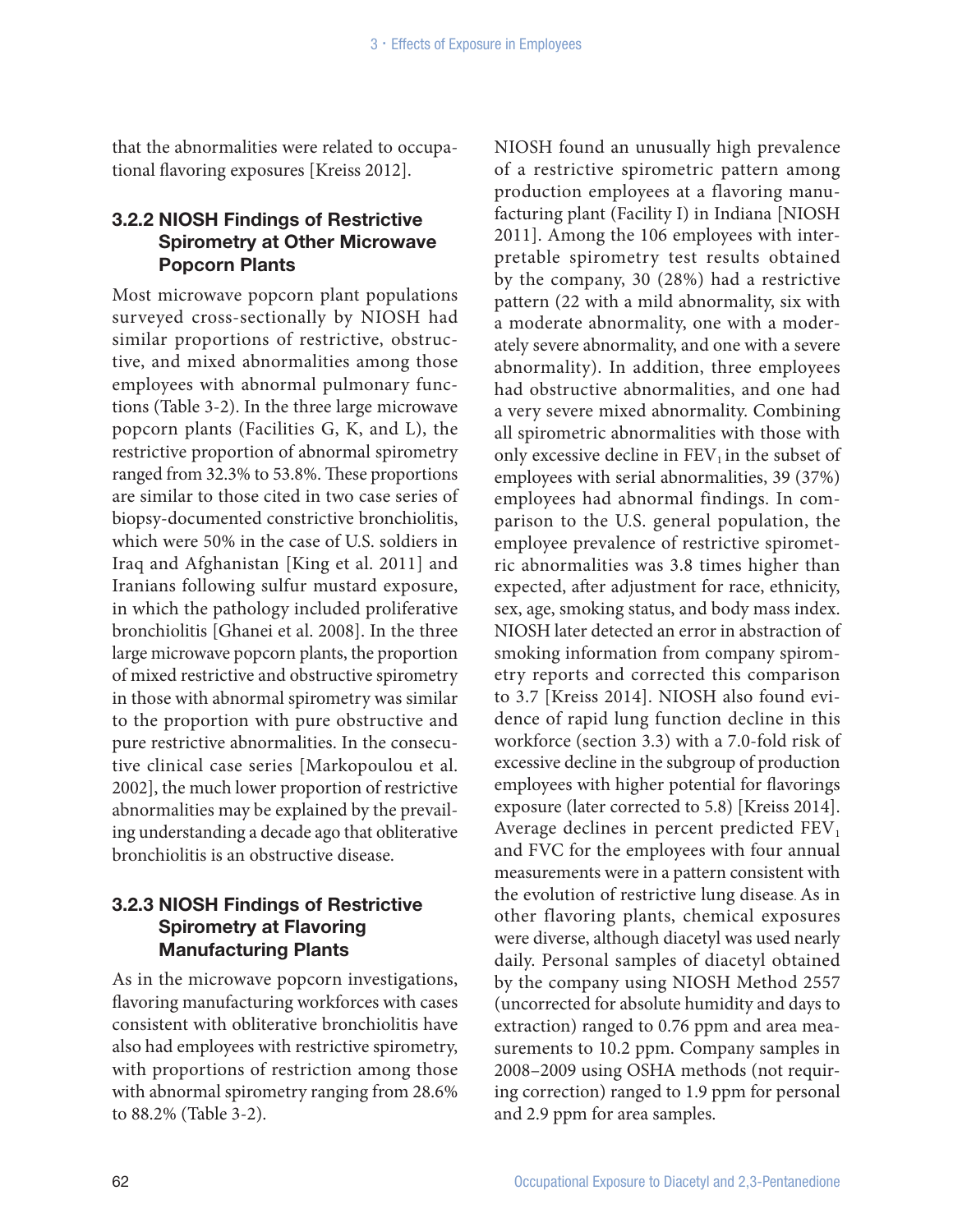A company-sponsored re-analysis of Facility I spirometry data reported finding that no flavoring compounds, including diacetyl, had produced an increased risk of abnormal spirometric findings or longitudinal changes in spirometry [Ronk et al. 2013]. The study confirmed an excess risk of abnormal restrictive spirometry reported by NIOSH investigators with a similar prevalence ratio of 3.3 (95% CI 2.2–4.6) in comparison to the general population reflected in NHANES III. The authors offered the inadequacy of the NHANES III study population as a comparison group, despite adjusting for age, sex, and body mass index, because the national data were largely drawn from urban centers, and the authors alleged that the flavoring employees in a large city in Indiana were largely agrarian. As an alternative comparison group, the authors described the employee group with lower potential for flavoring exposure as an internal control group with no or minimal exposure, also referring to them as an administrative group. However, all employees in the medical surveillance program were in production areas, and company data documented measurable diacetyl in all production areas, including worrisome measurements in packaging which was classified in the NIOSH health hazard evaluation as having lower potential for exposure. Thus, the similar distribution of abnormal restrictive spirometry across the production workforce, without regard to higher and lower potential for flavoring exposure, remained unexplained and cannot be attributed to misclassification of lung disease by spirometry, variable quality spirometry, or body habitus, also mentioned by the authors. The most likely explanation for the 3.3–3.7 increased odds for restrictive disease in the Facility I workforce is that risk for workrelated abnormality existed across both groups of production area employees in comparison to the national predicted estimate.

The Ronk et al. [2013] study conclusion that none of the flavoring compounds caused workrelated spirometric abnormalities hinges on absence of association of pulmonary function abnormalities or decrements in employees with tenure in higher potential for flavoring exposure areas. The authors explain the difference in findings between their "negative" study and the NIOSH findings of work-related spirometric abnormalities by a NIOSH methodologic flaw in not taking account of correlated measures of serial lung functions. However, the authors misrepresent NIOSH analyses in which the outcome variables were the slopes of spirometric changes, expressed as mL/ year, based on linear regression as a smoothing function. NIOSH also used categorical outcomes of excessive spirometric decline. Neither of these NIOSH outcomes reflected correlated serial data. In addressing serial (correlated) spirometry measures, Ronk et al. [2013] used generalized estimating equation modeling, which is a reasonable approach. However, the authors chose an exchangeable correlation structure, which assumes that the variation between any two measures is equal; this assumption would not appear appropriate for pulmonary function test measures at varying intervals. Measures taken at a 6-month interval would likely be more correlated than measures at several-year intervals, as occurred in the Facility I spirometry data set. The generalized estimating equation models assume that cumulative tenure is linearly related to the change in spirometry measures, which may not be the case in a short-latency health effect as has occurred in flavoring-exposed employees. The Ronk et al. [2013] paper omits report of average changes in  $FEV<sub>1</sub>$  and FVC per year in their model without workplace covariates, which might have indicated unusually high average decrements per year. NIOSH had found that the average FVC decline in the employee population was 108 mL/year, about 3.5-fold the expected decline of approximately 30 mL/year.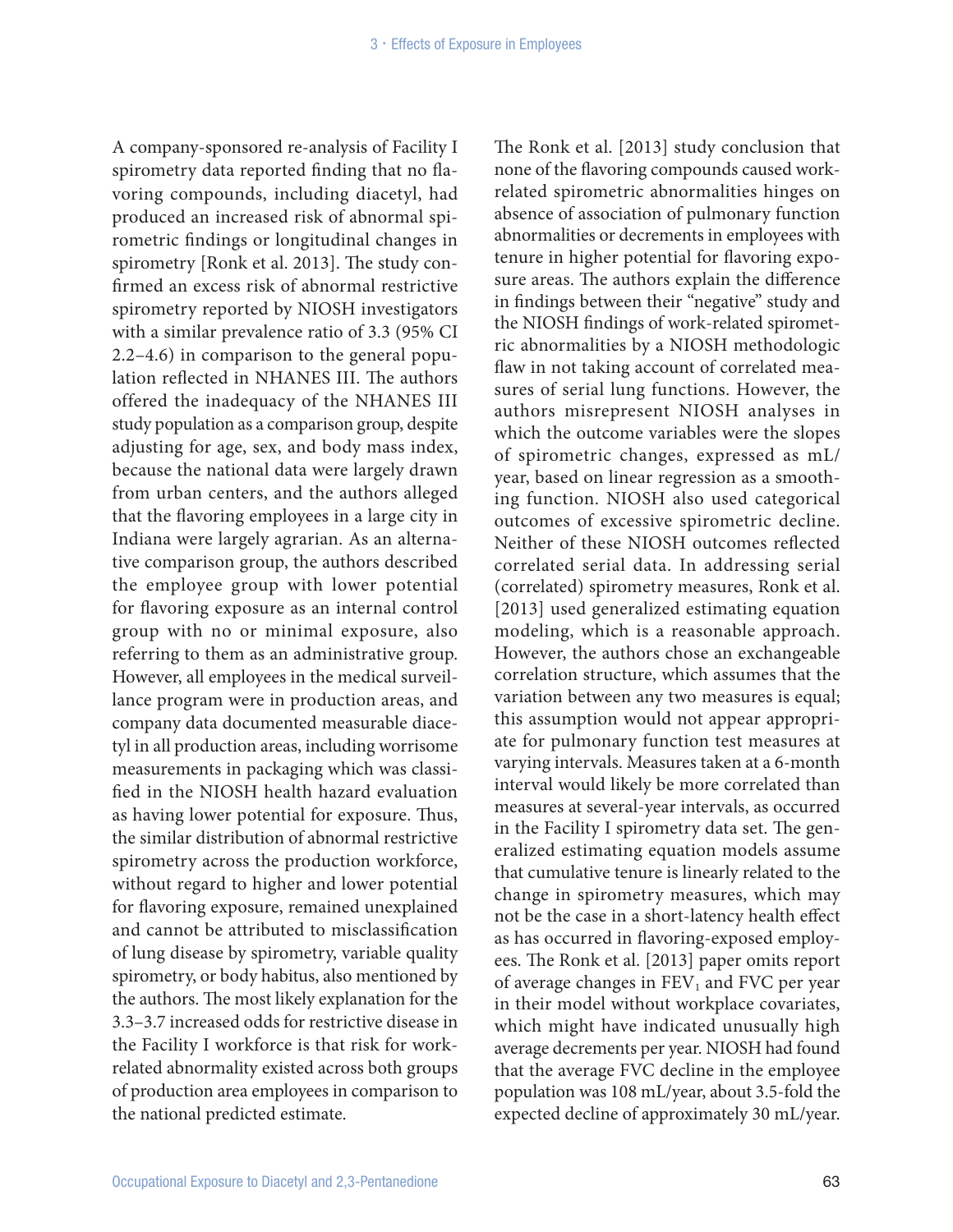Ronk et al. [2013] separately modeled tenure in work areas with higher potential for exposure and tenure in liquid compounding with the apparent assumption that the remainder of the plant population had zero tenure (exposure), which is simply false. In particular, the liquid compounding tenure model ignores tenure in other higher potential for exposure jobs, which would clearly result in no associations with their work parameters. In contrast, the simpler NIOSH analyses of decline in lung function by areas with higher and lower potential for flavoring exposure demonstrated that both average declines and excessive decline differed between the two groups of production employees in statistically significant ways. These simple methods were not affected by correlated measurements.

A subsequent Indiana Occupational Safety and Health Administration (IOSHA) compliance investigation of Facility I reported hydrogen sulfide exposures above the NIOSH level immediately dangerous to life and health of 100 ppm [IOSHA 2012]. Hydrogen sulfide can result in obliterative bronchiolitis. IOSHA measured high concentrations of diacetyl (well above the proposed recommended exposure limit) in the packaging area that NIOSH had classified as lower potential for exposure. Thus, the diversity of exposures encountered by employees in this flavoring facility precluded identifying a specific cause(s) of the excess lung disease. However, the burden of likely occupational disease, reflected in the excess of restrictive spirometry and excessive annualized decline in spirometry, requires control of flavoring vapors, flavoring-related particulates, and hydrogen sulfide.

NIOSH found a high prevalence of a restrictive pattern on spirometry among employees at a plant (Facility E) where production employees combined liquid and powdered flavorings with flour, sugar, salt and other solid ingredients to produce baking mixes [NIOSH 2009b]. Of 41

employees, 23 (including 18 of 27 production employees) participated in a NIOSH medical survey that included spirometry testing. Of 22 employees with interpretable spirometry results, four (18%) had a restrictive pattern. All other spirometry tests were normal. The prevalence of restriction was approximately three times greater than expected compared to U.S. general population data from NHANES III [CDC 1996]. From June 2007 through May 2008, the company had used a buttermilk flavoring that contained 15% to 20% diacetyl. The company began using a reformulated buttermilk flavoring that contained less than 1% diacetyl in July 2008. The reformulated buttermilk flavoring contained 2,3-pentanedione, a diacetyl substitute that contains an additional methyl group. Use of the buttermilk flavoring was reported to be infrequent. In an industrial hygiene survey conducted by NIOSH from September 30, 2008, to October 2, 2008, diacetyl was detected qualitatively in screening air samples obtained with thermal desorption tubes and analyzed with gas chromatography/mass spectrometry according to NIOSH Method 2549. However, the diacetyl air concentrations were too low to be quantified or detected with the modified OSHA Method PV2118. In a second industrial hygiene survey conducted by NIOSH in May 2009, air sampling with OSHA Method 1013 again did not reveal detectable or quantifiable concentrations of diacetyl; however, one personal sample showed an air concentration of 2,3-pentanedione of 91 ppb, and a corresponding area sample showed an air concentration of 78 ppb. Area air sampling with an additional method under development, in-tube derivatization with 1,2-phenylenediamine (section 2.2.5 above), did not detect diacetyl but did show 2,3-pentanedione in several areas, at concentrations ranging from 48 to 95 ppb. The sample that showed an air concentration of 95 ppb was obtained in the same area where a sample obtained with OSHA Method 1013 showed an air concentration of 78 ppb [Day et al. 2011].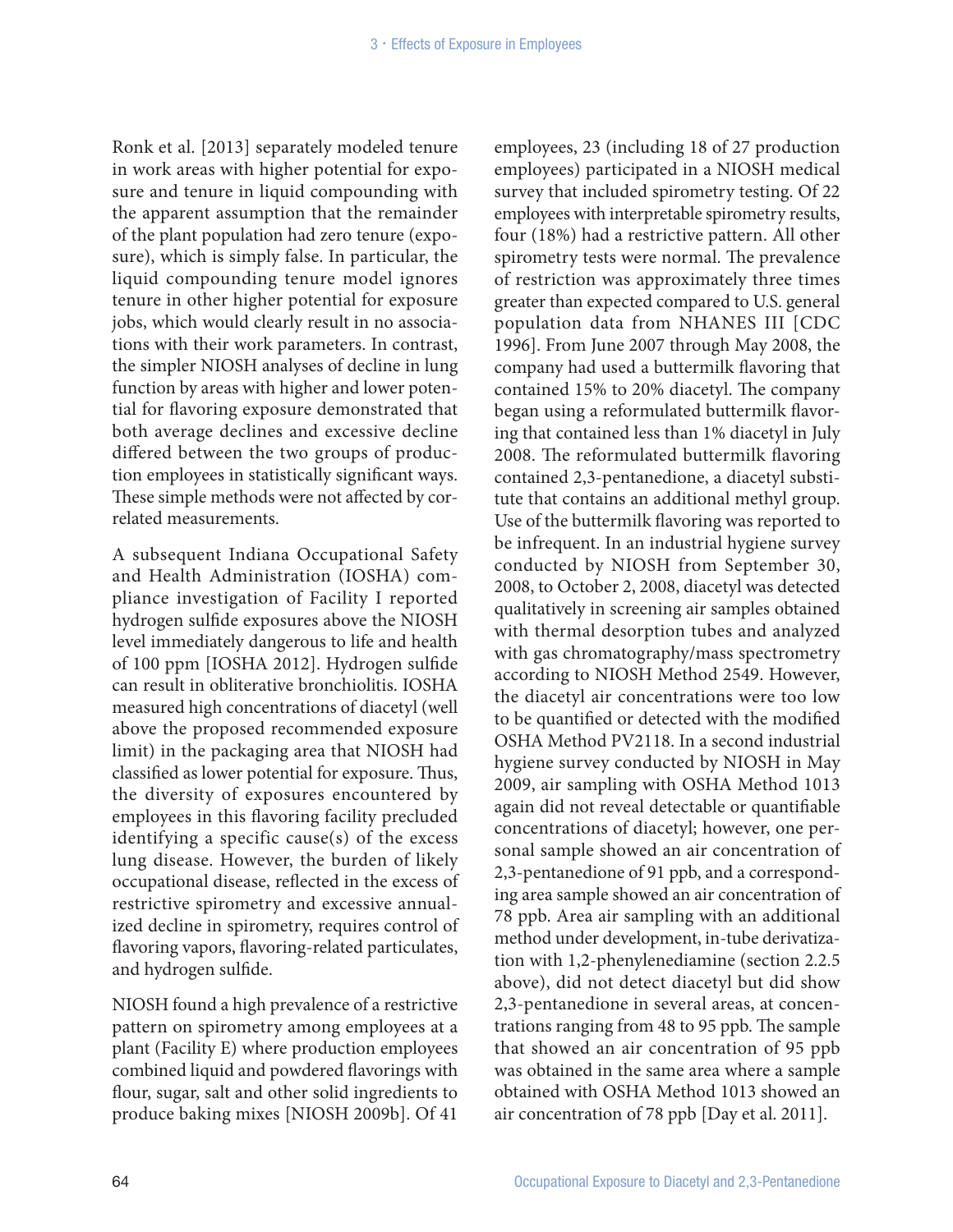In 2008 NIOSH conducted an HHE of three cafeterias located at three different office buildings in New York City (Facilities F) [NIOSH 2009c]. The HHE request was motivated by concern about diacetyl in butter-flavored cooking oils used on grill surfaces. Laboratory analyses of bulk samples of butter and two samples of one brand of cooking oil used at the three facilities did reveal diacetyl. Air samples obtained by NIOSH at the three facilities showed that air concentrations of diacetyl were below the limit of detection (0.02 ppm). NIOSH conducted a medical survey that included a questionnaire and spirometry tests. Approximately 80% of the workforce at the three facilities participated in the medical survey (116 of 141 employees completed the questionnaire; 104 of 111 employees who underwent spirometry testing had a valid test). Five employees (5%) had airways obstruction, and two of these five employees had fixed obstruction. Both employees with fixed obstruction had started work at their current facility after butter-flavored cooking products were no longer in use. All five employees with obstruction denied having ever worked as professional cooks. Fifteen employees (14%) had restriction on spirometry, for a prevalence that was twice as high as expected compared to general population data from NHANES III [CDC 1996]. Five of the 15 had body mass indices over 30. Only three of the 15 reported cooking experience, and 13 reported cleaning experience. Compared to employees who did not cook at work, employees who reported cooking among their job duties were twice as likely to report asthma-like symptoms; more than three times as likely to report shortness of breath after exercise, cough, and work-related wheezing; approximately five times more likely to report work-related shortness of breath following exercise; and more than twice as likely to report work-related nasal symptoms. Employees who reported cleaning among their job duties were three times more likely to report asthma-like symptoms or shortness of breath

while hurrying on level ground or walking up a slight hill than employees who did not clean at work. Employees who reported cleaning hot surfaces at work were almost four times more likely to report shortness of breath following exercise than those who had not cleaned hot surfaces at work.

In these field investigations in microwave popcorn production, flavoring production, and food preparation, clinical evaluations of employees with spirometric restriction are unavailable, with the exception of the two employees at Facility G [Akpinar-Elci et al. 2004; Kreiss 2012]. One reason for the absence of pathophysiologic data is the previous focus of NIOSH investigators and clinicians on obstructive lung disease. Although the evolving literature now documents that obliterative bronchiolitis can manifest with normal or restrictive spirometry as well, NIOSH did not examine evidence for work-relatedness of restrictive disease and  $FEV<sub>1</sub>$  decline until reporting the findings in 2011 from medical surveillance data for flavoring Facility I [Kreiss 2014; NIOSH 2011]. A published case report exists of BOOP in an employee with exposure to spices and flavorings in making snack foods [Alleman and Darcey 2002] which has resulted in permanent impairment 10 years later [NIOSH unpublished data]; the role of flavorings in this case with restriction remains unclear. Because obstructive abnormalities are insensitive for pathologic obliterative bronchiolitis, future work should evaluate dyspnea and any spirometric abnormalities.

# 3.3 Rapid Lung Function Decline

Indirect and direct evidence shows that employees exposed to flavoring-related compounds can experience excessive lung function decline, whether within the normal range of spirometry or in those with either restrictive or obstructive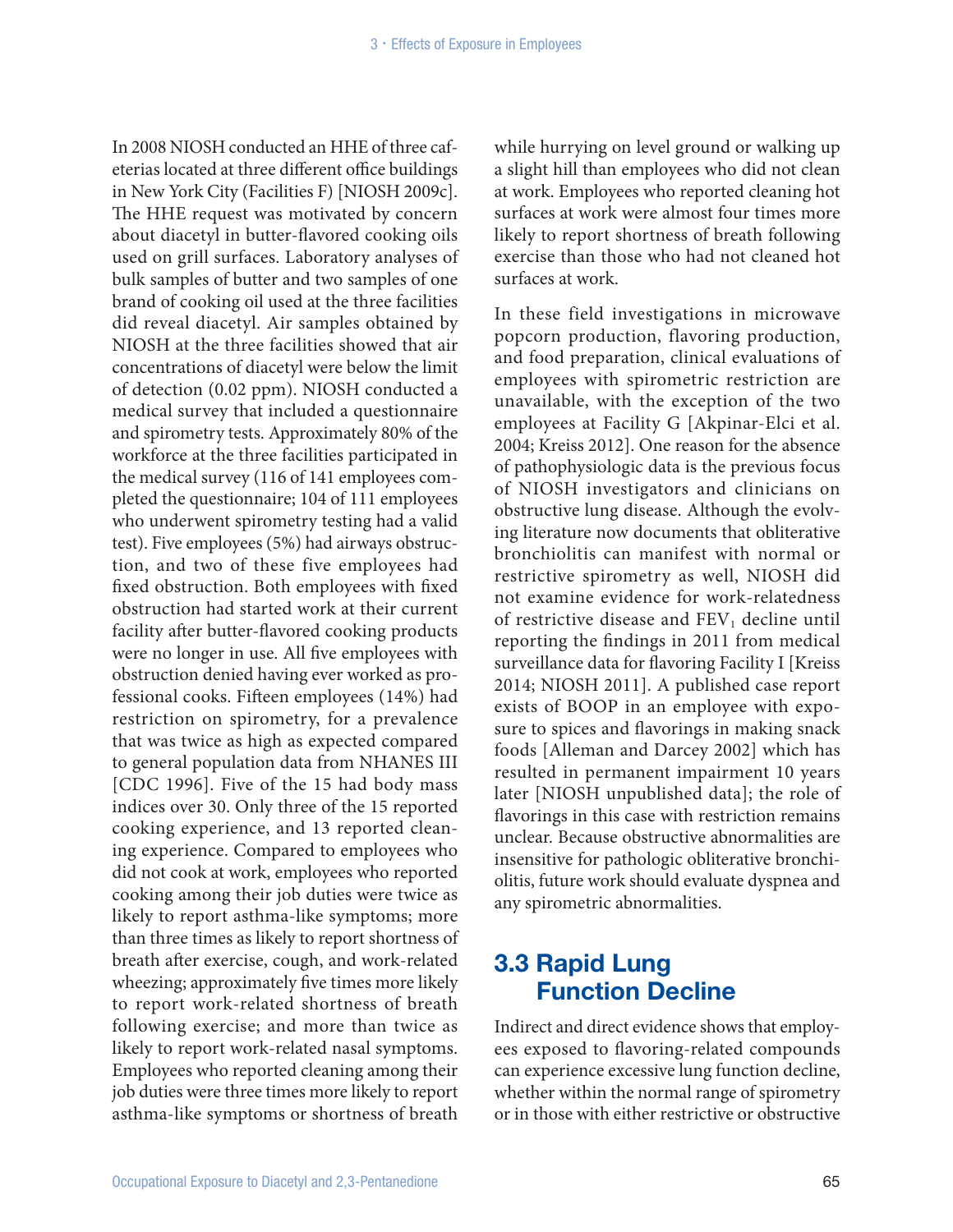spirometric abnormalities. Indirect evidence comes from reviews of medical records and work histories of flavoring-exposed employees who developed obliterative bronchiolitis. In a case series summarizing the eight affected former employees and one additional current employee at the index microwave popcorn plant (Facility G), the median length of employment prior to symptom onset was 1.5 years; the median duration of employment was 2 years [Akpinar-Elci et al. 2004]. At a company that manufactured flavors for the baking industry (Facility A), two flavoring production employees developed respiratory symptoms and severe fixed airways obstruction within 7 months of starting work at the plant [NIOSH 1986]. Although these employees did not have baseline spirometry tests before they began working with flavorings, it is unlikely that their lung function was already significantly decreased when they started work. Production jobs such as preparing the oil and flavoring mixture for microwave popcorn production and mixing liquid and powder flavor ingredients in flavoring manufacture often require the employee to lift 50- to 100-pound containers. It is unlikely that employees could have performed such tasks if their lung function was already severely compromised when they started work. Some affected employees stopped working when they could no longer do the job because of severe shortness of breath on exertion, while others were relocated to less strenuous jobs [NIOSH 1986, 2007a, 2008]. Severe airways obstruction as seen in obliterative bronchiolitis is rare in the general population. Data from NHANES III show that, among individuals less than 50 years old (including both smokers and never-smokers), the prevalence of obstruction with an  $FEV<sub>1</sub>$  less than 40% of predicted is 0.1% (1 in 1,000 people) [CDC 1996].

Direct evidence that employees exposed to flavoring-related compounds can experience rapid lung function decline comes from

exposed employees who have had serial spirometry tests. Normal average  $FEV<sub>1</sub>$  decline is about 30 mL/year, and percent predicted  $FEV<sub>1</sub>$  does not usually change in the absence of disease because the predicted value is age corrected [Redlich et al. 2014]. Three of the affected former employees from the index microwave popcorn plant (Facility G) had declines in their  $FEV<sub>1</sub>$  percent of predicted of approximately 20% to 30% over approximately 2 years [Akpinar-Elci et al. 2004]. NIOSH evaluated data from the eight NIOSH medical surveys at the index microwave popcorn plant for evidence of rapid lung function decline [Kanwal et al. 2011]. The investigators chose as the criterion for rapid decline a decrease in  $FEV<sub>1</sub>$  of 300 mL and/or 10% from an employee's initial (baseline) spirometry test to the employee's last spirometry test. This criterion was similar to a threshold developed based on a study of coal miners evaluated over time with spirometry of high technical quality in which the researchers concluded that "when healthy working males perform spirometry according to American Thoracic Society standards, a yearly decline in  $FEV<sub>1</sub>$  greater than 8% or 330 mL should not be considered normal…" [Wang and Petsonk 2004]. The sensitive criterion used by the investigators, who did not annualize declines, was chosen because of the potential severity of the irreversible health outcome and the high technical quality of the pulmonary function tests, which allows for a sensitive cutpoint. For their analysis of the data from the surveys at the index microwave popcorn plant, investigators excluded survey participants with fewer than three interpretable spirometry tests because interpretation of change over time based on only two tests is less reliable [Pellegrino et al. 2005].

Of the 88 survey participants who participated in three or more NIOSH medical surveys at the index microwave popcorn plant (Facility G) and had started working there prior to the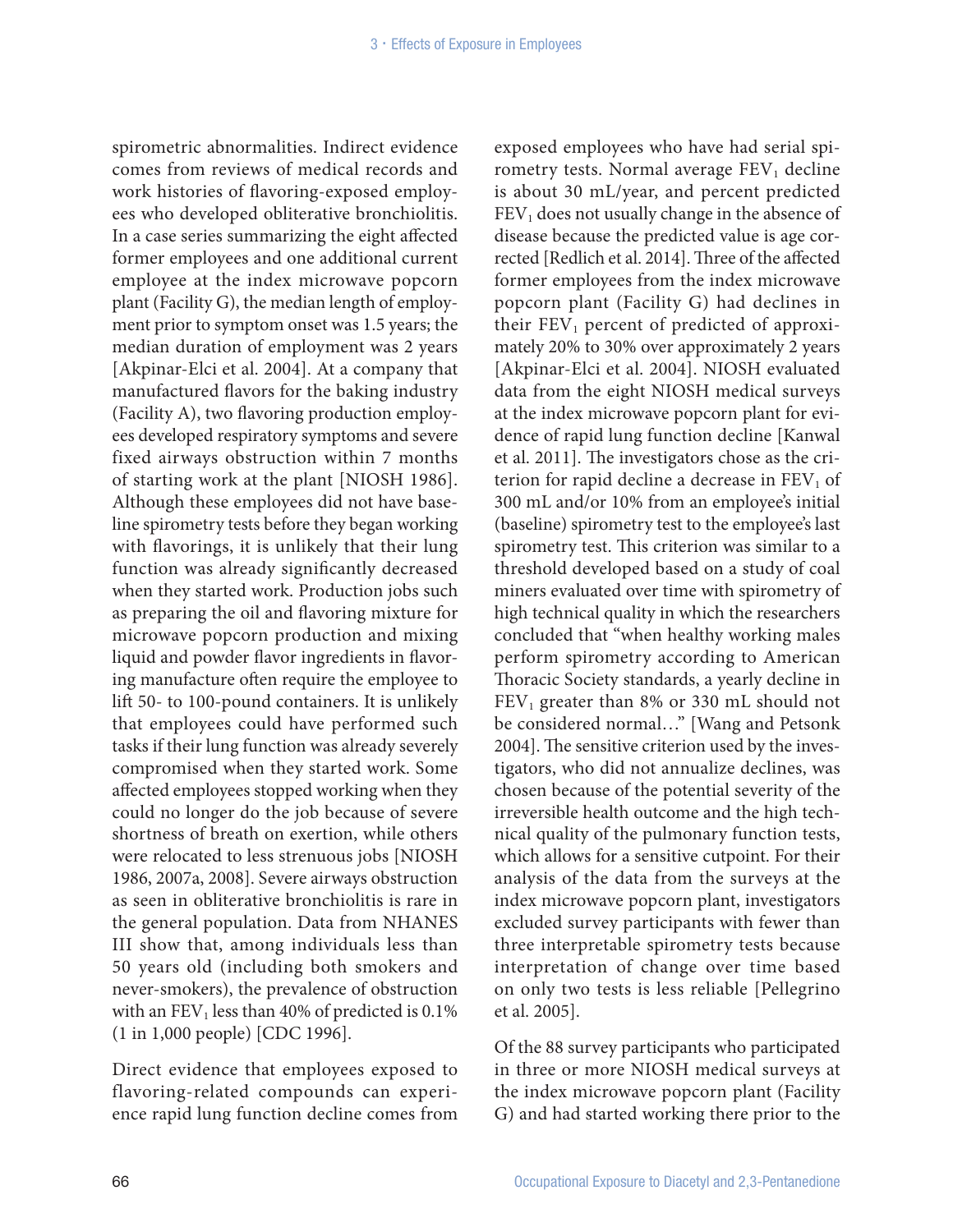implementation of exposure controls ("Group 1"), 19 (22%) had  $FEV<sub>1</sub>$  declines of greater than 300 mL and/or 10% from their first to their last spirometry test. Four of these 19 employees had worked at some point in the mixing room, including one employee who experienced a 1,300-mL decline from the first test in November 2000 to the next test 5 months later; the next spirometry test 4 months after the second test showed an additional decline in  $FEV<sub>1</sub>$  of 600 mL, resulting in the employee leaving employment. This employee's  $FEV<sub>1</sub>$ continued to fall after leaving employment, with a total fall of 2,800 mL over 2.75 years, representing a decline from 96% of predicted  $FEV<sub>1</sub>$  to 39% of predicted  $FEV<sub>1</sub>$ . In comparison to survey participants who began working at the plant before the company started implementing exposure controls, only 3 (7%) of 41 survey participants with three or more spirometry tests who were hired after the company began implementing controls ("Group 2") had  $FEV<sub>1</sub>$  declines of greater than 300 mL and/or 10% from their first to their last spirometry test [Kanwal et al. 2011]. Of the 27 Group 1 employees who participated in all eight medical surveys, mean annualized decline in  $FEV<sub>1</sub>$  in the first year of follow-up was 144 mL per year. Annualized decline in the second year of follow-up fell to 40 mL per year as exposures were controlled, and the annualized decline fell to 22 mL per year in the third year of follow-up, a rate of decline consistent with normal agingrelated lung function decline [Kreiss 2007].

NIOSH identified rapid lung function decline at a flavoring plant where a production employee had developed severe fixed airways obstruction [NIOSH 2008]. Another flavoring production employee at this plant had borderline airways obstruction on his first spirometry test, which is defined as a normal  $FEV<sub>1</sub>$  with a  $FEV<sub>1</sub>/FVC$ ratio below the lower limit of normal. This employee was found to have mild fixed airways obstruction on his second test 5 months later; his  $FEV<sub>1</sub>$  had declined approximately one liter in the 5 months between tests.

NIOSH found evidence of excessive lung function decline among flavoring production employees at a flavoring manufacturing company (Facility I) in Indiana [NIOSH 2011]. Diacetyl was used nearly daily in the plant and was measured in the air in many areas of the plant. In the course of an HHE at this facility, NIOSH reviewed results of spirometry tests obtained by the company on 112 production employees. Interpretable spirometry results were available for 106 current and former production employees. NIOSH compared the results of each employee's spirometry test to reference values based on U.S. population data on healthy nonsmokers from NHANES III [Hankinson et al. 1999]. The investigators calculated changes in  $FEV<sub>1</sub>$  over time for 70 employees with more than one spirometry test result. To assess abnormal excessive declines in  $FEV<sub>1</sub>$ , they determined the average within-person variation in  $FEV<sub>1</sub>$  to be 5%. Using spirometry longitudinal data analysis (SPIROLA), a NIOSH freeware program that adjusts for data quality (within-person variation) and length of follow up [NIOSH 2010], NIOSH found that 19% (13) of employees with serial spirometry had excessive decline in  $FEV<sub>1</sub>$  based on a 12.4% longitudinal decline supplemented by a reference decline of 30 mL/ year. Five of the 13 still had spirometry values within the normal range despite their excessive declines. Employees currently working in areas with higher potential of flavorings exposure had 7.0-fold odds (later corrected to 5.8) [Kreiss 2014] of having excessive  $FEV<sub>1</sub>$  decline (95% CI 1.3–38.2, corrected to 1.2–28.8) in comparison to employees who were not currently working in areas with higher potential for exposure. The areas with higher potential for flavorings exposure included dry blend, extract and distillation, liquid compounding, process flavors, and spray dry areas. The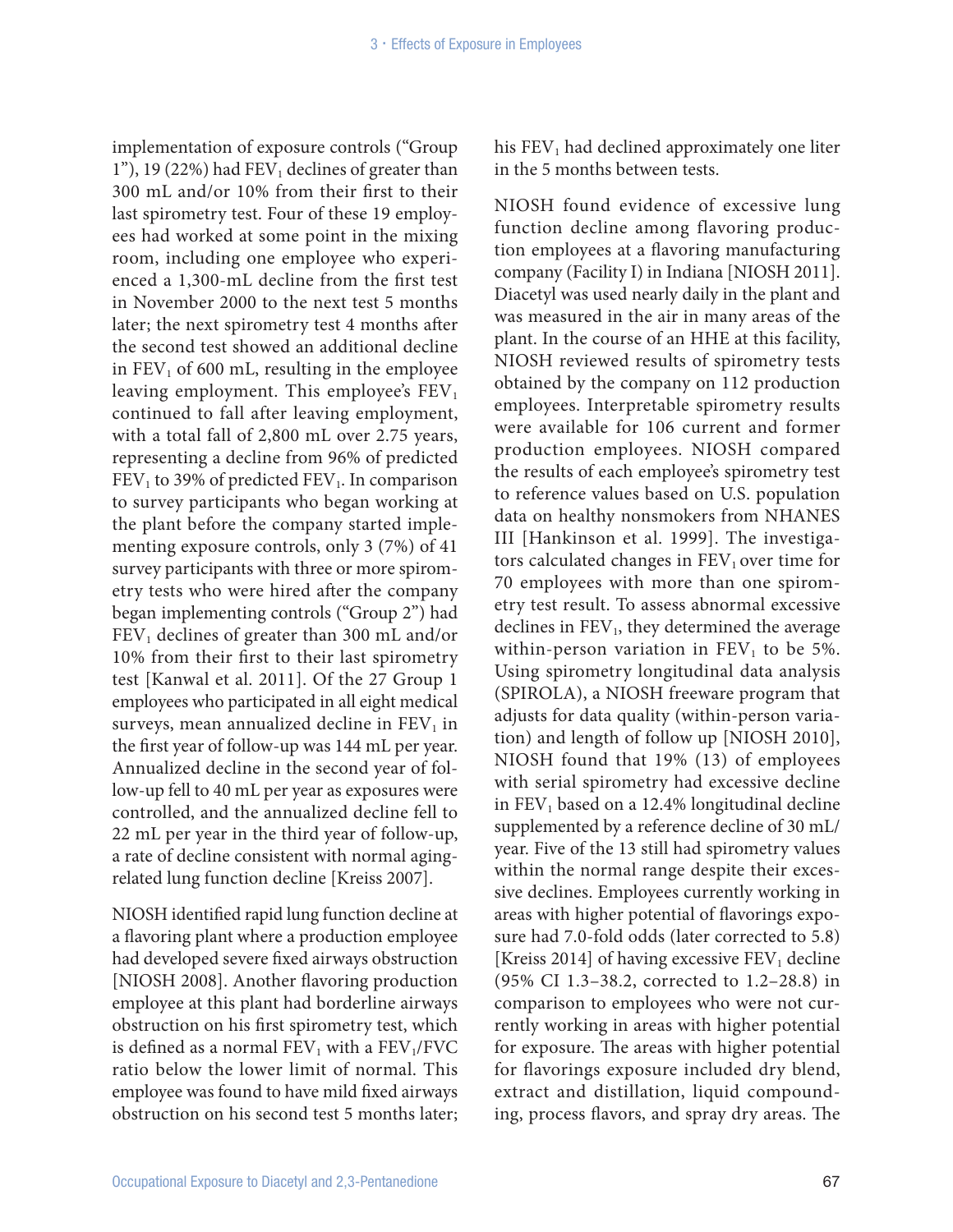employees in these areas had 2.8 times greater average annual declines in  $FEV<sub>1</sub>$  than employees in other areas. The 18 production employees who had annual tests for 4 years (2006–2009) had average changes in their percent predicted  $FEV<sub>1</sub>$  and FVC measurements that declined in parallel with stable  $FEV<sub>1</sub>/FVC$  ratios suggestive of an average tendency toward evolution of restrictive spirometry. Historical measurements of diacetyl and other flavoring compounds were insufficient to evaluate quantitative exposureresponse relations. NIOSH also found a high prevalence (28%) of a restrictive pattern on spirometry tests in this workforce (section 3.2.3).

Company-sponsored re-analyses of the longitudinal spirometry data using generalized estimating equation models were interpreted as not showing any exposure-related declines in longitudinal spirometry measures [Ronk et al. 2013]. However, as noted earlier, the paper used an internal control group of production employees with diacetyl exposure as a control group, assumed zero tenure (reflecting zero exposure) for subgroups in the lower potential for exposure "control" group, and an exchangeable correlation structure for modeling that is not suitable for differing intervals of spirometric measures. See section 3.2.3 for further details.

The California Department of Public Health received serial spirometry test data for 416 flavor manufacturing employees administered from 2004 until early 2009, of whom 9.6% (40) had abnormal  $FEV<sub>1</sub>$  decline [Kreiss] et al. 2012]. Abnormal  $FEV<sub>1</sub>$  decline rates (per person-month of follow up) were greater at companies using  $\geq 800$  lbs/year diacetyl than at companies using lesser amounts (7.3 versus 3.0 per 1,000 person-months,  $P = 0.01$ ) and greater in companies previously shown to have four-person clusters of spirometric obstruction than at companies with no or only one employee with obstruction. Using only high quality serial spirometry data on a subset of

289 employees, 21 (7.3%) had abnormal decline using the 4% within-individual variation that characterized this subset [NIOSH 2010]. Only one of the 21 had airways obstruction; this employee lost 23.9% (−980 mL) of his baseline  $FEV<sub>1</sub>$  over 25 months. Only five of the 21 employees had abnormal restrictive spirometry on one or more tests, three of whom developed restriction on their last test. The remaining 15 employees with excessive  $FEV<sub>1</sub>$  decline were within the normal range of  $FEV<sub>1</sub>$ . The greatest annualized  $FEV<sub>1</sub>$  decline in the group with good quality data was −2534 mL/year (−1700 mL in 8 months), and the average annualized  $FEV<sub>1</sub>$  loss in this group was −85 mL/year. The mean  $FEV<sub>1</sub>$  change for employees in companies using ≥ 800 lbs/yr of diacetyl was −113.6 mL/yr compared to −51.6 mL/yr in companies using less diacetyl  $(P = 0.06)$ .

Other investigators have examined rapid declines in flavoring-exposed or diacetylexposed employees. The bronchiolitis obliterans syndrome cases identified in the Dutch diacetyl manufacturing plants had accelerated declines in FEV<sub>1</sub>, with one case having an annualized decline of 175 mL/year from 1995 to 2003 [van Rooy et al. 2007]. In contrast, in a microwave popcorn manufacturing cohort studied over 12 months, no relationship was demonstrated between current exposure level (dichotomized at 0.05 ppm) and an abnormal decrease in  $FEV<sub>1</sub>$ (found in 7% of employees using a criterion of a greater than 320 mL or 8% decline over one year), adjusted for pack-years of smoking and body mass index [Lockey et al. 2009].

As indicated in the studies above, different approaches have been used by investigators over time to define excessive or rapid decline in FEV<sub>1</sub>. These include percentage decline with various criteria, absolute decline with various criteria, normative population-based criteria for longitudinal limits of decline over various time intervals, and spirometry quality-adjusted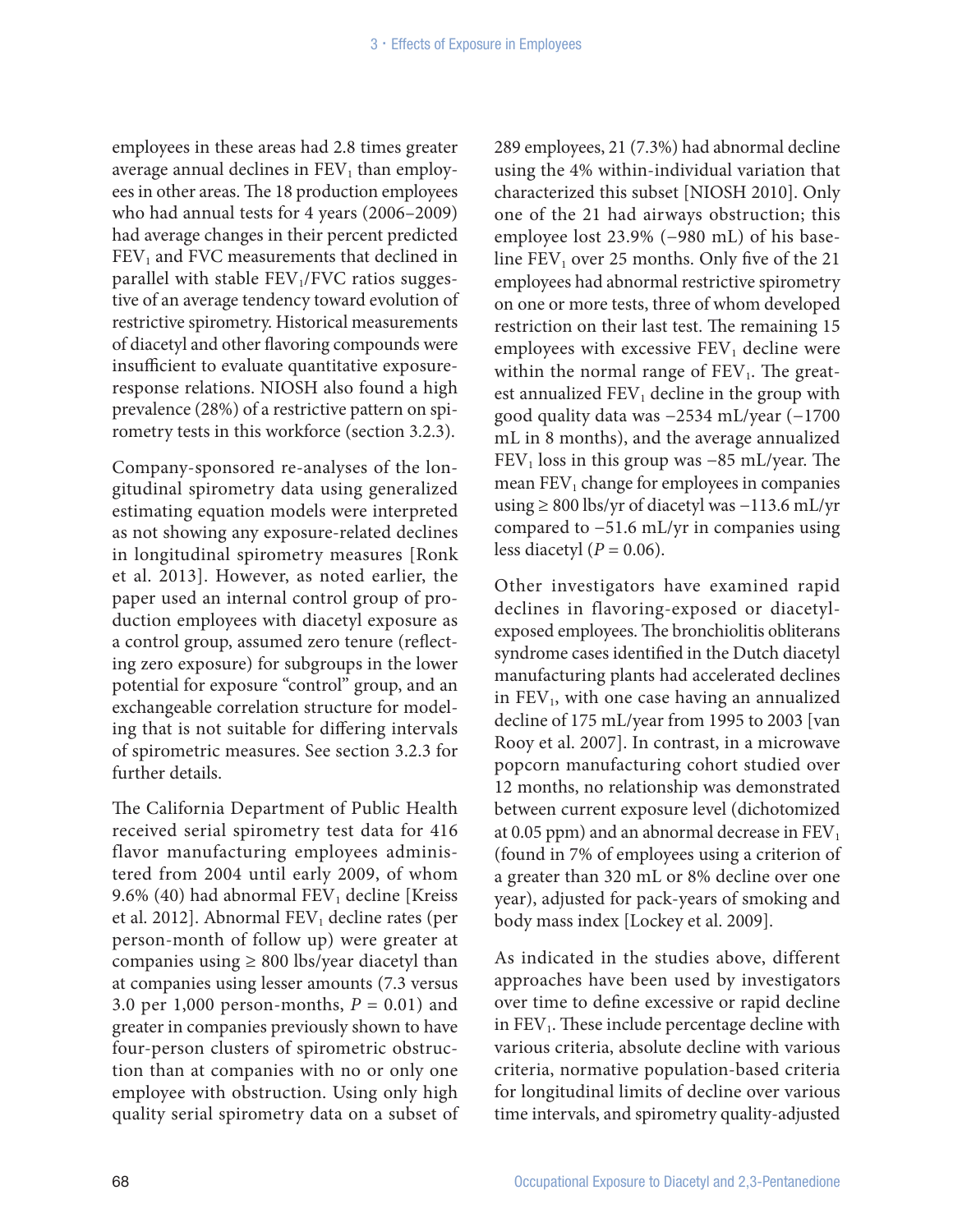criteria, all of which are discussed in Chapter 9, section 9.5.

### 3.4 Asthma

At the index microwave popcorn plant and at one of the other five microwave popcorn plants that NIOSH evaluated (Facilities G and L), the prevalence of self-reported physiciandiagnosed asthma was approximately two times higher than expected [NIOSH 2004b, 2006]. This suggests the possibility that some employees exposed to diacetyl and other flavoring compounds may be at increased risk for asthma (reversible airways obstruction) while others might be at risk for obliterative bronchiolitis (fixed airways obstruction). However, few of the survey participants with airways obstruction at these two plants who were administered a bronchodilator medication had a significant response (i.e., their airways obstruction was fixed); therefore, it is possible that some of these individuals had a different lung disease and that asthma may have been a misdiagnosis. Some employees at microwave popcorn plants and flavoring plants who were initially diagnosed with asthma were ultimately found to have fixed airways obstruction and other findings consistent with obliterative bronchiolitis [Akpinar-Elci et al. 2004; van Rooy et al. 2007].

It is possible that individuals with pre-existing asthma may experience an exacerbation of their asthma due to the irritant properties of diacetyl or similar vapors. Many asthmatics react nonspecifically with bronchospasm to strong odors. Diacetyl has been reported to be a sensitizer in a rodent local lymph node assay, and other diketones, including 2,3-pentanedione, 2,3-hexanedione, 3,4-hexanedione and 2,3-heptanedione, have similar potency as sensitizers [Anderson et al. 2013]. Some aldehydes found in flavoring manufacturing plants are sensitizers. If sensitization to diacetyl or another chemical were to occur in

a susceptible individual, that individual might develop allergic-type asthma, with diacetyl exposure triggering airways obstruction and respiratory symptoms. In the coffee manufacturing plant investigation (Facility R), evidence for occupational asthma among current and former employees consisted of sensitization to coffee and castor bean antigens known to be exposures in the industry, and exacerbation of asthma was reported in relation to roasting area smoke and dusts [Bailey et al. 2015].

NIOSH conducted an HHE at a small plant (Facility M) where employees popped popcorn in heated oil and applied flavorings (including butter flavorings) prior to packaging [Sahakian et al. 2008]. Before 2002, they had used diacetyl-containing salt, and they used butter-flavored oil at the time of the survey. All three employees (lifelong nonsmokers) who had ever worked at the company developed respiratory disease while working there. One former employee had a mixed pattern of airways obstruction and restriction on spirometry; the airways obstruction was responsive to administered bronchodilator. This employee eventually died as a result of his respiratory disease. "Status asthmaticus with acute cardiopulmonary arrest" was listed as the primary diagnosis on the hospital discharge summary. Of the two other employees who had symptoms of asthma, one had an  $FEV<sub>1</sub>$  that improved by 480 mL (11%) and an FVC by 510 mL (8%) within the normal ranges after bronchodilator administration. The other employee had abnormal airways resistance of 322% of predicted; 19% improvement of the mid-maximal forced expiratory flow after bronchodilator; and improvement in  $FEV<sub>1</sub>$  of 6% after bronchodilator. While employed at the plant, all three employees experienced worsening of their respiratory symptoms on the days they worked. HRCT scans of the chest showed findings suggesting possible bronchiolitis obliterans in the employee who died and in one of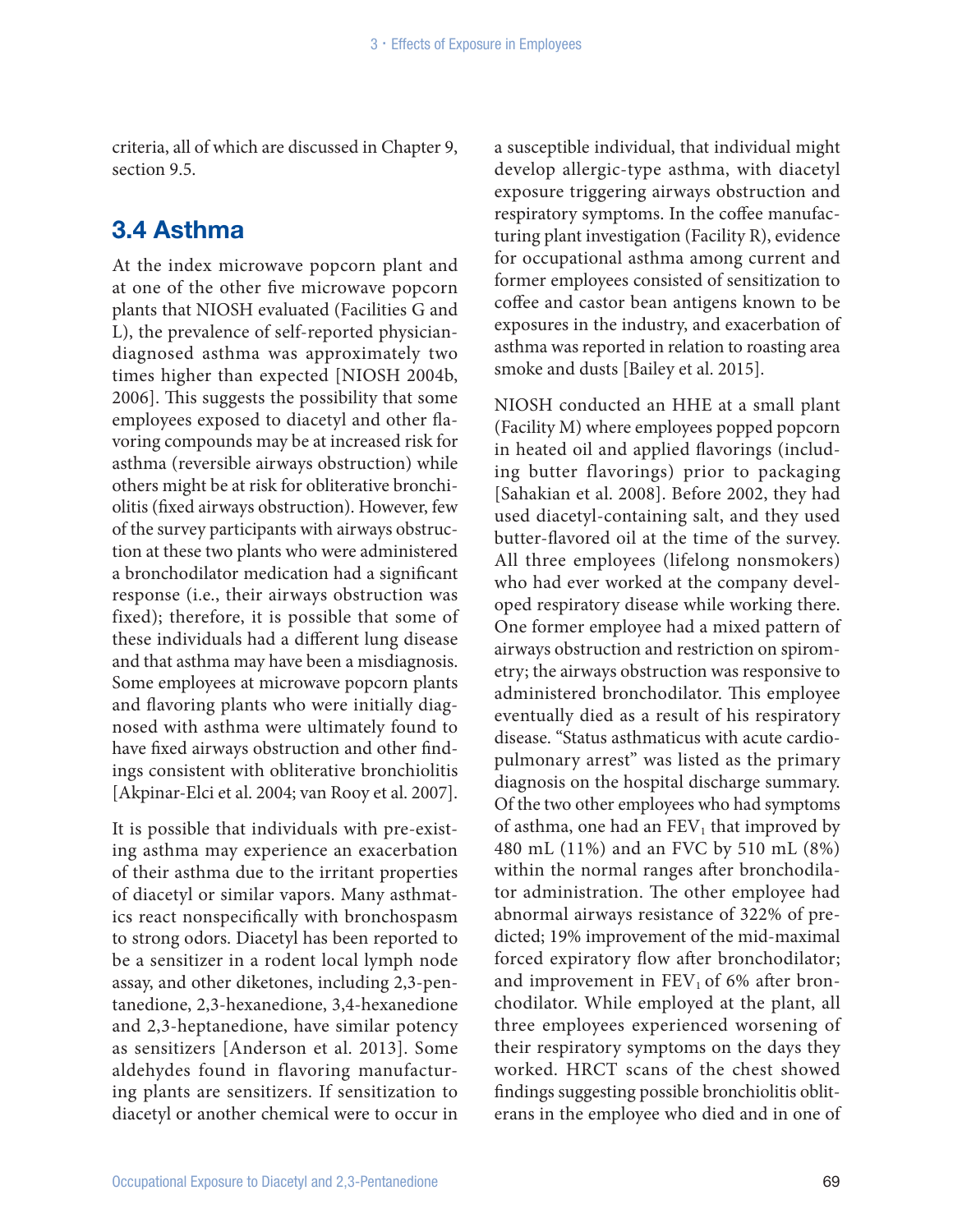the other two employees. Air sampling results indicated that aldehydes were the predominant type of VOC in the plant air during production processes. Air samples obtained with thermal desorption tubes and analyzed with gas chromatography/mass spectrometry according to NIOSH Method 2549 showed that diacetyl was present in the plant air. However, the 2-hour and 4-hour diacetyl concentrations were less than the minimal detectable concentrations of 0.02 and 0.01 ppm respectively with NIOSH Method 2557 [NIOSH 2007b].

# 3.5 Mucous Membrane Irritation (Eye, Upper Respiratory)

Eye, nose, and throat irritation has been frequently reported by employees in NIOSH medical surveys at microwave popcorn plants and flavoring manufacturing plants. At the index microwave popcorn plant (Facility G), among employees who started work in microwave popcorn production prior to the implementation of exposure controls, approximately 65% reported eye, nose, or throat irritation on their first medical survey. Only 33% of these employees reported eye, nose, or throat irritation on their last survey after exposures had declined. Microwave popcorn packaging area employees who started work after exposures had declined had a similar lower prevalence of irritant mucosal symptoms (25%) [NIOSH 2006]. At the two small microwave popcorn plants NIOSH evaluated (Facilities J and O), most employees reported eye and/or nasal irritation [NIOSH 2003b, c]. At one of these two plants (Facility J), several employees developed severe eye irritation and blurred vision when the company started using a new butter flavoring [NIOSH 2003b]. After the company stopped using the new flavoring and halted production for several days, the employees' eye problems resolved. At one of the

large microwave popcorn plants NIOSH evaluated (Facility K), management implemented use of full-facepiece respirators for mixing room employees soon after the company began producing microwave popcorn (before the respiratory hazard from butter flavoring vapors had been recognized), because these employees experienced severe eye irritation from butter flavoring vapors [NIOSH 2004a]. However, employees did not wear respirators consistently at all times during which they might be exposed [NIOSH 2004a]. At another microwave popcorn plant evaluated by NIOSH (Facility L), 83% of employees in the mixing room reported nasal irritation [NIOSH 2004b]. All laboratory and warehouse employees who participated in the NIOSH medical survey at a flavor manufacturer (Facility B) reported post-hire nasal irritant symptoms; 80% of employees in the production room and the laboratory reported post-hire eye irritation [NIOSH 2007a]. Of employees who had ever worked in production at another flavor manufacturer (Facility C), 93% reported post-hire eye irritation [NIOSH 2008]. One employee reported eye burning from exposure to diacetyl and starter distillate during a NIOSH survey at a third flavoring producer (Facility D) [NIOSH 2009d].

# 3.6 Dermatologic Effects

Of the former employees who developed findings consistent with obliterative bronchiolitis while working at the index microwave popcorn plant (Facility G), one employee also developed a severe skin rash [Akpinar-Elci et al. 2004]. The employee developed thick keratotic plaques and fissures of the palms and soles, associated with dystrophic fingernails. Skin punch biopsy revealed mild acanthosis and spongiosis with focal superficial epidermal necrosis and an associated subepidermal dense lymphohistiocytic infiltrate. Patch testing showed early and late reactions to two butter flavorings and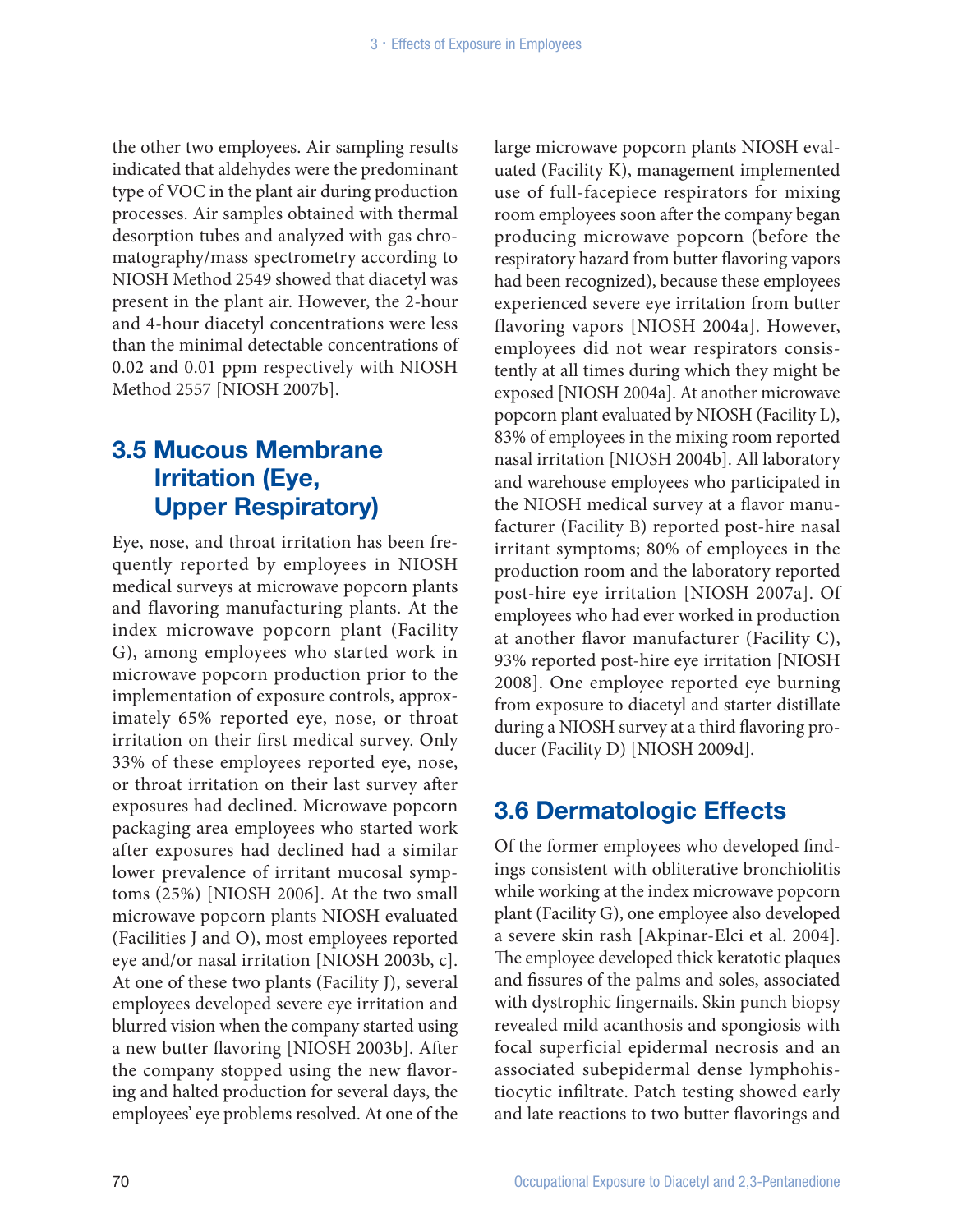late reactions to six other butter flavorings, all used in the plant. This employee's dermatitis improved when he stopped work.

Prevalences of reported post-hire skin problems at microwave popcorn plants and flavoring plants have ranged from 12% at one of the six microwave popcorn plants (Facility N) NIOSH evaluated [NIOSH 2003a] to 36% among production employees at a flavoring plant (Facility B). Post-hire skin problems were reported by 60% of employees who primarily made liquid flavorings at this plant [NIOSH 2007a].

### 3.7 Discussion

Medical evaluations of employees who have developed progressive shortness of breath while working at several microwave popcorn plants and flavoring plants have shown findings consistent with the severe irreversible lung disease obliterative bronchiolitis. Some affected employees have experienced extremely rapid declines in lung function, with severe airways obstruction occurring within several months of the start of exposure to flavoring compounds [Akpinar-Elci et al. 2004; NIOSH 1986]. Whether restrictive lung disease is part of the spectrum of obliterative bronchiolitis in flavoring-exposed employees remains incompletely evaluated, although restrictive spirometry has been a common finding; in one plant, excessive  $FEV<sub>1</sub>$  declines in a restrictive pattern appear to be associated with potential for flavorings exposure. Employees as young as 22 years old have been affected by obstructive disease. Some affected employees have been placed on lung transplant waiting lists by their physicians because of the severity of their disease [Akpinar-Elci et al. 2004], and some flavoring-exposed employees have received lung transplants. The findings from investigations and studies conducted at multiple plants have revealed a link between exposure to diacetyl and risk for severe occupational lung disease.

These findings meet the criteria that are often used to determine if the results of multiple studies indicate that an exposure is the likely cause of specific health effects [Gordis 1996; Hill 1965].

The first of these criteria is *temporality*: the exposure precedes disease development. Evidence of this comes from the many instances where initially asymptomatic diacetyl-exposed employees developed progressive shortness of breath within months of starting work and then were found to have severe fixed airways obstruction [Kreiss et al. 2002; NIOSH 1986; van Rooy et al. 2007]. Additionally, NIOSH documented rapid falls in lung function in exposed employees with initially normal spirometry at three plants [NIOSH 2006, 2008, 2011]. Lockey et al. reported at the 2002 American Thoracic Society International Conference that five flavoring employees who developed moderate or severe fixed airways obstruction had normal spirometry at the start of employment [Lockey et al. 2009]. California public health surveillance showed that excessive  $FEV<sub>1</sub>$  decline occurred in employees in flavor manufacturing plants that participated in a preventive program attempting to lower flavoring exposures [Kreiss et al. 2012].

Temporality requires the exposure to precede disease development, and the inverse is that new disease cases should decline in a population with *cessation of exposure*, an evaluation by intervention or "experiment". Follow-up medical and environmental surveys at the index microwave popcorn plant (Facility G) revealed evidence of decreased lung disease risk with control of exposures. In employees hired before exposures were controlled, the prevalences of respiratory symptoms and airways obstruction and mean percent predicted  $FEV<sub>1</sub>$  did not change significantly over time (consistent with an irreversible disease). However, employees hired after exposures were controlled had lower prevalences of respiratory symptoms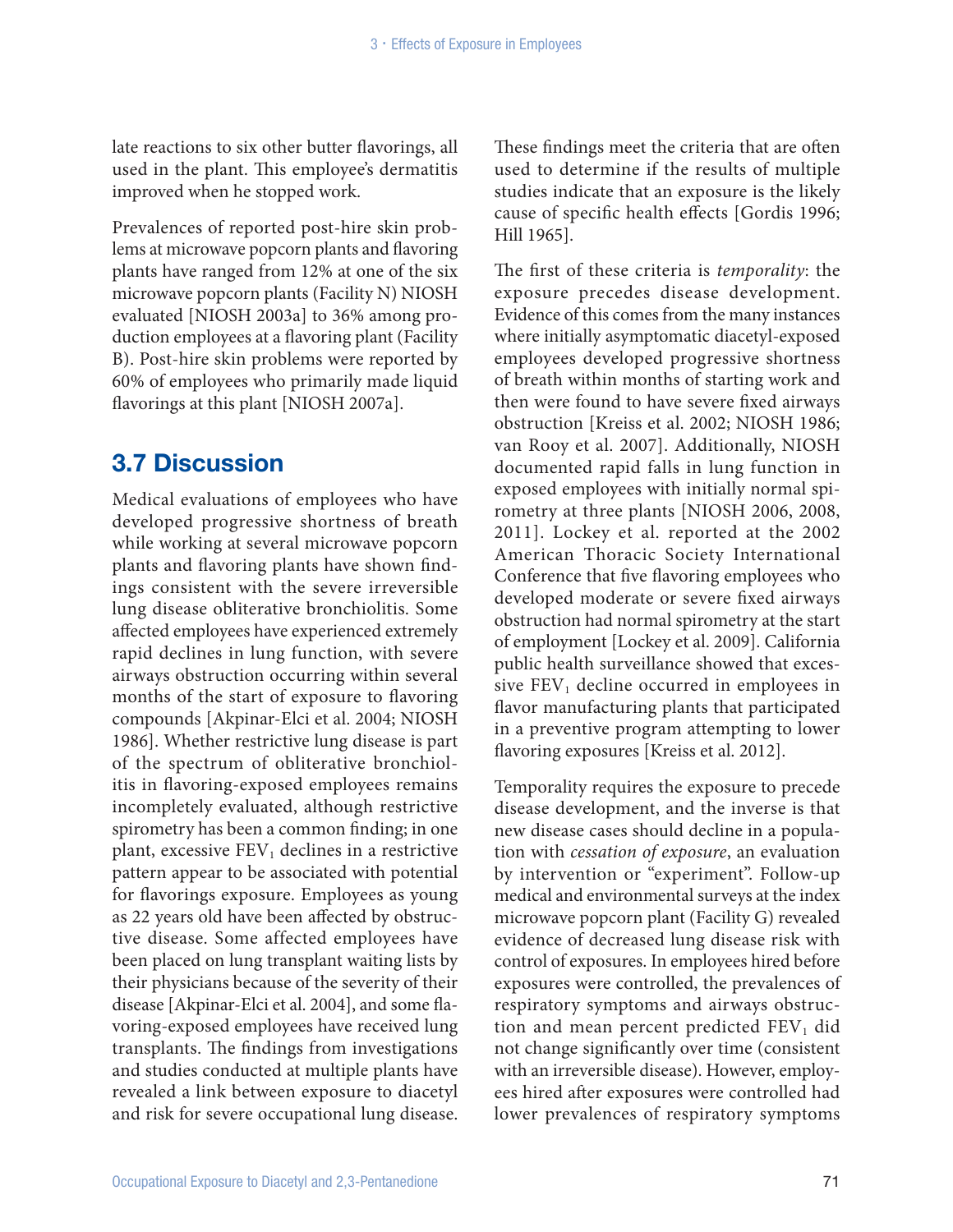and airways obstruction and higher mean percent predicted  $FEV<sub>1</sub>$  on their first medical survey than employees hired before exposures were controlled, and these findings did not change significantly over time [Kanwal et al. 2011; NIOSH 2006]. Additionally, among 27 employees who participated in all eight NIOSH medical surveys from 2000 to 2003, annualized declines in  $FEV_1$  improved from 144 mL per year to 40 mL per year to 22 mL per year, the last being consistent with normal aging-related lung function decline [Kreiss 2007]. Similarly, the former employee index cases with clinical bronchiolitis obliterans had stable  $FEV<sub>1</sub>$  within about 2 years of exposure cessation [Akpinar-Elci et al. 2004].

Another criterion is *strength of the association*: the magnitude of the apparent health risk due to the exposure. In analyses of data from the initial NIOSH medical survey at the index microwave popcorn plant (Facility G), the prevalence of airways obstruction among nonsmoking current employees was approximately 11 times higher than expected in comparison to national data from NHANES III. It was approximately three times higher than expected in older smokers [Kreiss et al. 2002]. In analyses of California flavoring employee surveillance data, the prevalence of severe airways obstruction was approximately three times higher than expected among all employees compared to national data. The prevalence in employees less than 40 years old was 15 times higher than expected [Kim et al. 2010].

The criterion of *replication of findings* (and *strength of the association*) between diacetyl exposure and development of severe occupational lung disease is apparent in the number of plants where employees have been affected and the number of production employees in these plants. The six microwave popcorn plants NIOSH evaluated represent a large segment of the microwave popcorn industry in the United States. Employees who developed

findings consistent with obliterative bronchiolitis at these plants prepared the mixture of butter flavorings and soybean oil ("mixers") or worked nearby in the packaging area. Four of the six microwave popcorn plants NIOSH evaluated had affected mixers [Kanwal et al. 2006]. Each of these plants had one to three mixers per work shift at the time of the NIOSH HHEs. The occurrence of multiple cases of severe airways obstruction in such a small job category (approximately 20 mixers across the six plants) is far greater than expected when compared to the U.S. population prevalence of severe airways obstruction from NHANES III data (0.1%, or 1 in 1,000, in individuals less than 50 years old, including smokers and never-smokers) [CDC 1996]. A similar magnitude of risk exists in some flavoring companies. At least six flavoring production employees developed findings consistent with obliterative bronchiolitis at three flavoring plants (Facilities A, B, and C) where NIOSH conducted medical surveys. There were approximately 30 production employees across these three plants at the time of the NIOSH HHEs [NIOSH 1986, 2007a, 2008].

*Consistency* is also supported by the occurrence of lung disease consistent with obliterative bronchiolitis in diacetyl-exposed employees in at least eight flavoring manufacturing plants, a diacetyl production plant, a cookie manufacturing plant, and a coffee production plant [Akpinar-Elci et al. 2004; CDC 2007; Kanwal et al. 2006; Kim et al. 2010; NIOSH 1986, 2007a, 2008; van Rooy et al. 2007]. Private consultants who conducted medical and environmental surveys at four microwave popcorn plants owned by one large food company also found in their data analyses that a history of working as a mixer and higher cumulative exposure to diacetyl were associated with decreased lung function [Lockey et al. 2009].

Additional criteria to support a causal link between diacetyl exposure and severe lung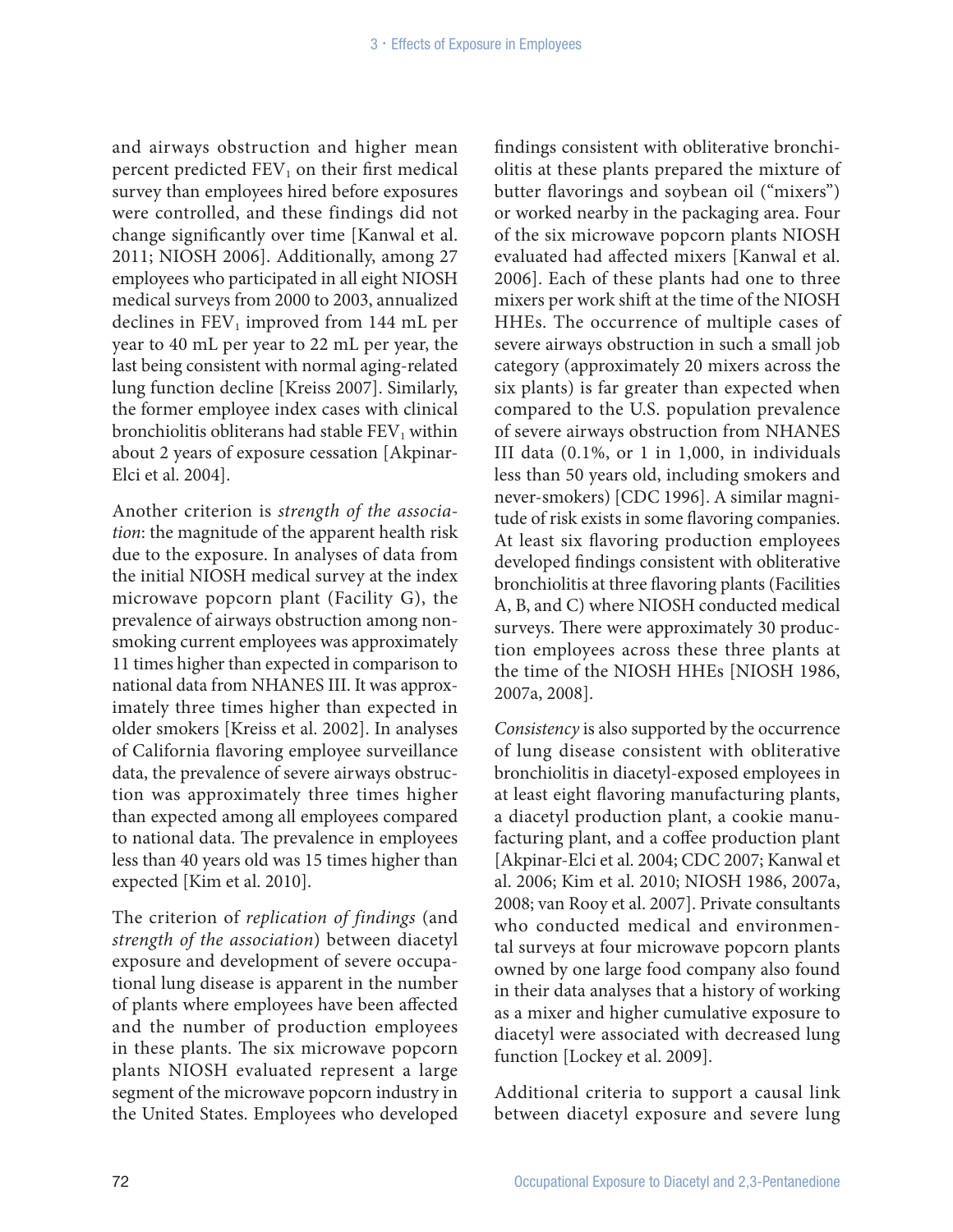disease include *biologic plausibility, doseresponse relationship,* and *consideration of alternate explanations. Biologic plausibility* is supported by experimental studies of diacetyl toxicity summarized in Chapter 4.

NIOSH found evidence of a *dose-response relationship* (i.e., worse lung disease or more employees affected with higher diacetyl exposure) in analyses of medical survey data from the index microwave popcorn plant (Facility G) and in analyses of aggregated data from medical surveys at the index plant and five additional microwave popcorn plants. The analyses of data from the initial survey at the index plant showed an increasing prevalence of abnormal spirometry with increasing quartiles of estimated cumulative diacetyl exposure [Kreiss et al. 2002]. Analyses of aggregated data from surveys at the six microwave popcorn plants showed higher prevalences of respiratory symptoms and worse lung function in mixers with more than 12 months experience and in packaging area employees at plants where heated tanks of oil and flavorings were not adequately isolated, compared to less exposed comparison groups [Kanwal et al. 2006]. Additional evidence of a *dose-response relationship* was found in analyses of California flavoring employee surveillance data. An analysis of obstruction by amount of plant diacetyl use showed that there were 16 employees with obstruction in four companies that used more than 800 pounds of diacetyl annually compared to two employees with obstruction in companies that used less diacetyl (prevalence of 5.3% versus 1.2%), for an OR of 4.5 (95% CI 1.03– 19.9) [Kim et al. 2010].

In diacetyl-exposed employees with severe fixed airways obstruction and other findings of obliterative bronchiolitis, a *consideration of alternate explanations* should take into account the fact that while obstructive lung diseases such as asthma and smoking-related emphysema are common in the general population,

severe airways obstruction is rare, especially in young individuals. Asthma is characterized by episodes of reversible airways obstruction some individuals with severe or inadequately treated asthma can develop fixed airways obstruction. However, asthma does not appear to be a possible explanation for cases of severe lung disease among diacetyl-exposed employees for the following reasons:

- (1) Most affected employees denied having any pre-existing lung disease or symptoms at the start of exposure.
- (2) Once shortness of breath developed, it did not improve when employees were away from the workplace as would be expected in employees with occupational asthma (either new onset asthma or exacerbation of pre-existing asthma).
- (3) Employees' illnesses did not improve when they took medications for asthma such as bronchodilators and corticosteroids.
- (4) Most employees did not have a significant response to administration of bronchodilators in any of their spirometry tests (i.e., airways obstruction was fixed).

While some diacetyl-exposed employees who developed severe lung disease were smokers, the natural history of smoking-related disease and the results of medical evaluations of affected employees make it unlikely that the cases of severe fixed airways obstruction among diacetyl-exposed employees are smoking-related. Compared to the normal decline in lung function that occurs with aging  $(FEV_1)$ declines approximately 30 mL/year), in a subset of smokers lung function declines more rapidly (FEV<sub>1</sub> declines on average approximately  $45-70$ mL/year). An estimated 10%–15% of all smokers develop clinically important airflow obstruction [Ryu and Scanlon 2001]. Smokers who experience rapid lung function decline will typically start to become short of breath once their  $FEV<sub>1</sub>$ falls below 60% of predicted; this usually occurs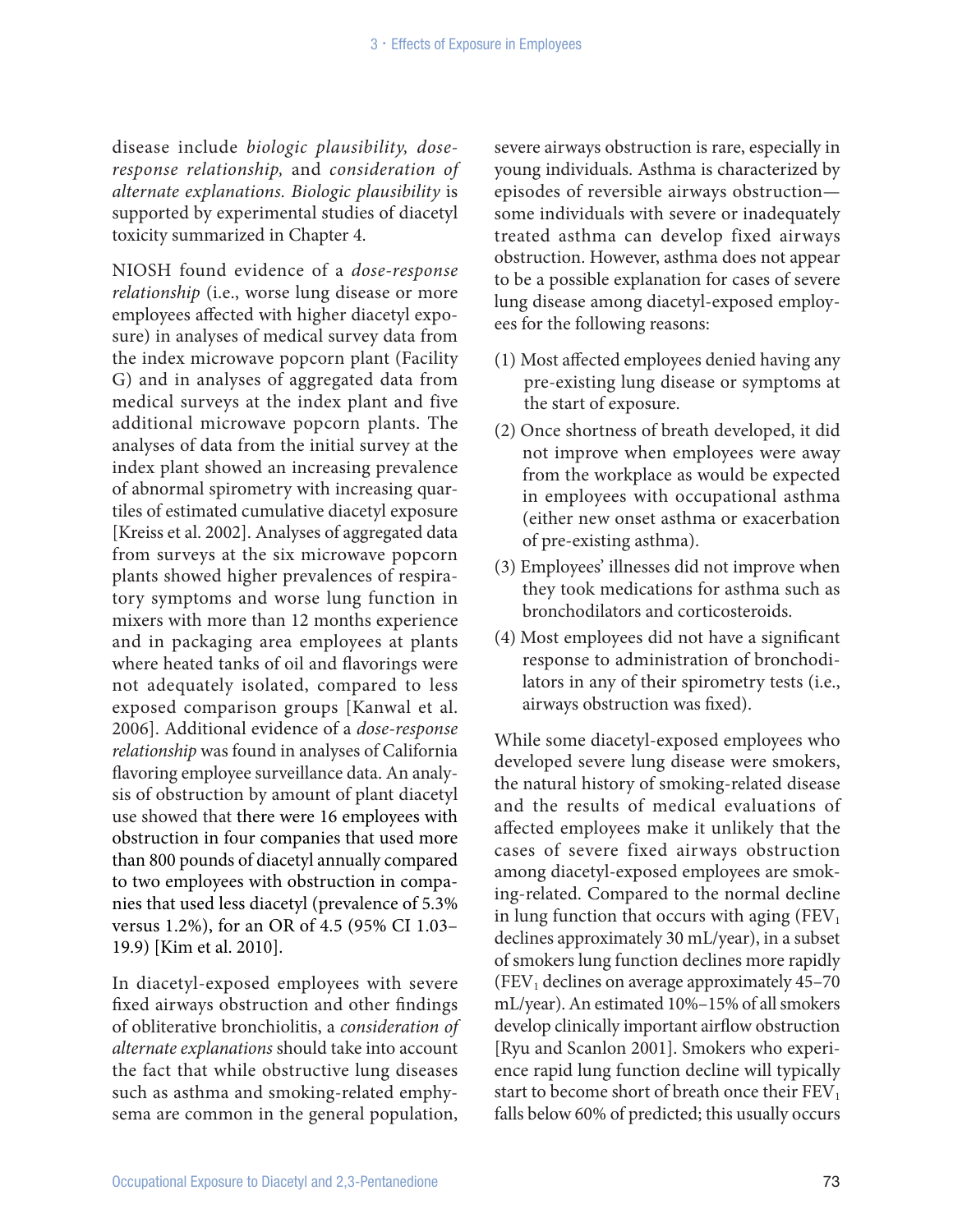around age 50. Severe airways obstruction (e.g.,  $FEV<sub>1</sub>$  less than 40% predicted) typically does not occur before 55–60 years of age [Wise 2008]. Several diacetyl-exposed employees developed severe fixed airways obstruction while still in their 20s and 30s. Any smoking history among these affected employees (as well as in affected employees younger than 50) would not explain their severe fixed airways obstruction. Additional evidence against smoking as a cause of severe lung disease in these employees is the fact that most employees'  $DL_{CO}$  measurements were normal. In airways obstruction due to smoking-related emphysema,  $DL_{CO}$  is reduced.

Obliterative bronchiolitis is known to occur as a result of a variety of infections, exposures, or nonpulmonary diseases. Examples include overexposure to highly irritating gases or vapors such as chlorine, ammonia, and nitrogen oxides or in association with connective tissue diseases such as systemic lupus erythematosus and rheumatoid arthritis, or in organ transplant recipients. The diacetyl-exposed employees who developed severe fixed airways obstruction did not have histories or medical evaluation findings to suggest that they had developed obliterative bronchiolitis from another exposure or medical condition. Airways obstruction can also occur due to diseases that affect other airways besides the bronchioles such as bronchiectasis or upper airway lesions [Ryu and Scanlon 2001]. However, individuals with airways obstruction from such other causes

typically have characteristic history, physical exam, and medical test findings that usually serve to reveal the nature of the illness (e.g., copious sputum in someone with bronchiectasis or evidence of upper airway obstruction on spirometry). Such findings were not apparent in diacetyl-exposed employees who developed severe fixed airways obstruction.

Investigations of severe lung disease consistent with obliterative bronchiolitis among diacetylexposed employees have provided substantial evidence of a causal relationship between diacetyl exposure and development of this disease. Exposure preceded disease development, and lung disease risk decreased with control of exposures. Analyses of data from workplace medical and environmental surveys revealed a strong, consistent association of the disease with diacetyl manufacture, use of diacetyl in flavoring production, and use of diacetyl-containing butter flavorings in microwave popcorn production. The investigations have also shown evidence of a dose-response effect, and animal and other laboratory studies have provided evidence of biologic plausibility. Medical evaluations of affected employees did not identify alternative explanations for their illness besides their workplace exposure to diacetyl and other flavoring compounds. Accordingly, the criteria for interpreting epidemiologic associations as causal have all been met by the body of investigation presented in this criteria document for a recommended standard.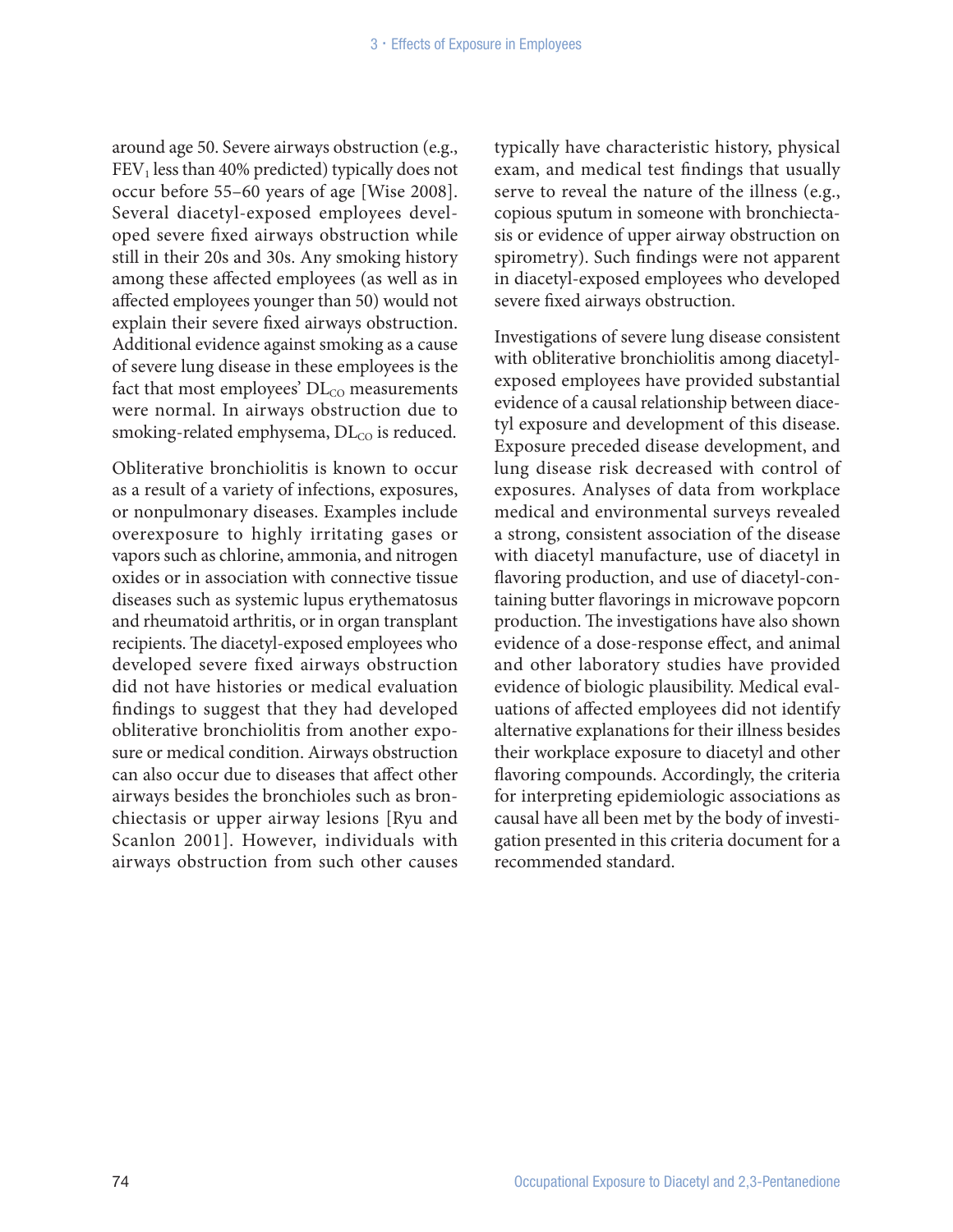# **References**

Akpinar-Elci M, Travis WD, Lynch DA, Kreiss K [2004]. Bronchiolitis obliterans syndrome in popcorn production plant workers. Eur Respir J *24*(2):298–302.

Alleman T, Darcey DJ [2002]. Case report: bronchiolitis obliterans organizing pneumonia in a spice process technician. J Occup Environ Med *44*(3):215–216.

Anderson SE, Franko J, Wells JR, Lukomska E, Meade BJ [2013]. Evaluation of the hypersensitivity potential of alternative butter flavorings. Food Chem Toxicol *62*C:373–381.

ATS, ERS (American Thoracic Society, European Respiratory Society) [2002]. American Thoracic Society/ European Respiratory Society international multidisciplinary consensus classification of the idiopathic interstitial pneumonias. Am J Respir Crit Care Med *165*(2):277–304.

Bailey RL, Cox-Ganser JM, Duling MG, LeBouf RF, Martin SB, Bledsoe TA, Green BJ, Kreiss K [2015]. Respiratory morbidity in a coffee processing workplace with sentinel obliterative bronchiolitis cases. Am J Ind Med *58*(12):1235–1245.

Boros PW, Franczuk M, Wesolowski S [2004]. Value of spirometry in detecting volume restriction in interstitial lung disease patients. Spirometry in interstitial lung diseases. Respiration *71*(4):374–379.

Boylstein R [2012]. Identification of diacetyl substitutes at a microwave popcorn production plant. J Occup Environ Hyg *9*(2):D33–34.

California Department of Public Health [2007]. Food flavoring workers with bronchiolitis obliterans following exposure to diacetyl—California. [http://www.cdph.](http://www.cdph.ca.gov/programs/ohb/Documents/flavoringcases.pdf) [ca.gov/programs/ohb/Documents/flavoringcases.pdf](http://www.cdph.ca.gov/programs/ohb/Documents/flavoringcases.pdf). Date accessed: July 2016.

Cavalcanti ZD, Albuquerque Filho AP, Pereira CA, Coletta EN [2012]. Bronchiolitis associated with exposure to artificial butter flavoring in workers at a cookie factory in Brazil. Jornal Brasileiro De Pneumologia *38*(3):395–399.

CDC (Centers for Disease Control and Prevention) [1996]. Third national health and nutrition examination survey, 1988–1994, NHANES III examination data file. Hyattsville, MD: U.S. Department of Health and Human Services, Centers for Disease Control and Prevention. (Public use data file documentation No. 76300).

CDC [2002]. Fixed obstructive lung disease in workers at a microwave popcorn factory—Missouri, 2000–2002. MMWR *51*(16):345–347.

CDC [2007]. Fixed obstructive lung disease among workers in the flavor-manufacturing industry— California, 2004–2007. MMWR *56*(16):389–393.

CDC [2013]. Obliterative bronchiolitis in workers in a coffee-processing facility—Texas, 2008-2012. MMWR *62*(16):305–307.

Cox-Ganser J, Ganser G, Saito R, Hobbs G, Boylstein R, Hendricks W, Simmons M, Eide M, Kullman G, Piacitelli C [2011]. Correcting diacetyl concentrations from air samples collected with NIOSH method 2557. J Occup Environ Hyg *8*(2):59–70.

Cummings KJ, Boylstein RJ, Stanton ML, Piacitelli CA, Edwards NT, LeBouf RF, Kreiss K [2014]. Respiratory symptoms and lung function abnormalities related to work at a flavouring manufacturing facility. Occupational and Environmental Medicine *71*(8):549–554.

Day G, LeBouf R, Grote A, Pendergrass S, Cummings K, Kreiss K, Kullman G [2011]. Identification and measurement of diacetyl substitutes in dry bakery mix production. J Occup Environ Hyg *8*(2):93–103.

Estenne M, Maurer JR, Boehler A, Egan JJ, Frost A, Hertz M, Mallory GB, Snell GI, Yousem S [2002]. Bronchiolitis obliterans syndrome 2001: An update of the diagnostic criteria. J Heart Lung Transplant *21*(3):297–310.

Ghanei M, Fathi H, Mohammad MM, Aslani J, Nematizadeh F [2004a]. Long-term respiratory disorders of claimers with subclinical exposure to chemical warfare agents. Inhal Toxicol *16*(8):491–495.

Ghanei M, Mokhtari M, Mohammad MM, Aslani J [2004b]. Bronchiolitis obliterans following exposure to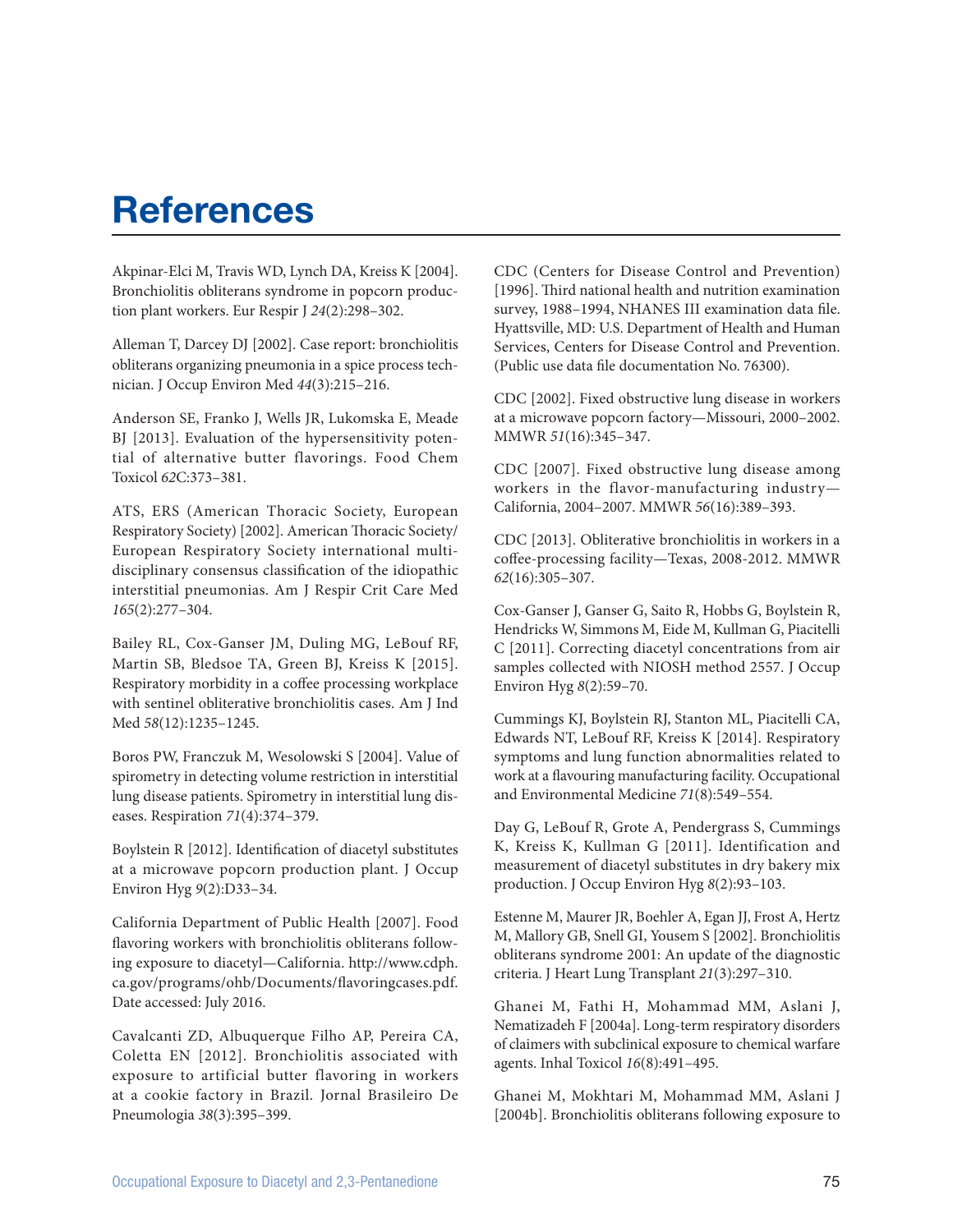sulfur mustard: chest high resolution computed tomography. Eur J Radiol *52*(2):164–169.

Ghanei M, Tazelaar HD, Chilosi M, Harandi AA, Peyman M, Akbari HM, Shamsaei H, Bahadori M, Aslani J, Mohammadi A [2008]. An international collaborative pathologic study of surgical lung biopsies from mustard gas-exposed patients. Respir Med *102*(6):825–830.

Gordis L [1996]. Epidemiology. Philadelphia, PA: W. B. Saunders Company, pp. 176–177.

Halldin CN, Suarthana E, Fedan KB, Lo YC, Turabelidze G, Kreiss K [2013]. Increased respiratory disease mortality at a microwave popcorn production facility with worker risk of bronchiolitis obliterans. Plos One *8*(2):e57935.

Hankinson JL, Odencrantz JR, Fedan KB [1999]. Spirometric reference values from a sample of the general U.S. population. Am J Respir Crit Care Med *159*(1):179–187.

Hill AB [1965]. The environment and disease: association or causation? Proc R Soc Med *58*:295–300.

IOSHA [2012]. Safety order and notification of penalty. Inspection number 315051318, issued 06/18/2012; Final order by IOSHA Board of Safety Review, Case Docket No. 12-006 and 12-015, issued 01/04/2013. [http://www.](http://www.in.gov/dol/files/Sensient_No._315051318.pdf%5d) [in.gov/dol/files/Sensient\\_No.\\_315051318.pdf.](http://www.in.gov/dol/files/Sensient_No._315051318.pdf%5d) Date accessed: July 2016.

Kanwal R [2008]. Bronchiolitis obliterans in workers exposed to flavoring chemicals. Curr Opin Pulm Med *14*(2):141–146.

Kanwal R, Kullman G, Fedan K, Kreiss K [2011]. Occupational lung disease risk and exposures to butter flavoring chemicals after implementation of controls at a microwave popcorn plant. Public Health Rep 126:480–494.

Kanwal R, Kullman G, Piacitelli C, Boylstein R, Sahakian N, Martin S, Fedan K, Kreiss K [2006]. Evaluation of flavorings-related lung disease risk at six microwave popcorn plants. J Occup Environ Med *48*(2):149–157.

Kim T, Materna B, Prudhomme J, Fedan K, Enright PL, Sahakian N, Windham G, Kreiss K [2010]. Industrywide medical surveillance of California flavoring manufacturing workers: cross-sectional results. Am J Ind Med *53*(9):857–865.

King MS, Eisenberg R, Newman JH, Tolle JJ, Harrell FE, Jr., Nian H, Ninan M, Lambright ES, Sheller JR, Johnson JE, Miller RF [2011]. Constrictive bronchiolitis in soldiers returning from Iraq and Afghanistan. N Engl J Med *365*(3):222–230.

King T [2003]. Bronchiolitis. In: Schwartz MI, King T, eds. Interstitial lung disease. 4th ed. Hamilton, Ontario: BC Decker, Inc., pp. 787–824.

King T, Kinder BW [2008]. Bronchiolitis. In: Fishman AP, ed. Fishman's pulmonary diseases and disorders. 4th ed. New York: McGraw-Hill, pp. 887–911.

Kreiss K [2007]. Flavoring-related bronchiolitis obliterans. Curr Opin Allergy Clin Immunol *7*(2):162–167.

Kreiss K [2012]. Respiratory disease among flavoringexposed workers in food and flavoring manufacture. Clin Pulm Med *19*(4):165–173.

Kreiss K [2014]. Work-related spirometric restriction in flavoring manufacturing workers. Am J Ind Med *57*(2):129–137.

Kreiss K, Fedan KB, Nasrullah M, Kim TJ, Materna BL, Prudhomme JC, Enright PL [2012]. Longitudinal lung function declines among California flavoring manufacturing workers. Am J Ind Med *55*(8):657–668.

Kreiss K, Gomaa A, Kullman G, Fedan K, Simoes EJ, Enright PL [2002]. Clinical bronchiolitis obliterans in workers at a microwave-popcorn plant. N Engl J Med *347*(5):330–338.

Lockey JE, Hilbert TJ, Levin LP, Ryan PH, White KL, Borton EK, Rice CH, McKay RT, LeMasters GK [2009]. Airway obstruction related to diacetyl exposure at microwave popcorn production facilities. Eur Respir J *34*(1):63–71.

Markopoulou KD, Cool CD, Elliot TL, Lync DA, Newell JD, Jr., Hale VA, Brown KK, Schwarz MI, Tuder RM [2002]. Obliterative bronchiolitis: varying presentations and clinicopathological correlation. Eur Respir J *19*(1):20–30.

NIOSH [1986]. Hazard evaluation and technical assistance report: International Bakers Services, Inc, South Bend, IN. By McConnell R, Hartle R. Cincinnati, OH: U.S. Department of Health and Human Services, Centers for Disease Control, National Institute for Occupational Safety and Health, NIOSH HETA Report No. 1985–0171–1710.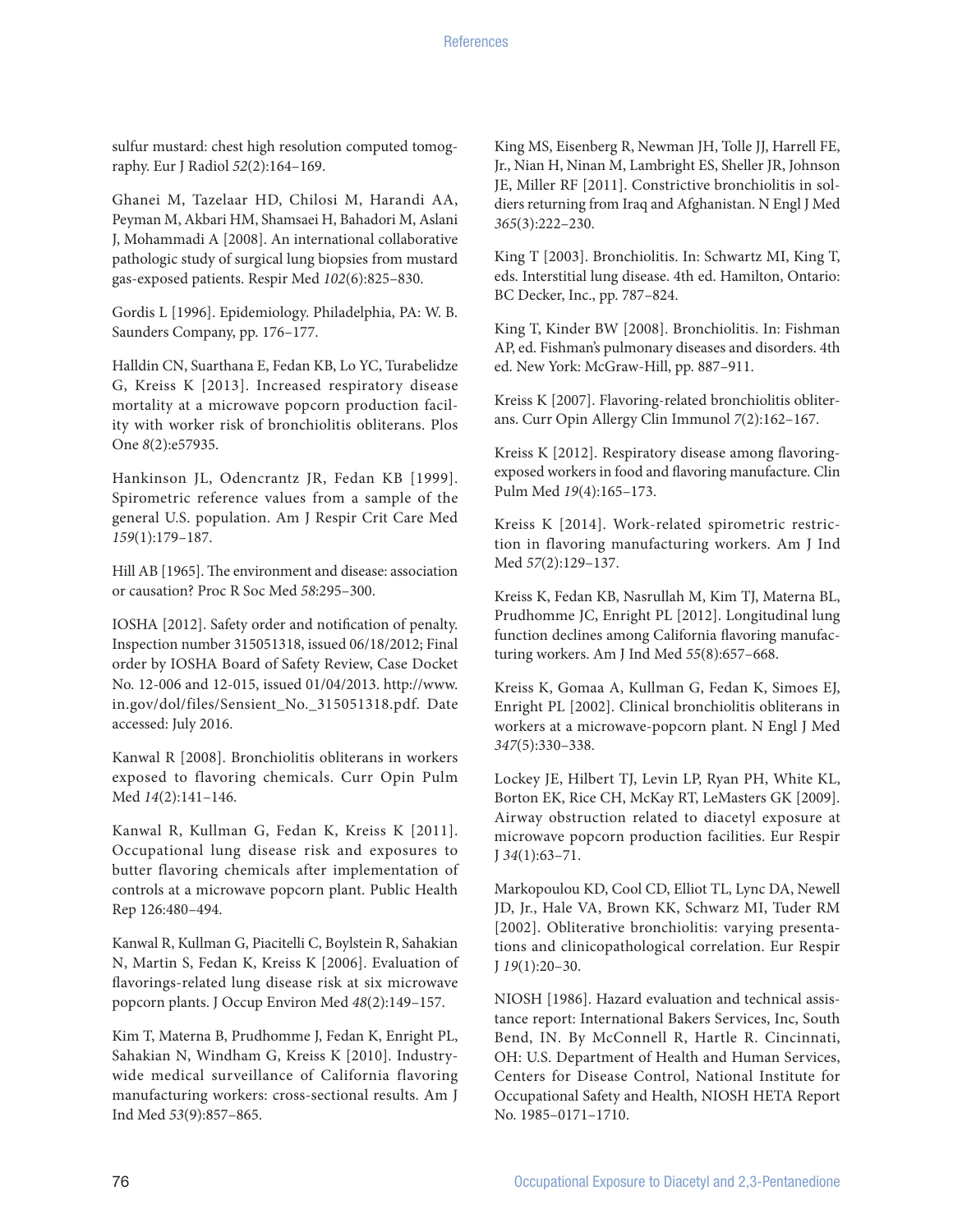NIOSH [2003a]. Hazard evaluation and technical assistance report: Agrilink Foods Popcorn Plant, Ridgway, IL. By Sahakian N, Choe K, Boylstein R, Schleiff P. Cincinnati, OH: U.S. Department of Health and Human Services, Centers for Disease Control and Prevention, National Institute for Occupational Safety and Health, NIOSH HETA Report No. 2002–0408–2915.

NIOSH [2003b]. Hazard evaluation and technical assistance report: B.K. Heuermann Popcorn, Inc, Phillips, NE. By Kanwal R, Martin S. Cincinnati, OH: U.S. Department of Health and Human Services, Centers for Disease Control and Prevention, National Institute for Occupational Safety and Health, NIOSH HETA Report No. 2001–0517.

NIOSH [2003c]. Hazard evaluation and technical assistance report: Nebraska Popcorn, Clearwater, NE. By Kanwal R. Cincinnati, OH: U.S. Department of Health and Human Services, Centers for Disease Control and Prevention, National Institute for Occupational Safety and Health, NIOSH HETA Report No. 2002–0089.

NIOSH [2004a]. Hazard evaluation and technical assistance report: American Pop Corn Company, Sioux City, IA. By Kanwal R, Boylstein R, Piacitelli C. Cincinnati, OH: U.S. Department of Health and Human Services, Centers for Disease Control and Prevention, National Institute for Occupational Safety and Health, NIOSH HETA Report No. 2001–0474–2943.

NIOSH [2004b]. Hazard evaluation and technical assistance report: ConAgra Snack Foods, Marion, OH. By Kanwal R, Kullman G. Cincinnati, OH: U.S. Department of Health and Human Services, Centers for Disease Control and Prevention, National Institute for Occupational Safety and Health, NIOSH HETA Report No. 2003–0112–2949.

NIOSH [2006]. Hazard evaluation and technical assistance report: Gilster-Mary Lee Corporation, Jasper, MO. By Kanwal R, Kullman G, Fedan K, Kreiss K. Cincinnati, OH: U.S. Department of Health and Human Services, Centers for Disease Control and Prevention, National Institute for Occupational Safety and Health, NIOSH HETA Report No. 2000–0401–2991.

NIOSH [2007a]. Hazard evaluation and technical assistance report: Carmi Flavor and Fragrance Company, Inc., Commerce, CA. By Kanwal R, Kullman G. Cincinnati, OH: U.S. Department of Health and Human Services, Centers for Disease Control and Prevention, National Institute for Occupational Safety and Health, NIOSH HETA Report No. 2006–0303–3043.

NIOSH [2007b]. Hazard evaluation and technical assistance report: Yatsko's Popcorn, Sand Coulee, MT. By Kullman G, Sahakian N. Cincinnati, OH: U.S. Department of Health and Human Services, Centers for Disease Control and Prevention, National Institute for Occupational Safety and Health, NIOSH HETA Report No. 2006–0195–3044.

NIOSH [2008]. Hazard evaluation and technical assistance report: Gold Coast Ingredients, Inc., Commerce, CA. By Bailey R, McKernan L, Dunn K, Sahakian N, Kreiss K. Cincinnati, OH: U.S. Department of Health and Human Services, Centers for Disease Control and Prevention, National Institute for Occupational Safety and Health, NIOSH HETA Report No. 2007–0033–3074.

NIOSH [2009a]. Flavorings-related lung disease. [http://](http://www.cdc.gov/niosh/topics/flavorings) [www.cdc.gov/niosh/topics/flavorings.](http://www.cdc.gov/niosh/topics/flavorings) Date accessed: July 2016.

NIOSH [2009b]. Hazard evaluation and technical assistance report. Report on an investigation of buttermilk flavoring exposures and respiratory health at a bakery mix production facility, General Mills, Los Angeles, CA. By Day G, Cummings K, Kullman G. Cincinnati, OH: U.S. Department of Health and Human Services, Centers for Disease Control and Prevention, National Institute for Occupational Safety and Health, NIOSH HETA Report No. 2008–0230–3096.

NIOSH [2009c]. Hazard evaluation and technical assistance report. Respiratory symptoms in workers at three commercial kitchens, Aramark, New York, NY. By Gaughan D, Boylstein R, Iossifova Y, Piacitelli C, Bailey R, Day G. Cincinnati, OH: U.S. Department of Health and Human Services, Centers for Disease Control and Prevention, National Institute for Occupational Safety and Health, NIOSH HETA Report No. 2008–0125–0126–0127–3093.

NIOSH [2009d]. Hazard evaluation and technical assistance report: Chr. Hansen, Inc., New Berlin, WI. By Sahakian N, Kullman G, Dunn K, Kanwal R. Cincinnati, OH: U.S. Department of Health and Human Services, Centers for Disease Control and Prevention, National Institute for Occupational Safety and Health, NIOSH HETA Report No. 2007–0327–3083.

NIOSH [2010]. Spirometry in the occupational setting: Spirometry Longitudinal Data Analysis (SPIROLA) software. Atlanta, GA: Centers for Disease Control and Prevention, National Institute for Occupational Safety and Health, Version 3.0, updated November 2010. [http://](www.cdc.gov/niosh/topics/spirometry/spirola.html)